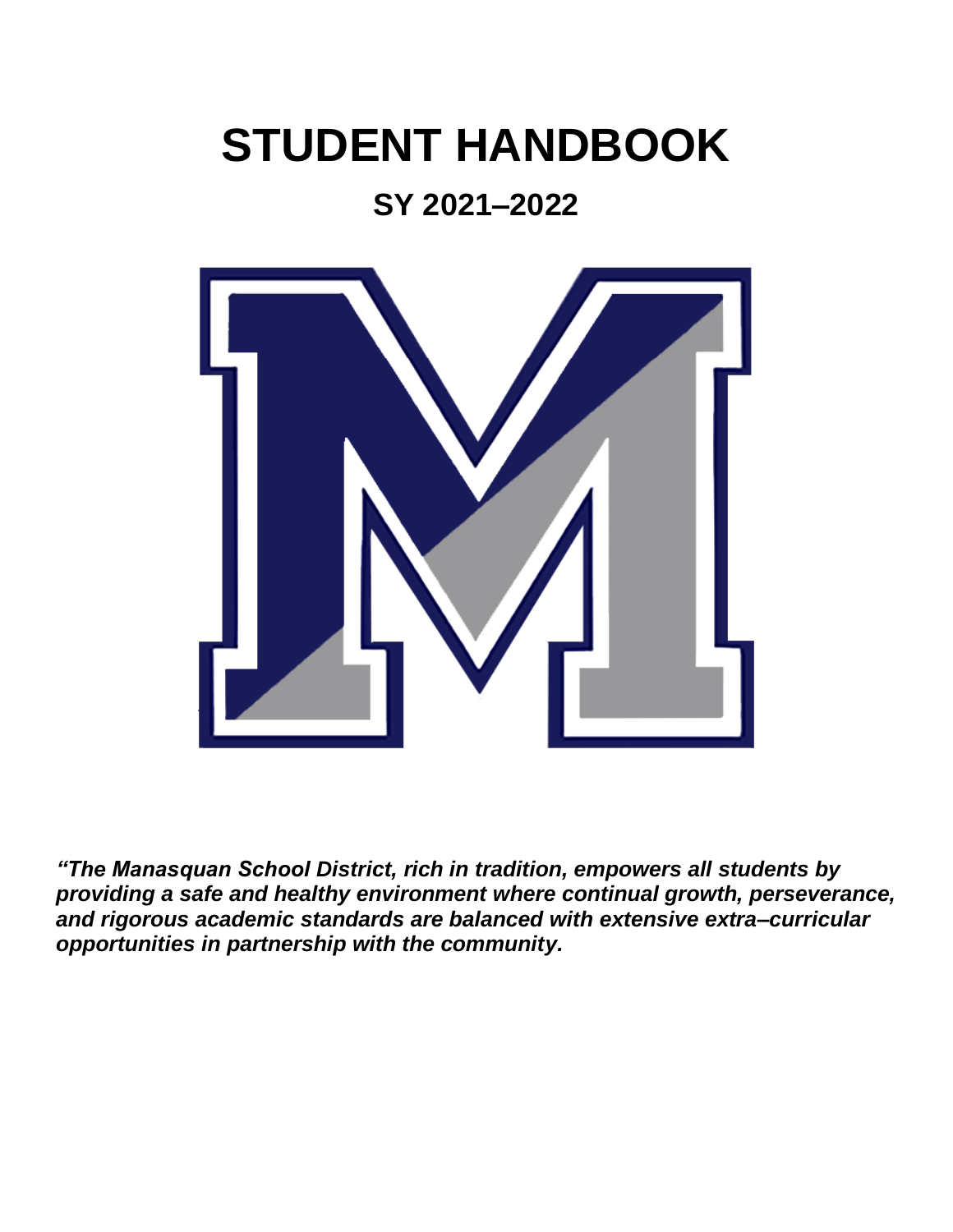# **Table of Contents**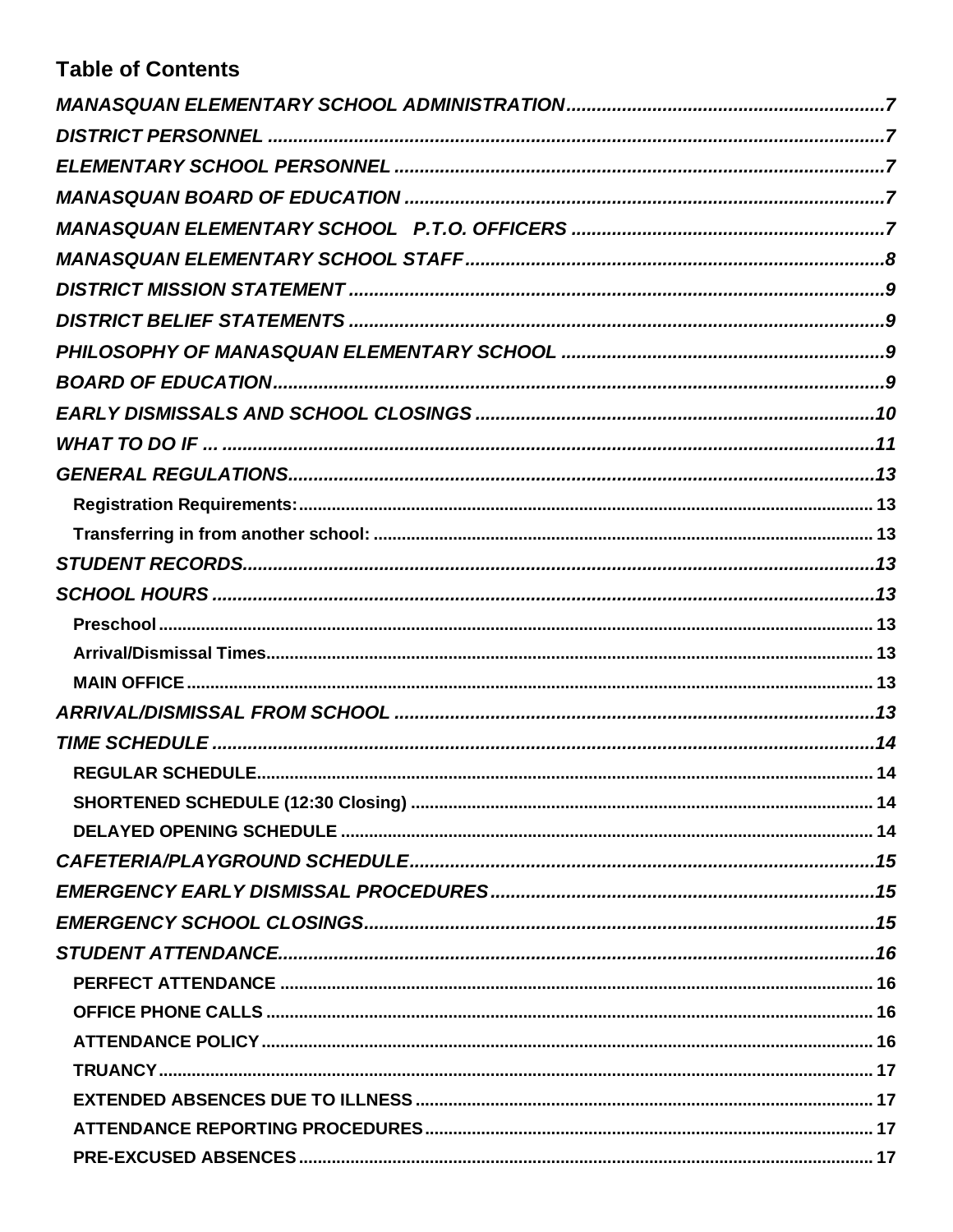| <b>MANASQUAN ELEMENTARY SCHOOL'S GIFTED &amp; TALENTED/ENRICHMENT PROGRAM 23</b>         |  |
|------------------------------------------------------------------------------------------|--|
|                                                                                          |  |
|                                                                                          |  |
|                                                                                          |  |
|                                                                                          |  |
|                                                                                          |  |
|                                                                                          |  |
|                                                                                          |  |
|                                                                                          |  |
|                                                                                          |  |
|                                                                                          |  |
|                                                                                          |  |
| ACADEMIC/BEHAVIORAL REVIEW OF STUDENTS PARTICIPATING IN ACCELERATED/HONORS CLASSES: . 28 |  |
|                                                                                          |  |
|                                                                                          |  |
|                                                                                          |  |
|                                                                                          |  |
|                                                                                          |  |
|                                                                                          |  |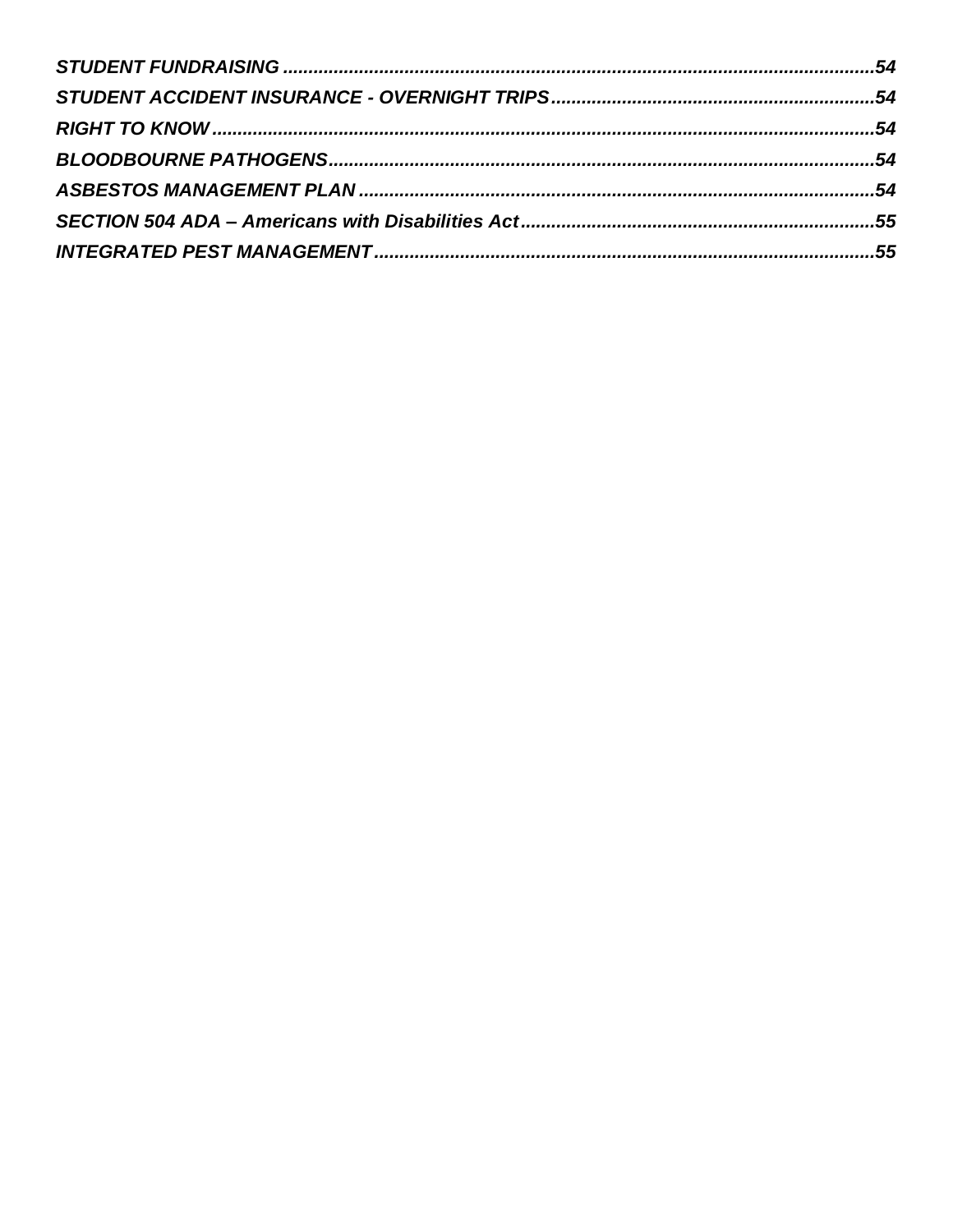### **MANASQUAN ELEMENTARY SCHOOL ADMINISTRATION**

Mrs. Jachyn Puleio **Mrs. Mrs. Megan Manetta** Principal **Principal** Principal **Principal** Preschool – Grade 4 Grades 5-8 732-528-8810 (x-2003) 732-528-8810 (x-2300)

<span id="page-6-0"></span>[jpuleio@manasquan.k12.nj.us](mailto:jpuleio@manasquan.k12.nj.us) [mmanetta@manasquan.k12.nj.us](mailto:mmanetta@manasquan.k12.nj.us)

### **DISTRICT PERSONNEL**

- <span id="page-6-1"></span>Superintendent **Dr. Frank Kasyan** Assistant Superintendent Mr. Jesse Place Business Administrator<br>
Director of Curriculum & Instruction<br>
Director of Curriculum & Instruction<br>
Director of Curriculum & Instruction Director of Curriculum & Instruction<br>
Director of School Counseling Services<br>
Mrs. Lesley Kenney Director of School Counseling Services Director of Special Services Ms. Suzanne Olimpio Supervisor of K-12 Instruction (Humanities) Mrs. Margaret Polak Supervisor of K-12 Instruction (Math & Science) Mr. Craig Murin District Anti-Bullying Coordinator Muslem Mr. Donald Bramley Affirmative Action Officer Mr. Donald Bramley
- 

### **ELEMENTARY SCHOOL PERSONNEL**

<span id="page-6-2"></span>Middle School Counselor (Gr. 5-8)<br>
Elementary School Counselor (Preschool - Gr. 4) Ms. Harmony Schwier Elementary School Counselor (Preschool - Gr. 4) Ms. Harmony Schwi<br>District ESL Counselor Mrs. Fátima Mulrov District ESL Counselor I&RS/Section 504 Co-Coordinators Mr. Cinelli / Ms. Schwier District 504 Compliance Officer Mrs. Lesley Kenney Elementary School Anti-Bullying Specialist Ms. Harmony Schwier Technology Integration Coach Ms. Lisa Kukoda

#### **MANASQUAN BOARD OF EDUCATION**

<span id="page-6-3"></span>Mr. Eugene Cattani, Jr., President Mr. Alfred Sorino, President Ms. Donna Bossone Mr. Thomas Pellegrino Mr. Bruce Bolderman Mrs. Alexis Pollock Mr. Martin J. Burns Ms. Michele Cartaya Mr. Terence Hoverter **Mr. Dennis Ingoglia** Mr. Joseph Loffredo **Mrs. Anne McGarry** 

### **MANASQUAN ELEMENTARY SCHOOL P.T.O. OFFICERS**

<span id="page-6-4"></span>[ptoboard@squanpto.com](mailto:ptoboard@squanpto.com) Devon Thompson & Nancy Knitter, Co-Presidents Nicole Martell, Vice President Leigh Mallin, Corresponding Secretary Pamela Voelksen, Treasurer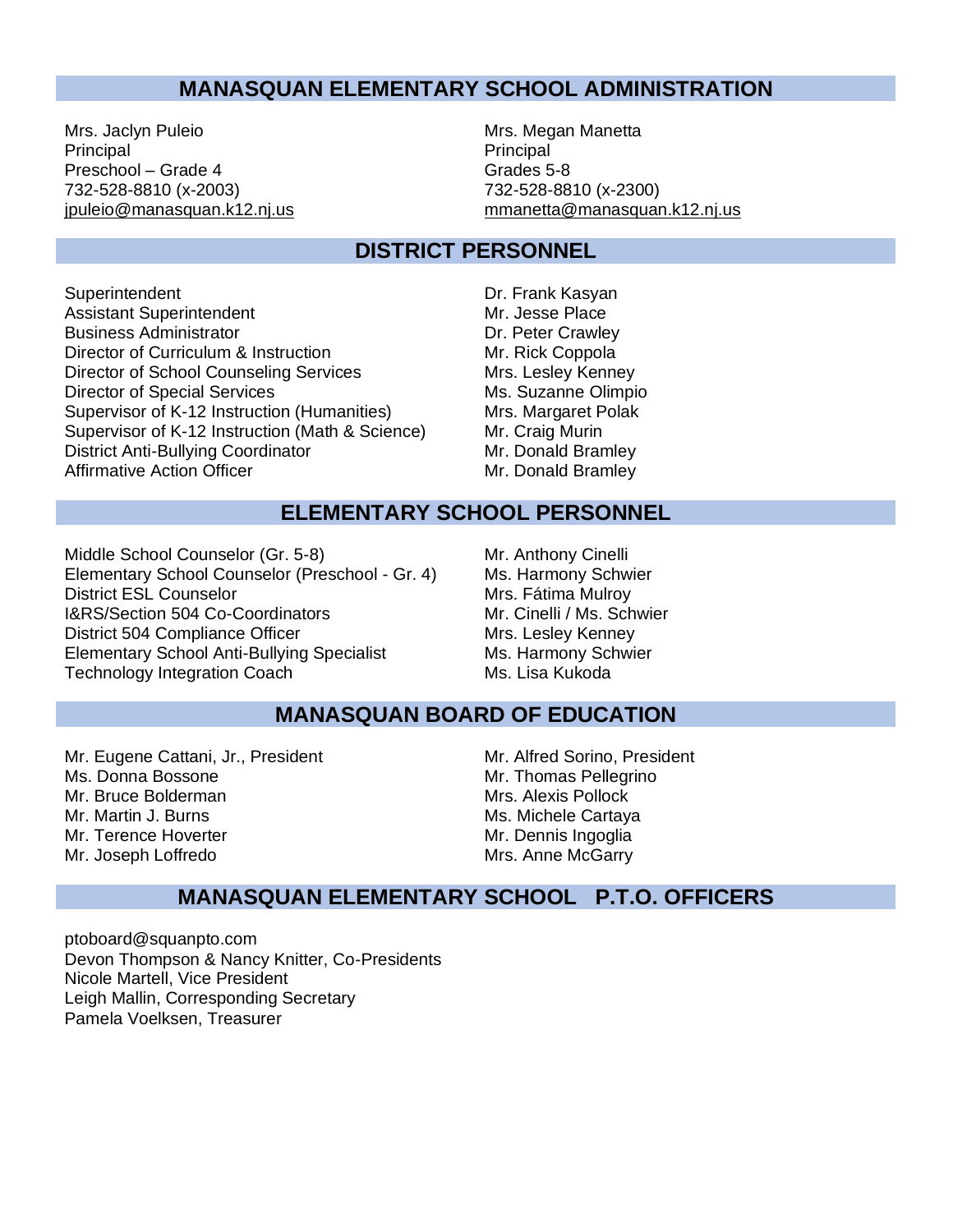# **MANASQUAN ELEMENTARY SCHOOL STAFF**

<span id="page-7-0"></span>

| <b>Preschool</b>          | Marissa Melillo                                                 |                                        | Special Subject Areas Kirt Wahl (Tech Ed, Gr 6,7 & 8) |
|---------------------------|-----------------------------------------------------------------|----------------------------------------|-------------------------------------------------------|
|                           | <b>Heather Saake</b>                                            |                                        | Mark Levy (Tech Ed, Gr K-5)                           |
| Kindergarten              | Sandra Hill                                                     |                                        | Ann Marie LaMorticella (World Lang)                   |
|                           | Alyse Leybovich                                                 |                                        | Jenny Rostron (Art)                                   |
|                           | <b>Christine Melfi</b>                                          |                                        | Madeline Wyville                                      |
| Grade 1                   | Katie Kappy                                                     |                                        | Eric Clark (Band/Music)                               |
|                           | Cynthia Kirk                                                    |                                        | Sarah Gordon (Music/Chorus)                           |
|                           | Carmen Rodriguez                                                |                                        | Christine Rice (ESL)                                  |
|                           | Kali Sullivan                                                   |                                        | Gina DeMattia (Phys Ed & Health)                      |
| Grade 2                   | Lauren Calabrese-Buss                                           |                                        | Jeffrey DeMuro (Phys Ed)                              |
|                           | Donna Mead                                                      |                                        | Luke Akins (Adapted PE & Health)                      |
|                           | Michele Sayre                                                   |                                        | Justin Barowksi (Phys Ed & Health)                    |
| Grade 3                   | Cheryl Femenella                                                | <b>Media Specialist Oriana Kopec</b>   |                                                       |
|                           | Lauren Brown                                                    |                                        | <b>FUNdamentals Kindle Kuriscak (Language Arts)</b>   |
|                           | Jessica Woytowicz                                               |                                        | Teresa Reichey (Mathematics)                          |
| Grade 4                   | <b>Desiree Niemasz</b>                                          | <b>Special Education Linda Bradley</b> |                                                       |
|                           | <b>Catherine Taft</b>                                           |                                        | Suzanne Deegan                                        |
|                           | <b>Brianna Snel</b>                                             |                                        | Meghan Dullea                                         |
| Grade 5                   | Amelia Gliddon                                                  |                                        | Jennifer Dyer                                         |
|                           | Jamie McMullen / Samantha Hagel                                 |                                        | <b>Brenan Gordon</b>                                  |
|                           | <b>Taylor Ames</b>                                              |                                        | Deborah Kehoe                                         |
| Grades 6, 7, 8            | Carrie Eastmond (Math)                                          |                                        | Lauren Kelly                                          |
|                           | Thomas Russoniello (Social Studies)                             |                                        | Pamela Kelly                                          |
|                           | Laura Wahl (Science)                                            |                                        | Melissa Mazza                                         |
|                           | Andrew Manser (Math)                                            |                                        | <b>Brian McCann</b>                                   |
|                           | Juliana Rieth (Language Arts)                                   |                                        | Kristen Minutoli                                      |
|                           | Robert Markovitch (Science)                                     |                                        | <b>Kimberly Murin</b>                                 |
|                           | Kristine Pierce (Social Studies)                                |                                        | Patricia Reo                                          |
|                           | Andrea Trischitta (Language Arts)                               |                                        | Danielle Romano                                       |
|                           | Marc Reid (Math/Algebra)                                        |                                        | <b>Justine Rotante</b>                                |
|                           | Jestine Jones (Math)                                            |                                        | Valerie Vayas/Elisabeth Sabatini                      |
|                           | Kimberly Ward (Language Arts)                                   |                                        | Elizabeth Walling                                     |
|                           | Michael Pape (Language Arts)                                    |                                        | Julie Temple                                          |
|                           | Jason Minutoli (Geometry; MHS)                                  |                                        | <b>School Nurses Margaret (Peg) Ciufo</b>             |
| <b>Reading Specialist</b> | <b>Christin Walsh</b>                                           |                                        | Jacqueline Szenzenstein                               |
| <b>Child Study Team</b>   | Kelly Balon (Behaviorist)                                       |                                        | <b>Counselors Harmony Schwier (Grades K-5)</b>        |
|                           | Alissa Boyne (Speech Therapist)                                 |                                        | Anthony Cinelli (Grades 6-8)<br>Fátima Mulroy (ESL)   |
|                           | Nicole DeStefano (Speech Therapist)                             | <b>School Security William Pelly</b>   |                                                       |
|                           | Teresa Savage-Lusko (Psychologist)<br>Kathleen Stonaker (LDT-C) |                                        | <b>Randall Craig</b>                                  |
|                           | Jill Wells (Occupational Therapist)                             |                                        |                                                       |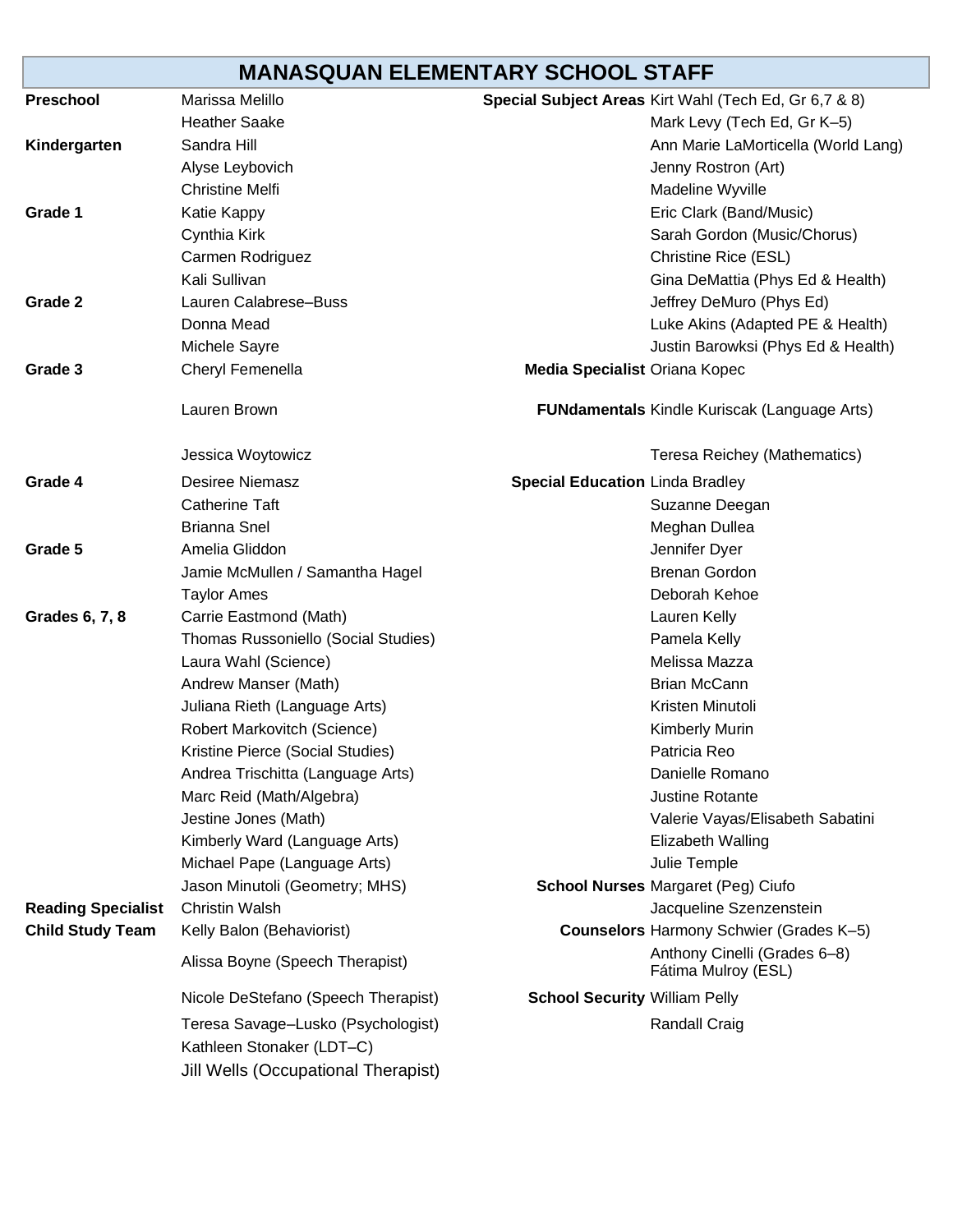# **DISTRICT MISSION STATEMENT**

<span id="page-8-0"></span>The Manasquan School District empowers all students by providing a safe, healthy, and inclusive environment where continual growth, perseverance, and rigorous academic standards are balanced with extensive extracurricular opportunities and rich tradition through partnership with the community.

# **DISTRICT BELIEF STATEMENTS**

- <span id="page-8-1"></span>We believe in providing quality resources and facilities.
- We believe students have the right to learn in a safe and secure environment that respects diversity.
- We believe a cohesive school community is imperative for all stakeholders to foster a supportive learning environment.
- We believe in the investment in meaningful and individualized professional development.
- We believe evolving technology is an integral element of every student's learning.
- We believe in meeting the diverse needs of all students to ensure emotional, social, and physical development.
- We believe in rigorous academic standards.
- We believe in empowering students to take ownership.

# **PHILOSOPHY OF MANASQUAN ELEMENTARY SCHOOL**

<span id="page-8-2"></span>The purpose of the educational program at Manasquan Elementary School is to enable all children to grow intellectually, socially, emotionally, and physically. This growth is promoted with the understanding that all children are individuals whose needs and interests must be addressed. A dedicated staff of teachers, paraprofessionals, and school administrators provide educational opportunities to fulfill the needs of every child in a positive and nurturing learning environment.

Manasquan Elementary School provides its students with a diversified curriculum that embodies the cognitive, psychomotor, and affective domains of learning. All programs are designed to prepare each student to successfully meet future challenges. Special education classes, remedial programs, gifted and talented and enrichment activities are provided to differentiate instruction and meet the individual needs of all students.

Manasquan Elementary School, reflecting the values of the community and the nation, strives to foster good citizenship by developing an awareness of civic rights and responsibilities and an attitude of respect and helpfulness toward others. With this understanding, students will be encouraged to become more aware of the implications of personal judgments and decisions as they affect themselves and others in our society.

The faculty and staff of Manasquan Elementary School endeavors to produce students who are reflective of this educational philosophy. With the growth and achievements that have taken place at the elementary level, they are prepared to meet the challenges of their secondary education.

# **BOARD OF EDUCATION**

<span id="page-8-3"></span>All district by-laws, policies, and regulations can be found on the district website (www. manasquanschools.org) under the "Board of Education" link at the top of the web page. The BOE meeting schedule can also be found in the link, as well as meetings, agendas and audio.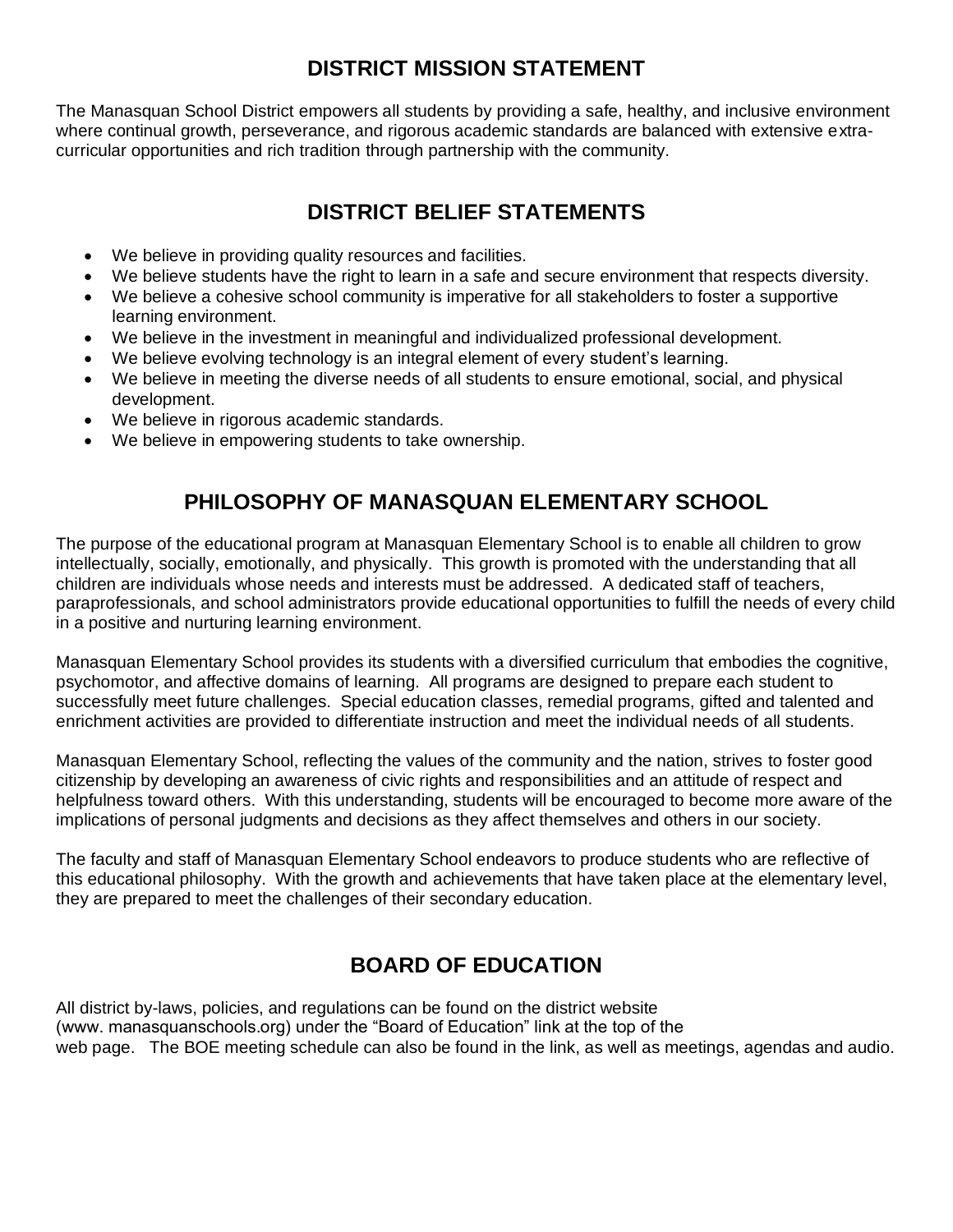### **EARLY DISMISSALS AND SCHOOL CLOSINGS 2021-2022**

<span id="page-9-0"></span>

| September 8, 2021                   | <b>School Opens-</b> Grades K-8 only<br>12:30 Dismissal/Faculty In-Service            |
|-------------------------------------|---------------------------------------------------------------------------------------|
| October 11, 2021                    | 12:30 Early Dismissal/Faculty In-Service                                              |
| October 29, 2021 (Tentative)        | 11:30 Dismissal for Grades K-8<br>Return to Homeroom/line-up Halloween Parade<br>1:00 |
| November $1 - 3$ , 2021             | 12:30 Early Dismissal<br>Parent Teacher Conferences (1-3pm)                           |
| November 4 & 5, 2021                | <b>School Closed /NJEA Convention</b>                                                 |
| November 24, 2021                   | 12:30 Dismissal/Thanksgiving Recess                                                   |
| November 25 & November 26, 2021     | <b>School Closed/Thanksgiving Recess</b><br>$\bullet$                                 |
| December 10, 2021                   | 12:30 Dismissal/Faculty In-Service                                                    |
| December 23, 2021                   | 12:30 dismissal/ Holiday Recess                                                       |
| December 23, 2021 - January 2, 2022 | (School Closed)/Holiday Recess<br>Schools re-open 1/3/2022                            |
| January 17, 2022                    | School Closed/ Martin Luther King, Jr. Day                                            |
| January 28, 2022                    | <b>School Closed/Faculty In-Service</b>                                               |
| February 14 - 18, 2022              | <b>School Closed/Winter Recess</b><br>Schools re-open 2/21/22                         |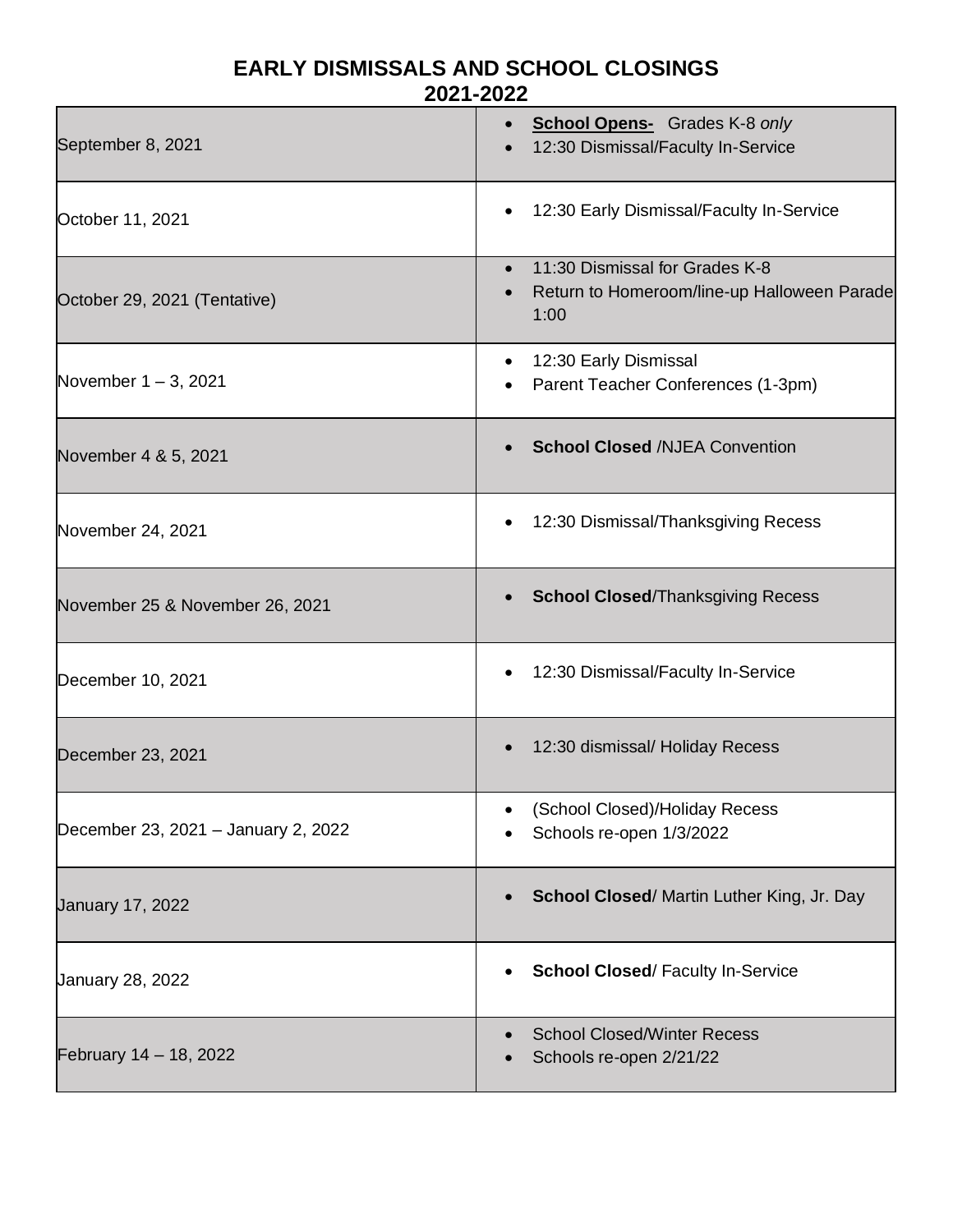# **WHAT TO DO IF ...**

<span id="page-10-0"></span>

| Your child will be absent from    | you must call the Attendance Desk by 8:00 AM to report your child's                                                                        |
|-----------------------------------|--------------------------------------------------------------------------------------------------------------------------------------------|
| school:                           | absence. Please leave a detailed message explaining the reason for                                                                         |
|                                   | your child's absence at 732-528-8810 (extension 2009)                                                                                      |
| A child becomes ill at school:    | A student who becomes ill during school hours is taken to the Nurse's                                                                      |
|                                   | Office. If it becomes necessary to send the child home, you will be<br>contacted. Be sure to keep all emergency numbers up to date!        |
| You want a message delivered:     | In case of emergency, a message may be given to the school                                                                                 |
|                                   | secretary, and it will be given to your child. Please note that this does                                                                  |
|                                   | NOT include reminders for after-school activities, forgotten sneakers or                                                                   |
|                                   | gym clothes, projects, homework, books.                                                                                                    |
|                                   |                                                                                                                                            |
| You plan to move:                 | Please give the Main Office the information needed to forward                                                                              |
|                                   | necessary records directly to your new school district. A                                                                                  |
|                                   | parent/guardian will be required to sign a release of information form.                                                                    |
| Your address or phone number      | Please let the Main Office know immediately, as well as the School                                                                         |
| changes during the school year or | Nurse.                                                                                                                                     |
| over the summer:                  |                                                                                                                                            |
| Your child must take medication   | ONLY the School Nurse is allowed to dispense medication and ONLY                                                                           |
| during school hours               | with a note from the student's physician.                                                                                                  |
| Your child is having a problem in | You should FIRST speak directly to the teacher before contacting an                                                                        |
| class                             | Administrator. You may leave a voice mail for the teacher or contact                                                                       |
| Your child is absent from school, | the teacher in writing to request a conference.                                                                                            |
| and you wish to have your child's | For students in Grades K-5, call the school before 8:15 AM and ask if<br>your child's homework can be sent to the Front Lobby. The make-up |
| homework/assignments              | work will be in the Front Lobby after 3:00 PM. Teachers will try their                                                                     |
|                                   | best to accommodate your request. For students in Grades $6 - 8$ ,                                                                         |
|                                   | requests for homework must be made by the student to his/her                                                                               |
|                                   | teacher(s) upon their return to school. Please do not call for homework                                                                    |
|                                   | requests unless your child is absent for three or more consecutive                                                                         |
|                                   | days. It is recommended to have a buddy from your child's class to                                                                         |
|                                   | contact and/or keep track of the missed classwork your child needs.                                                                        |
|                                   | Please also remember that all daily homework assignments are posted<br>on teacher websites.                                                |
|                                   |                                                                                                                                            |
| Your child forgets his/her lunch  | Your child may call home for a forgotten lunch. Lunches are to be                                                                          |
|                                   | dropped off in the Front Lobby and your child is to pick up his/her lunch                                                                  |
|                                   | prior to their lunch period. The office will only call and interrupt                                                                       |
|                                   | classes in Grades $K - 2$ to notify a teacher that one of their                                                                            |
|                                   | students has a lunch in the office. It is the responsibility of                                                                            |
|                                   | students in Grades 3 – 8 to check the office for a dropped off<br>lunch prior to going to the cafeteria. Please review this procedure      |
|                                   | with your child(ren).                                                                                                                      |
|                                   |                                                                                                                                            |
| Your child loses an article of    | You may check the lost and found box in the cafeteria or check in the                                                                      |
| clothing or other valuable        | Main Office for small items (eyeglasses, jewelry, keys, etc.)                                                                              |
|                                   |                                                                                                                                            |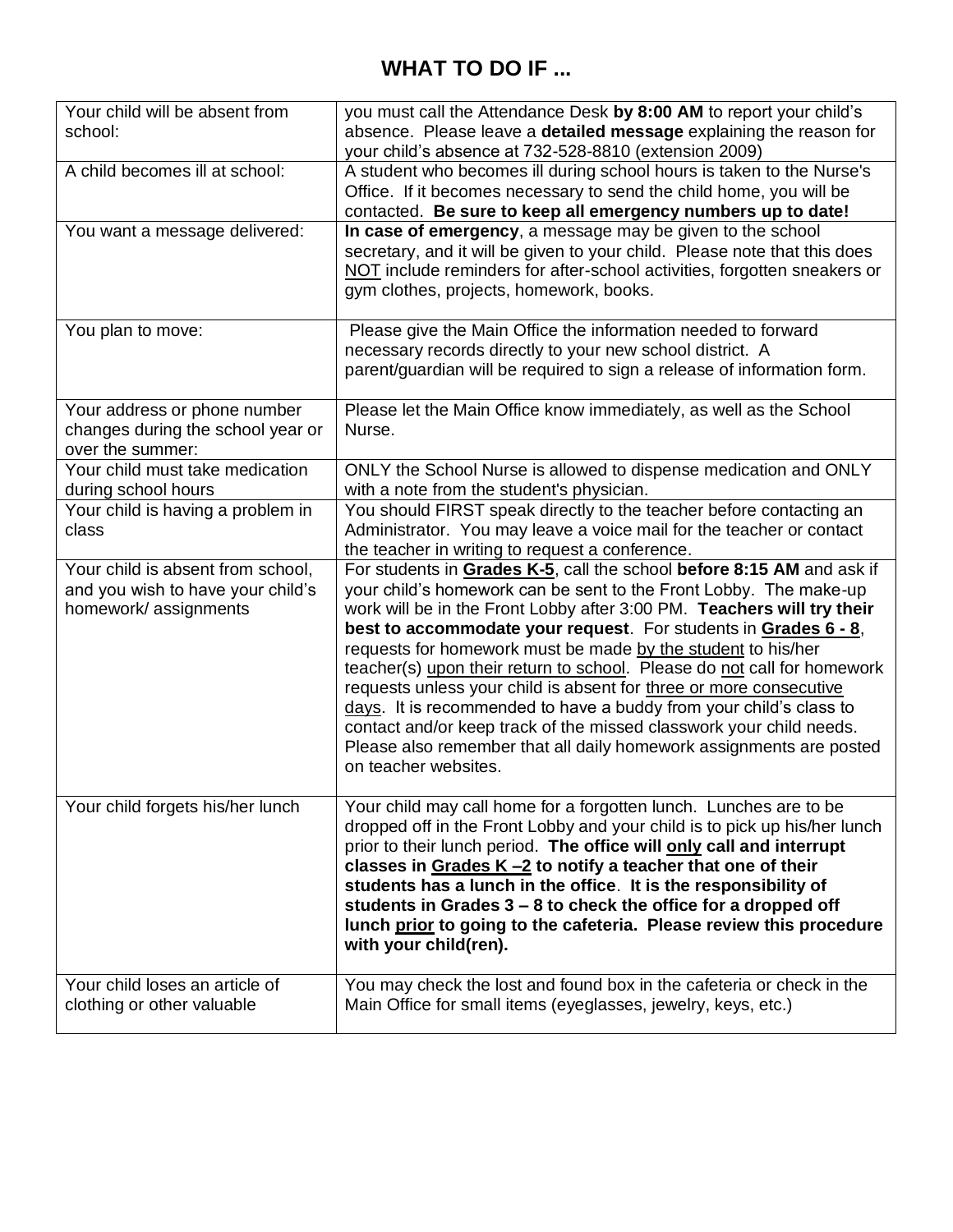

"One School, One Team, Making a Difference" 

**Megan Manetta**, Principal, Grades 5-8  168 Broad Street, Manasquan, New Jersey 08736  Phone: (732) 528-8810 Fax: (732) 223-9736  E-mail: mmanetta@manasquan.k12.nj.us 

**Jackie Puleio,**Principal of Grades Pre-K – 4   168 Broad Street, Manasquan, NJ 08736   Phone: (732) 528 – 8810 Fax: (732) 223 – 9736 

Email[: jpuleio@manasquan.k12.nj.us](mailto:jpuleio@manasquan.k12.nj.us)  

Dear Parent/Guardian:

Every *Student Succeeds Act* (ESSA) is our country's most important education law. This law, which was reauthorized in 2016, was formerly known as the *No Child Left Behind Act*. The revision was designed to make changes in teaching and learning that will help our students achieve more in school.

The law requires that all schools receiving federal funds must inform parents of their right to ask schools about the qualifications of their child's teachers. Our school receives federal funding, and we are happy to share this information with you.

We believe that nothing is more important to your child's education at school than having a well-prepared and highly qualified teacher. The law requires that all teachers must meet a specific, legal definition of "highly qualified" to teach in schools that receive federal funding. The legal definition of a "highly qualified teacher" has three parts. It states that the teacher must have:

- 1. A four-year college degree;
- 2. A regular teaching certificate/license; and
- 3. Proof of their knowledge in the subject they teach.

New Jersey has some of the most qualified teachers in the country and we are extremely proud of the quality of the teaching staff in the Manasquan School District. All of our regular teachers have college degrees, and many have advanced degrees. The State of New Jersey has always required a teaching certificate/license for all teachers. In addition, every teacher continues his or her own learning through professional development activities and our teachers are evaluated each year to make sure that their teaching skills remain at the highest possible level.

A highly qualified teacher knows what to teach, how to teach, and has a full understanding of the subject matter being taught. Every teacher in our school is fully qualified and dedicated to teaching your child. After reviewing the federal requirements individually with each teacher in our school, I am very pleased to inform you that every member of our instructional staff meets the legal definition of "highly qualified" required by the federal government.

I encourage you to support your child's education and communicate with his or her teacher on a regular basis. By partnering together – families and educators – we can provide your child with the best education possible.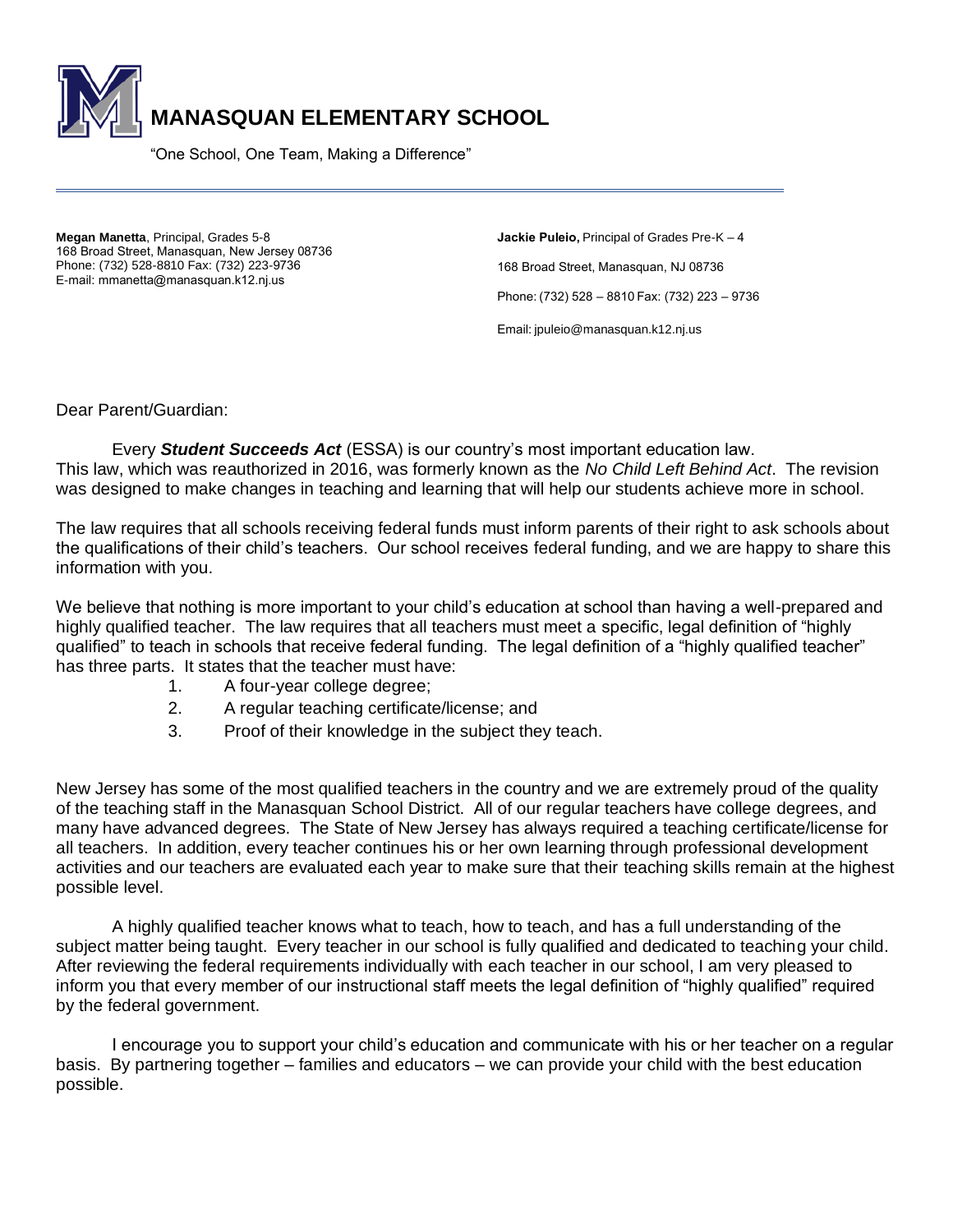### **GENERAL REGULATIONS**

#### <span id="page-12-1"></span><span id="page-12-0"></span>**Registration Requirements:**

- a. Birth Certificate
- b. Proof of immunizations
- c. Three Proofs of Residency
- d. Must be five years old on or before October 1

### <span id="page-12-2"></span>**Transferring in from another school:**

- a. Same as a, b, c, and d above
- b. Transfer card from the school student is leaving

# **STUDENT RECORDS**

<span id="page-12-3"></span>The Manasquan Board of Education has primary responsibility for the compilation, maintenance, access to and security of pupil records in compliance with the Federal Educational Rights and Privacy Act of 1974 (FERPA). Only records mandated by the State or Federal Government or specifically permitted by this Board of Education may be compiled. Upon written request, a student's education records are available for review by parent/guardian and school personnel in accordance with the procedures of this district. The administration is authorized to forward educational records, on request, to a school in which a pupil in this district seeks or intends to enroll upon authorization by the parent.

# **SCHOOL HOURS**

#### <span id="page-12-5"></span><span id="page-12-4"></span>**Preschool**

The Preschool Program will be held during the following hours:

3-Year-Old **AM Session** 8:10 AM – 10:30 AM 3-Year-Old PM Session 10:35 AM – 12:55 PM 4-Year-Old Full Day Session 8:30 AM – 2: 50 PM

### <span id="page-12-6"></span>**Arrival/Dismissal Times**

Grades K through 8 will start school at 8:25 a.m. Dismissal for Kindergarten students will be 2:50 p.m. Dismissal for students in Grades 1-8 will be 3:00 p.m.

K – 8 students are not to arrive at school prior to 8:10 am. There will be no supervision of students until 8:10 am.

### <span id="page-12-7"></span>**MAIN OFFICE**

<span id="page-12-8"></span>The Main Office is open Monday – Friday from 7:30 AM – 4:00 PM.

# **ARRIVAL/DISMISSAL FROM SCHOOL**

Students are to report to the following locations at the beginning of the school day, and be dismissed from these locations at the close of the school day:

| K-2 | South (Primary) Playground                                |
|-----|-----------------------------------------------------------|
| 3-4 | Front Entrance (by the flagpole –only)                    |
| 5.  | North Entrance – on Broad Street entering by Pod B        |
| 6-7 | North Entrance - by side Faculty Parking Lot (Art Studio) |
| 8   | Pod C Entrance (steps by back parking lot)                |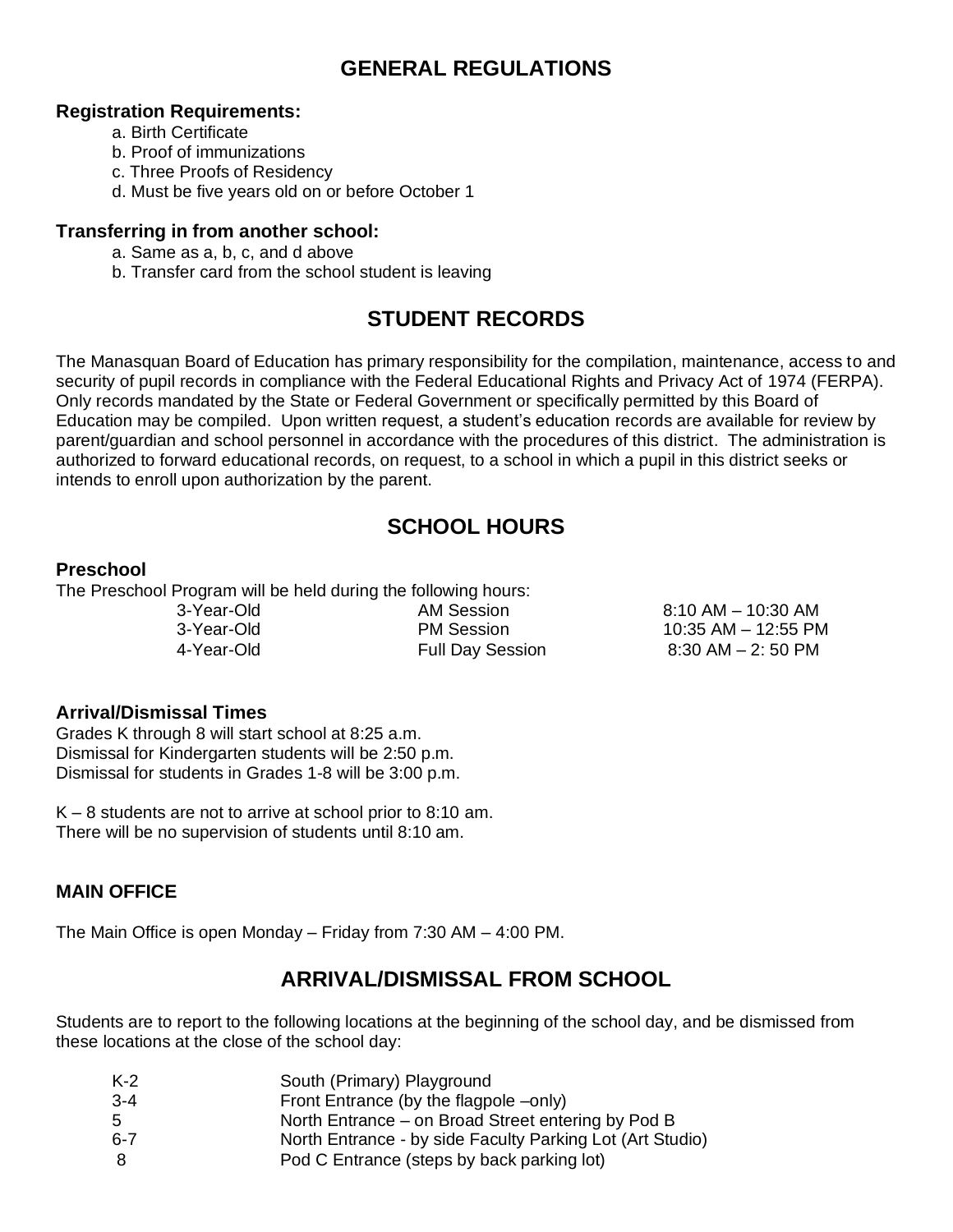### **TIME SCHEDULE**

#### <span id="page-13-1"></span><span id="page-13-0"></span>**REGULAR SCHEDULE**

(Schedule reflects 40-minute periods with a 3-minute passing time)

| Homeroom | $8:25 - 8:33$ |
|----------|---------------|
| Period 1 | $8:36 - 9:16$ |
| Period 2 | $9:19 - 9:59$ |
| Period 3 | 10:02 -10:42  |
| Period 4 | 10:45 -11:25  |
| Period 5 | 11:28 -12:08  |
| Period 6 | 12:11 -12:51  |
| Period 7 | 12:54 -1:34   |
| Period 8 | $1:37 - 2:17$ |
| Period 9 | $2:20 - 3:00$ |

### <span id="page-13-2"></span>**SHORTENED SCHEDULE (12:30 Closing)**

| Homeroom              | $8:25 - 8:31$   |
|-----------------------|-----------------|
| Period 1              | $8:33 - 8:59$   |
| Period 2              | $9:01 - 9:25$   |
| Period 3              | $9:27 - 9:51$   |
| Period 4              | $9:53 - 10:18$  |
| Period 5              | $10:20 - 10:45$ |
| Period 6              | $10:47 - 11:12$ |
| Period 7              | $11:14 - 11:38$ |
| Period 8              | $11:40 - 12:04$ |
| Period 9              | $12:06 - 12:30$ |
| <b>Dismissal Time</b> | 12:30           |
|                       |                 |

No hot lunches will be served for a 12:30 dismissal. Students may bring a snack on these days. A time for snacks will be provided during the student's normal lunch period.

#### <span id="page-13-3"></span>**DELAYED OPENING SCHEDULE**

The following schedule will be in effect in the event of a delayed school opening:

Please note: Requests for make-up work will not be accepted on delayed opening days.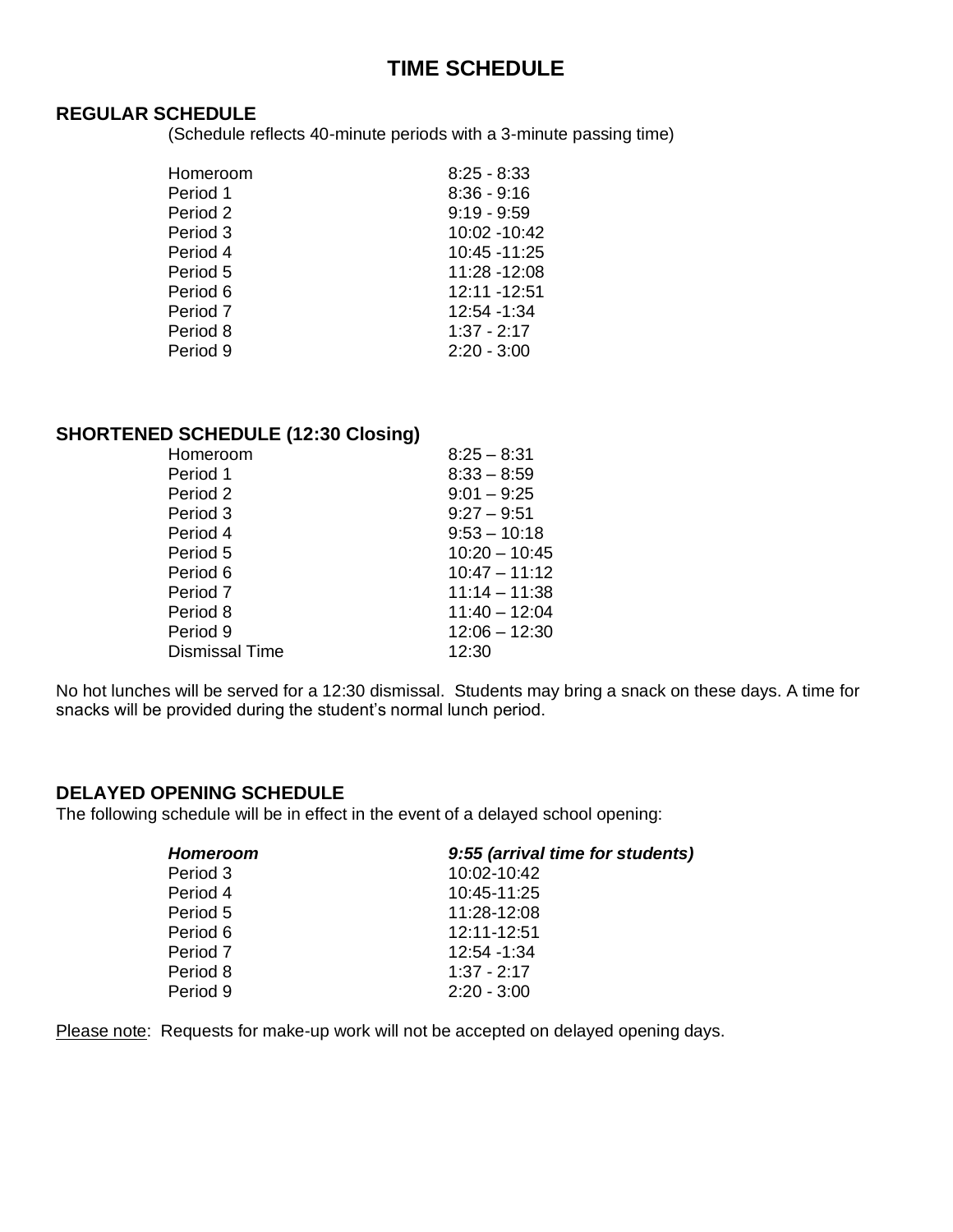### **CAFETERIA/PLAYGROUND SCHEDULE**

<span id="page-14-0"></span>Grade K: Students will eat lunch in their classroom.<br>Grades 1–4: Students will eat lunch in the Cafete

- Students will eat lunch in the Cafeteria.
- Grades 5 8: Students will eat lunch in the Cafetorium.

| Kindergarten | 10:40 - 11:25 (Per 4) |
|--------------|-----------------------|
| Grades 1 & 2 | 11:28 - 12:08 (Per 5) |
| Grades 3 & 4 | 12:11 - 12:51 (Per 6) |
| Grades 5 & 6 | 11:28 - 12:08 (Per 5) |
| Grades 7 & 8 | 12:11 - 12:51 (Per 6) |
|              |                       |

# **EMERGENCY EARLY DISMISSAL PROCEDURES**

<span id="page-14-1"></span>If an Emergency Early Dismissal is needed (weather conditions, power outages, etc.), parents will be notified by using the Honeywell Instant Alert System. Please understand that ALL students must be signed out at the Early Dismissal time by a Parent/Guardian or a contact on your child's Emergency Procedure Card. Be aware that the Dismissal Form you complete at the beginning of the school year is NOT in effect. If your child has your permission to walk/ride home after school, we cannot honor that in the case of an early closing. We must be assured that you are aware of the Emergency Dismissal and understand that your child will need to leave school earlier during the day. The only exception is for students in Grades  $6 - 8$ , in which parents may call the office and give verbal permission for their child(ren) to walk/ride home at the early dismissal time. Also understand that parents cannot come in and tell us they are taking another parent's child home without verbal permission from that child's parents. We know that parents are trying to be helpful, but NO CHILD will be dismissed without permission from their parent/guardian since EVERY child's safety must be accounted for.

# **EMERGENCY SCHOOL CLOSINGS**

<span id="page-14-2"></span>In the event of severe weather, or an emergency, a special announcement will be made using our **Honeywell Instant Alert System**. In addition, emergency announcements can be found on our district website at **www.manasquanschools.org, News 12 New Jersey,** and **FIOS 1.**

If an emergency occurs during school hours, students will remain in school until they are picked up by their parents or authorized representative. Contact will be made through our **Honeywell Instant Alert System**. Parents must make every effort to pick up their children as soon as they are contacted.

To receive emergency announcements, please make sure you are registered for the Honeywell System at https://instantalert.honeywell.com.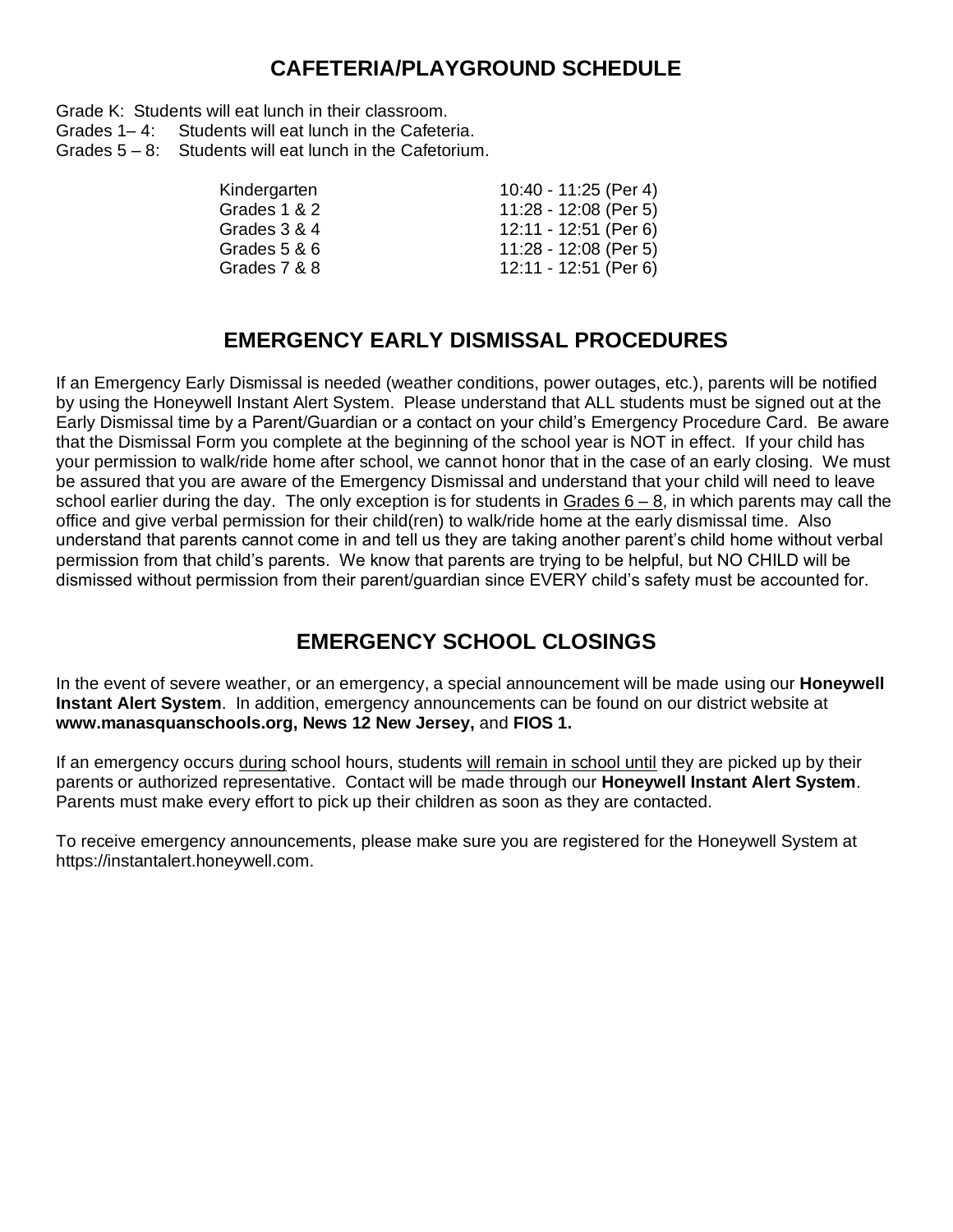# **STUDENT ATTENDANCE**

<span id="page-15-0"></span>For the Board of Education to fulfill its responsibility to provide a thorough and efficient education for each pupil, the complete cooperation of parents/guardians and pupils is required to maintain a high level of school attendance. Absence from school jeopardizes the ability of a pupil to satisfactorily complete the prescribed course of study and violates the statues requiring children to regularly attend school (N.J. S.A. 38:25-26). The administration accepts its responsibility of properly operating the school within the context of prevailing laws and regulations. Students have the right to receive an education which allows for maximum personal growth and prepares them to be productive members of our society. It cannot succeed in the paramount task of providing an education through accepted curricula unless the pupils for whom it is intended are present for all regularly scheduled classroom activities. Consequently, there is an inherent responsibility upon the parents and pupils for the pupil to attend school regularly.

### <span id="page-15-1"></span>**PERFECT ATTENDANCE**

For a student to be eligible for the perfect attendance award at the end of the year, he/she must be present every day school is in session. **IF A STUDENT IS TARDY MORE THAN 10 TIMES IN THE SCHOOL YEAR, HE/SHE BECOMES INELIGIBLE FOR A PERFECT ATTENDANCE AWARD AT THE END OF THE SCHOOL YEAR.** Students will be recognized in the classroom and presented with an award by their classroom teacher. In addition, please remember that while Perfect Attendance is an achievement to be very proud of, it should not take precedent over a child's health. Please do not send your child to school feeling ill for fear of jeopardizing their Perfect Attendance Award.

### <span id="page-15-2"></span>**OFFICE PHONE CALLS**

The telephone in the office is to be used for students calling for forgotten lunches, forgotten glasses, to let a parent know that he/she has detention, or for emergency purposes ONLY.

It is not to be used for making after school plans with other classmates that should be done with your child before coming to school. Students will also not be permitted to use the office phone for forgotten homework, forgotten gym clothes/sneakers, or other forgotten assignments. Please remind your child of this information. Your help with this matter would be greatly appreciated.

### <span id="page-15-3"></span>**ATTENDANCE POLICY**

The frequent absence of pupils from classroom learning experiences disrupts the continuity of the instructional process and limits the ability of pupils to complete the prescribed curriculum requirements successfully. Therefore, students absent from Manasquan Elementary School more than twenty (20) days may be considered to have not successfully completed the instructional program requirements of his/her grade level. **All absences (excused and unexcused) will be counted toward our school's twenty (20) day limit**. A warning letter notifying parents of high absenteeism rates will be sent after ten (10) days absence.

Students who do not meet this minimum attendance requirement will be reviewed

by the Intervention & Referral Services (I&RS). The Committee will meet with the parent/guardian to discuss the reasons for all absences. Documentation of the nature and cause of these absences shall be the responsibility of the pupil and parent/guardian. The Committee will make recommendations to the parents for immediate improvement in attendance and to the Principal regarding possible truancy charges and academic eligibility for promotion. Students absent more than 20 days may be considered deficient in completing instructional requirements for the grade level and may be considered for retention. At that time, if the parent/guardian is not in agreement with the Principal's decision, they may invoke the Student Grievance Procedure.

In addition, please note that students who are absent from school are ineligible on that day to participate in afterschool activities (enrichment, sports, clubs, dances, etc.). Extenuating circumstances may be considered by Administration on an individual basis.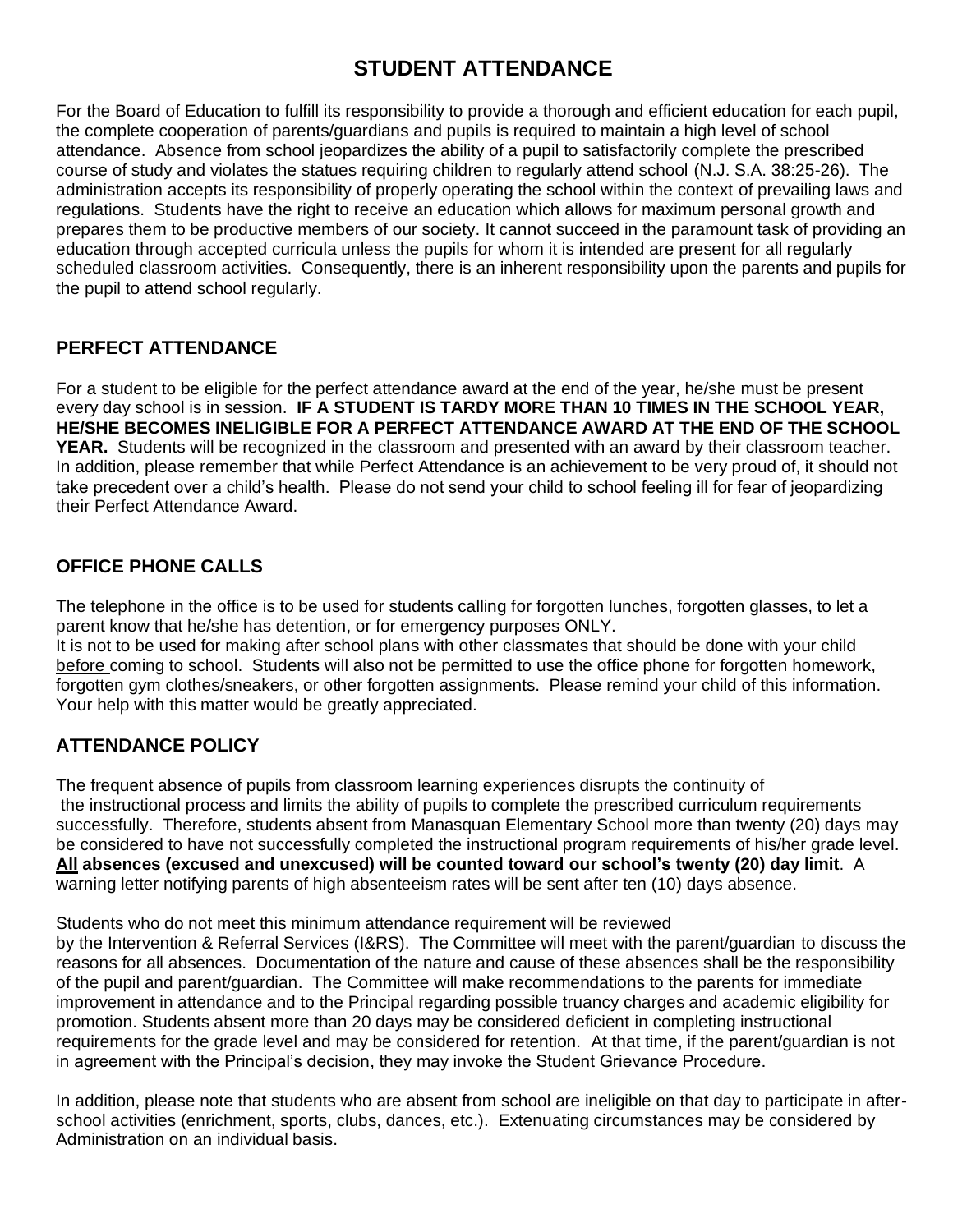### <span id="page-16-0"></span>**TRUANCY**

After four cumulative unexcused absences in which the school has not been notified by a parent or guardian for the reason(s) for absence, a student may be considered truant. Administration must obtain the cause of the absences by a parent or guardian. Between five and nine unexcused cumulative absences not reported to the school, an action plan may be required to specify needed interventions to support the students return to school and regular attendance. After ten or more cumulative unexcused absences with a

cause not reported to the school, a student will be considered truant and Administration must cooperate with law enforcement and the appropriate agencies pursuant to

N.J.S.A. 18 A:38-25 and N.J.A.C. 6A:16-7.6 (a)4i.v. and H.4 to determine need for a court referral for truancy.

### <span id="page-16-1"></span>**EXTENDED ABSENCES DUE TO ILLNESS**

Absences from school due to extended illness require immediate notification to the school. After three (3) days of absence due to illness, a physician's note indicating the nature of illness, possible duration of period of illness, and medical clearance to return to school will be required. In the event of an extended illness beyond a twoweek period (10 school days), arrangements for home instruction will be scheduled.

### <span id="page-16-2"></span>**ATTENDANCE REPORTING PROCEDURES**

Due to procedures required by the State Department of Education regarding the reporting of student absences, accurate records need to be maintained in the Main Office designating whether student absences are *excused*  or *unexcused*. This data will be printed on every school's NJ State Report Card.

To assist the school with this new requirement, please understand that it is critical for you to report your child's absence on our telephone attendance extension: 732-528-8810 (Press "4")

It is imperative that **you leave a detailed message before 8:00 AM** describing the reason for your child's absence. In addition, please remember that a note to the homeroom teacher is also required upon your child's return.

For your information, the reasons listed below are considered "excused" for our school's attendance reporting policy only -- **but ALL absences, excused or unexcused, count towards the** 20-day limit with the exception of #4, #5 and #6.

- 1. Medical: illness/medical procedure with a doctor's note or verbal parent confirmation
- 2. Family illness or death
- 3. Where appropriate, when consistent with Individualized Education Programs, the Individuals with Disabilities Act, accommodation plans, and Individualized Health Care Plans.
- 4. Religious observation
- 5. Pupil suspension from school
- 6. Bring Your Child to Work Day

#### <span id="page-16-3"></span>**PRE-EXCUSED ABSENCES**

Absences from school other than for illness or emergency reasons are strongly discouraged. On occasions that necessitate this absence, a note to the school advising the duration of the absence is required. Assignments required during the absence will be completed upon the student's return.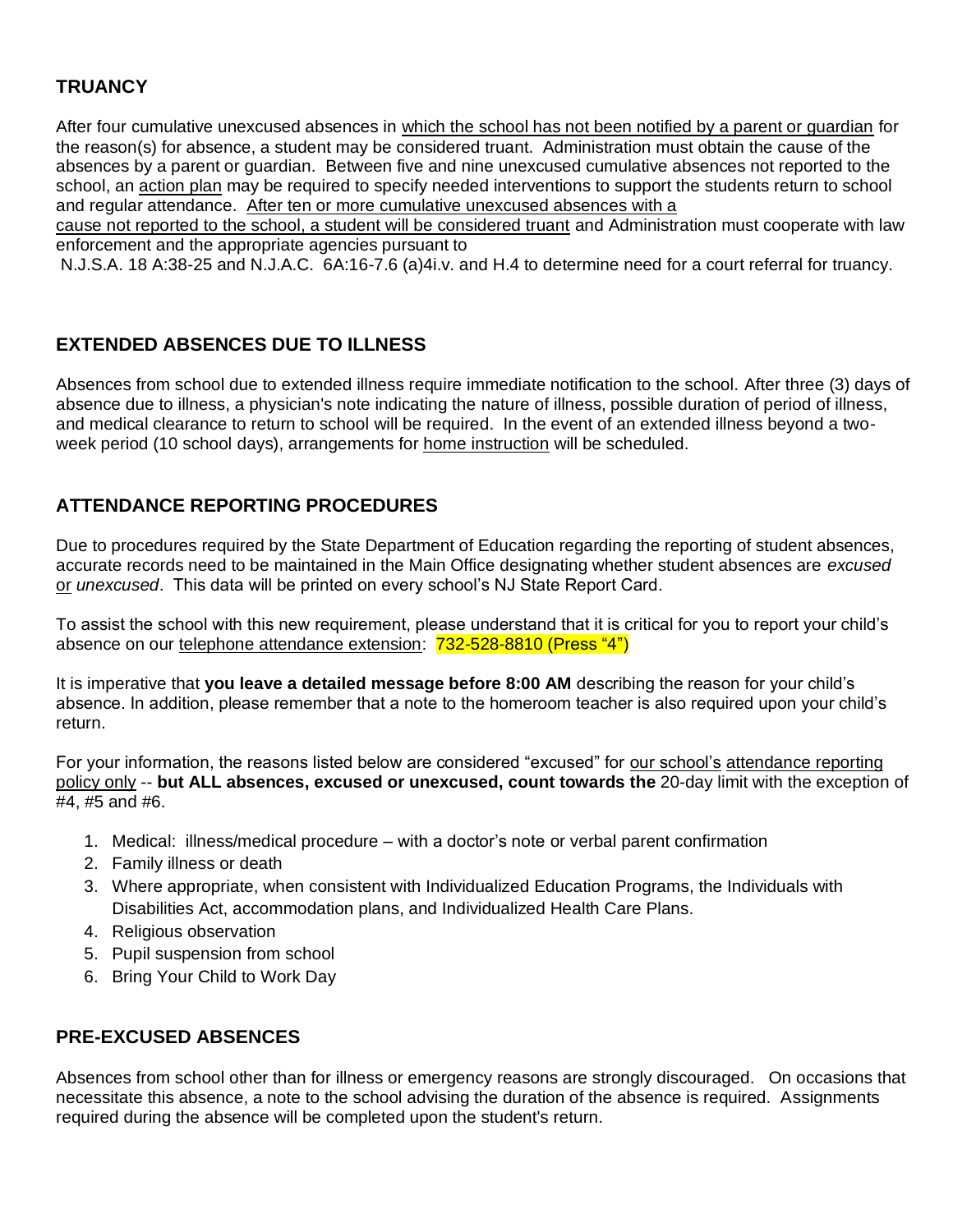### <span id="page-17-0"></span>**SIBLING ATTENDANCE AT SCHOOL PERFORMANCES**

To clarify any questions regarding attendance at grade level performances during the school day, please know that we do NOT permit parents to sign their children out of class to attend a sibling's performance elsewhere in the building. Since many of our children have siblings, it would be unfair to allow some children to attend their brothers' or sisters' special performances, and not others. In addition, it is also very disruptive to the teacher and the instructional program in the classroom when individual students are signed out to see a performance that their classmates cannot.

### <span id="page-17-1"></span>**PUPIL VACATIONS DURING SCHOOL YEAR**

State law and local Board of Education Policy requires school attendance unless illness or certain other legitimate situations prevent a child from coming to school. **THE PRACTICE OF STUDENT ABSENCES FROM SCHOOL FOR FAMILY VACATIONS IS STRONGLY DISCOURAGED**. **SINCE SCHOOL TIME IS VITAL TO LEARNING IT IS DETRIMENTAL FOR PUPILS TO BE ABSENT FROM SCHOOL FOR EXTENDED PERIODS OF TIME AND MAY SEVERELY AFFECT STUDENT GRADES. PARENTS WHO CHOOSE TO REMOVE THEIR CHILDREN FROM SCHOOL MUST ASSUME THE FULL RESPONSIBILITY FOR ANY EFFECT THIS MAY HAVE ON THEIR CHILD'S EDUCATION AND GRADES**.

### <span id="page-17-2"></span>**RETURNING TO SCHOOL FOLLOWING ABSENCE**

The student is required to bring a note to school stating the reason(s) for the absence from a parent/guardian on the day immediately following an absence. Additionally, parents are asked to call the office each day their child is absent.

### <span id="page-17-3"></span>**MAKE-UP WORK**

It is the responsibility of the student to request from his/her teacher(s) and complete all work missed during an absence. This shall include tests, quizzes, projects, lab reports, etc. Make-up work must be submitted to the teacher by the end of the second day following each absence. If a student does not meet his/her responsibility during the designated period, a grade of "0" will be recorded for the assignments. Parents are asked to monitor their children's make-up work when an absence occurs to ensure its completion. Please note in the event of missed classes due to extra-curricular or other school-related activities during the school day, students are responsible for completing their work as normal. This circumstance will not be treated as an absence! Students in such situations have the opportunity to see their teachers (or classmates) before dismissal to inquire about missed assignments.

In addition, requests for make-up work will not be accepted on days with delayed openings.

If a student must be absent for an extended period of time due to a family vacation, **all work must be completed upon the student's return to school.**

*If work is requested in advance*, parents must notify the teacher(s) directly with a written request for assignments **at least one week prior to the vacation absence or the request will not be granted.** Requests for work for an extended period of time must be made with the teachers. It is not the responsibility of the office to coordinate requests for make-up work for an extended period of time**.** 

If work is requested in advance, it is expected that the work missed during the absence be completed and turned in to the teacher(s) upon the student's return to school. Please know that the gathering of a week's worth of work in advance is time-consuming and a courtesy granted by the teachers, therefore, your cooperation in ensuring your child's completion of the work would be greatly appreciated. In addition, please understand that it is impossible for a teacher to predict the exact assignments during the course of a future week. If work is given ahead of time, some assignments may change by the time your child returns from vacation.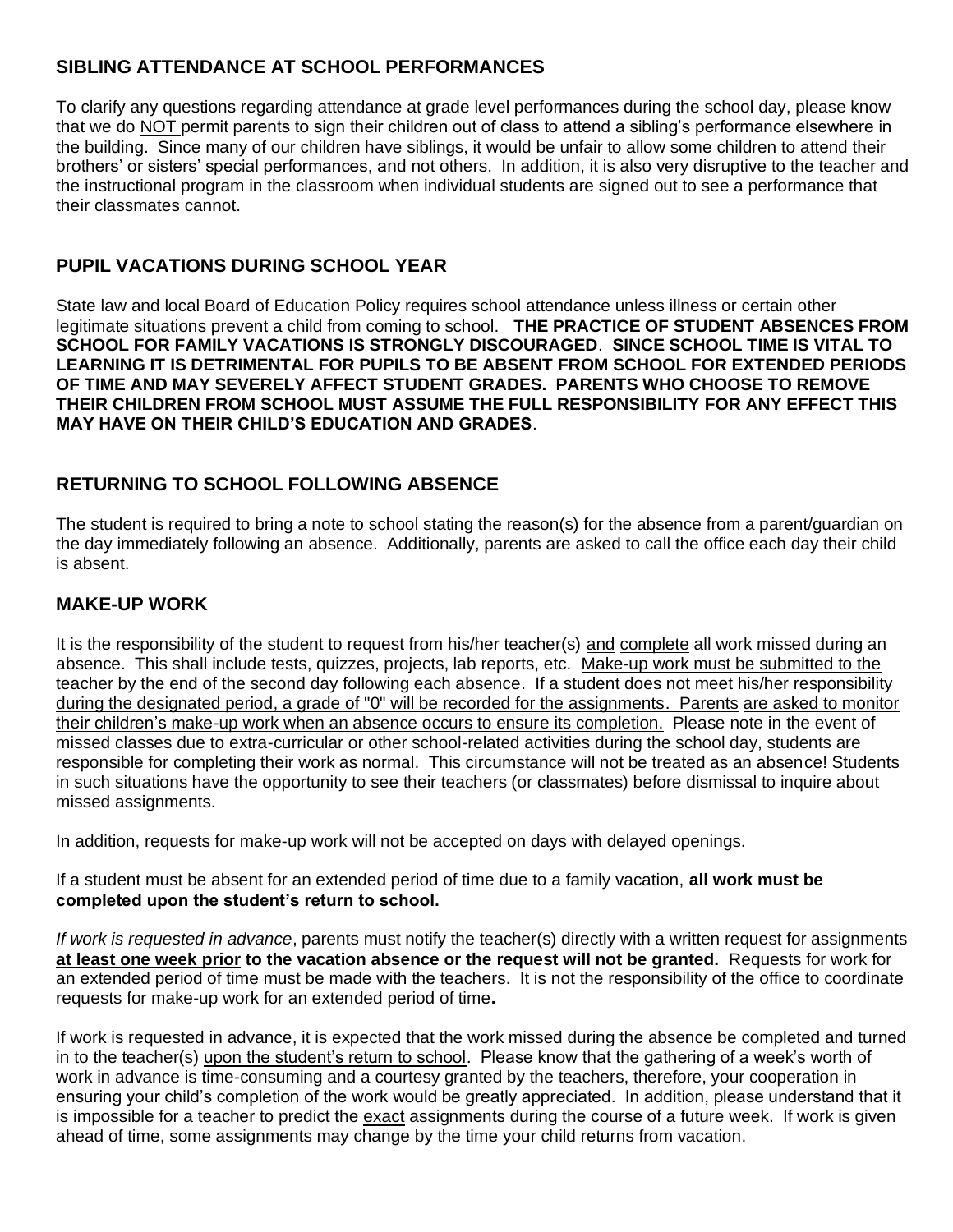### <span id="page-18-0"></span>**TARDINESS TO SCHOOL**

**Tardiness** - Defined as not being in the assigned seat in homeroom at the beginning of the school session. **A student must report to the Courtesy Desk in the vestibule upon late arrival to school and obtain a late slip.** Parental notes do not excuse the tardiness, but only let the office know that parents are aware of the student's tardiness.

Excessive tardiness will be addressed on an individual basis according to the guidelines listed below:

- 10 Tardies: A letter to parent/guardian regarding tardiness and assignment of Central Detention
- 20+ Tardies: A letter regarding excessive tardiness and a parent conference with an Administrator to discuss the infraction and needed corrective action.

A referral will also be made to our school's Intervention and Referral Services Team (I&RS).

### <span id="page-18-1"></span>**EARLY SIGN-OUT PROCEDURE FOR STUDENTS**

A parent **must** report to the Courtesy Desk in the vestibule to sign out their child. No student will be permitted to leave the building area during the normal school day unless a parent or designated adult officially signs the student out. If a designated adult is sent to sign a student out early, that individual's name MUST appear on the student's Emergency Procedure Card. In addition, the student must be sent to school with a signed note specifying the time the student will be leaving and who will be signing the student out.

Children will not be dismissed from their classroom until an adult has physically signed them out.

# **SCHOOL NURSE SERVICES**

<span id="page-18-2"></span>Our school nurse is available daily during school hours to attend to student injuries and illnesses that occur during the school day. She is also responsible for various health screenings (vision, hearing, scoliosis, etc.), medication administration, health updates, and the coordination of various health related programs. A log is kept of students' daily visits to the nurse's office and if there is reason for concern, a parent/ guardian will be notified. Please do not send your child to school with a request to see the nurse first thing in the morning to be checked for a fever or an injury that occurred outside of school. If you suspect any problems with your child's well-being, please consult your family physician**. Any student with an injury requiring exclusion from gym or recess will require a note from the doctor stating date(s) of exclusion. A new physician's note will then be required to return to gym/recess activities.**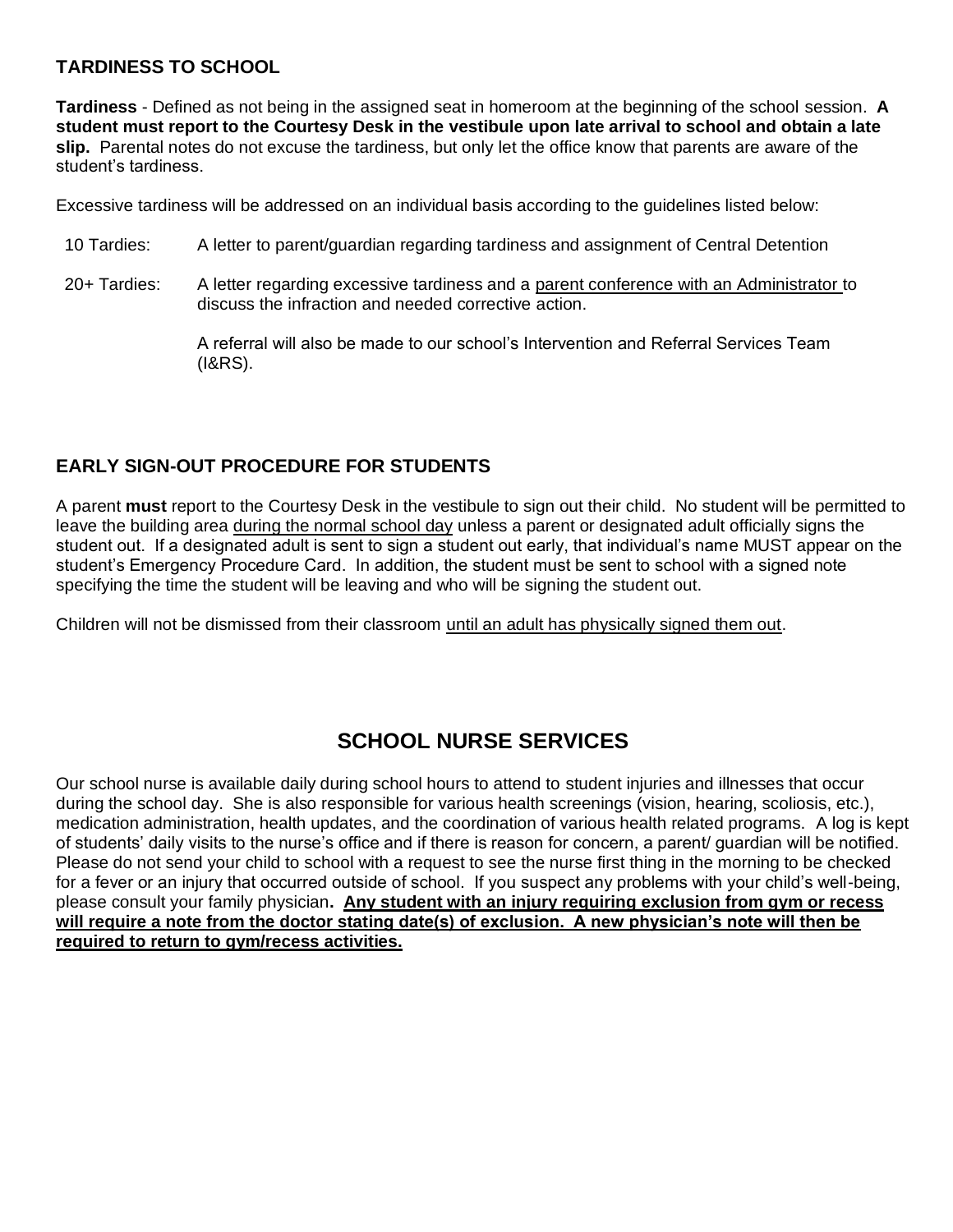### **PROGRESS REPORTS/REPORT CARDS**

<span id="page-19-0"></span>Progress reports will be made available on the Parent Portal on our Genesis Student Data Management system four times a year in Grades 1 - 8:

### <span id="page-19-1"></span>**PROGRESS REPORTS**

- MP 1 October 7, 2021
- MP 2 December 15, 2021
- MP 3 March 7, 2022
- MP 4 May 17, 2022

#### <span id="page-19-2"></span>**Marking Period End Dates:**

- MP 1 November 11, 2021
- MP 2 January 26, 2022
- MP 3 April 7, 2022
- MP 4 June 21, 2022

### <span id="page-19-3"></span>**REPORT CARDS**

Report cards will be made available on the Parent Portal on our Genesis Student Data Management system four times a year in Grades 1 - 8:

- MP 1 November 18, 2021
- MP 2 February 4, 2022
- MP 3 April 14, 2022
- MP 4 June 24, 2022

#### <span id="page-19-4"></span>**KINDERGARTEN**

- Progress Reports will be issued at the end of the 1<sup>st</sup> & 3<sup>rd</sup> Marking Periods
- Report Cards will be issued at the end of the  $2^{nd}$  &  $4^{th}$  Marking Periods

#### <span id="page-19-5"></span>**Grades K–2 (Primary Standards-Based Report Card):**

| $(90-100)$ | Exceeds Standards consistently grasps, applies, and extends key<br>concepts, processes, and skills. Works beyond standards. |
|------------|-----------------------------------------------------------------------------------------------------------------------------|
| $(80-89)$  | Meets Standards grasps and applies key concepts, processes and<br>skills. Meets benchmarks.                                 |
| $(70-79)$  | Approaching Standards: beginning to grasp and apply key concepts,<br>processes and skills.                                  |
| (Below 70) | Needs Support: difficulty grasping key concepts, processes, and<br>essential skills. Area of concern that requires support. |

### <span id="page-19-6"></span>**Grades 3 - 8 (Numerical grades)**

<span id="page-19-7"></span>

| A+   | $97 - 100$ | C+ | $77 - 79$ |
|------|------------|----|-----------|
|      | $93 - 96$  |    | $73 - 76$ |
|      | $90 - 92$  | င- | $70 - 72$ |
| $B+$ | $87 - 89$  | ר− | $67 - 69$ |
| B    | $83 - 86$  |    | $65 - 66$ |
|      | $80 - 82$  |    | Below 65  |

To pass any course, a student must earn a minimum of a 70 average and pass at least two of the four marking periods.

# **HONOR ROLL POLICY (Grades 6 - 8)**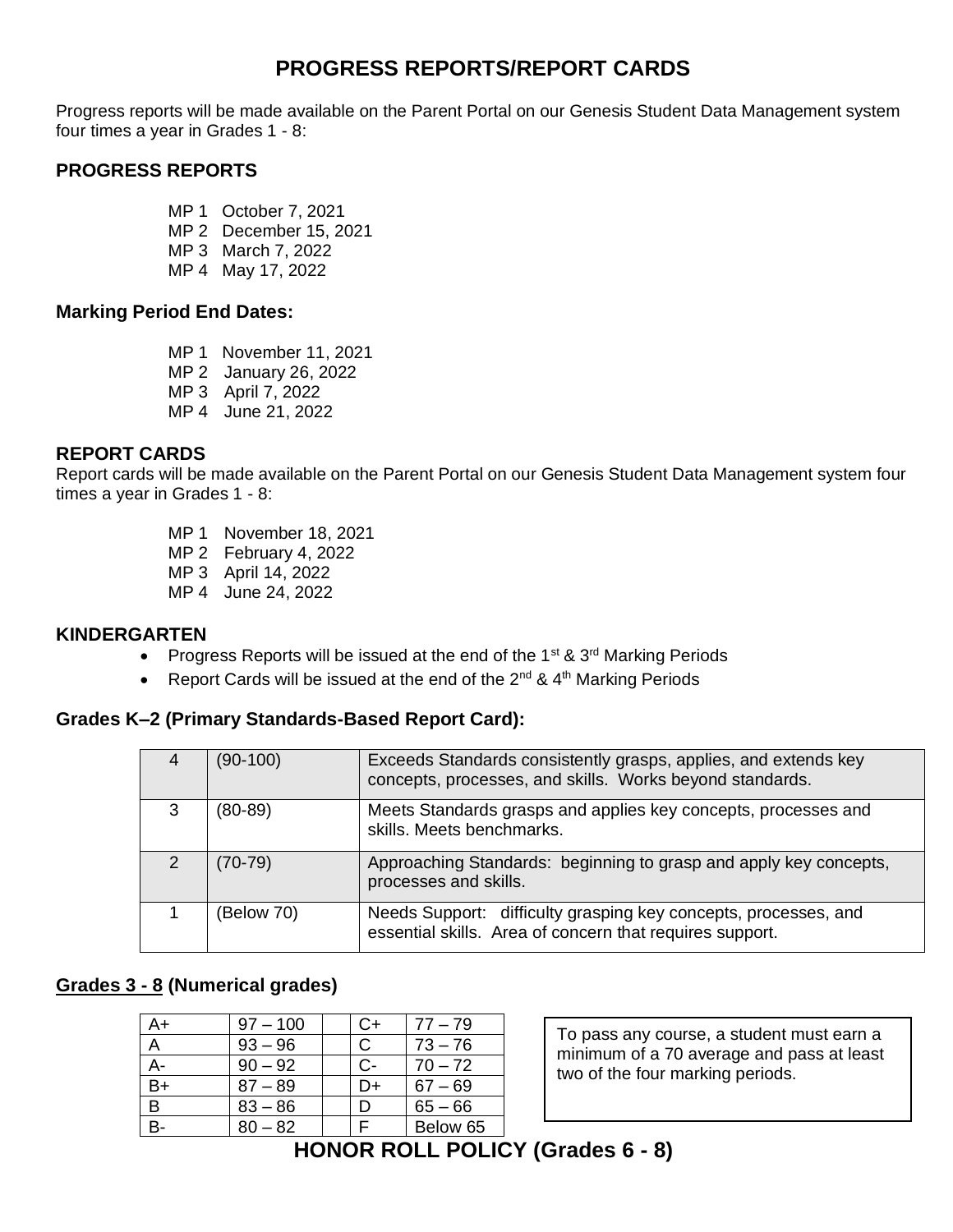### <span id="page-20-0"></span>**Marking Period Criteria**

**First Honors:** 90 (or above) average in each subject (A) **Second Honors:** 80 (or above) average in each subject (B)

High School level courses (Algebra I, Geometry 1 and World Languages) - will be weighted by adding seven points to the final grade for Honor Roll calculations only. (The additional points will not be added to the final marking period grades shown on report cards.)

Students in the Seventh and Eighth Grade Honors Classes will have the Major Subject Area classes (Mathematics, Language Arts, Social Studies and Science) weighted three points for Honor Roll calculations only. (The additional points will not be added to the final marking period grades shown on report cards.)

### **ACADEMIC AWARDS**

<span id="page-20-1"></span>Recognition for students in Grades 6 - 8 will be given in an Academic Awards Ceremony at the end of the school year. To achieve the **Principal's Award** a student must accumulate a minimum of 6 points. The **P.T.O. Achievement Award** will be presented to students who have achieved a minimum of 4 points.

> Points are obtained per Marking Period as follows: First Honor Roll - 2 points Second Honor Roll - 1 point

Due to the preparation needed regarding the extensive number of awards, and to ensure greater accuracy for the Academic Awards Program, the 4th Marking Period honor roll status will be determined by the grade average calculated at the time of Fourth Marking Period Progress Reports. This allows us the opportunity to at least acknowledge the students' progress up to the midway point of the fourth marking period.

### <span id="page-20-2"></span>**EIGHTH GRADE GRADUATION AWARDS**

President's Award for Educational Excellence is based on the following criteria:

- Grade Point Average
	- $\circ$  A 3.5 G.P.A. on a 4.0 scale of all grades from fourth grade through the mid-point (end of second marking period) of the eighth grade.
- NJSLA scores
	- $\circ$  Exceeds Expectations ("5") in either Language Arts or Mathematics.

#### **Board of Education Academic Awards** are based on the following criteria:

- Grade Point Average
	- o A 3.5 G.P.A. on a 4.0 scale from fourth grade through the first three marking periods during the eighth-grade year
- Honor Roll
	- o Student must achieve **first honors** two out of first three marking periods of their eighth-grade year.

Student Honors Speakers at Graduation is based on the following criteria:

- Grade Point Average: The **top two** students achieving the highest G.P.A. on a 4.0 scale from fourth grade through the first three marking periods during the eighth-grade year. (In the event that more than two students have the same GPA on a 4.0 scale, a numerical GPA on a 100-point scale will be used to determine the top two students.)
- Honor Roll: In addition to the above G.P.A. criteria, the students must also achieve **first honors** all three of the first three marking periods during their eighth-grade year.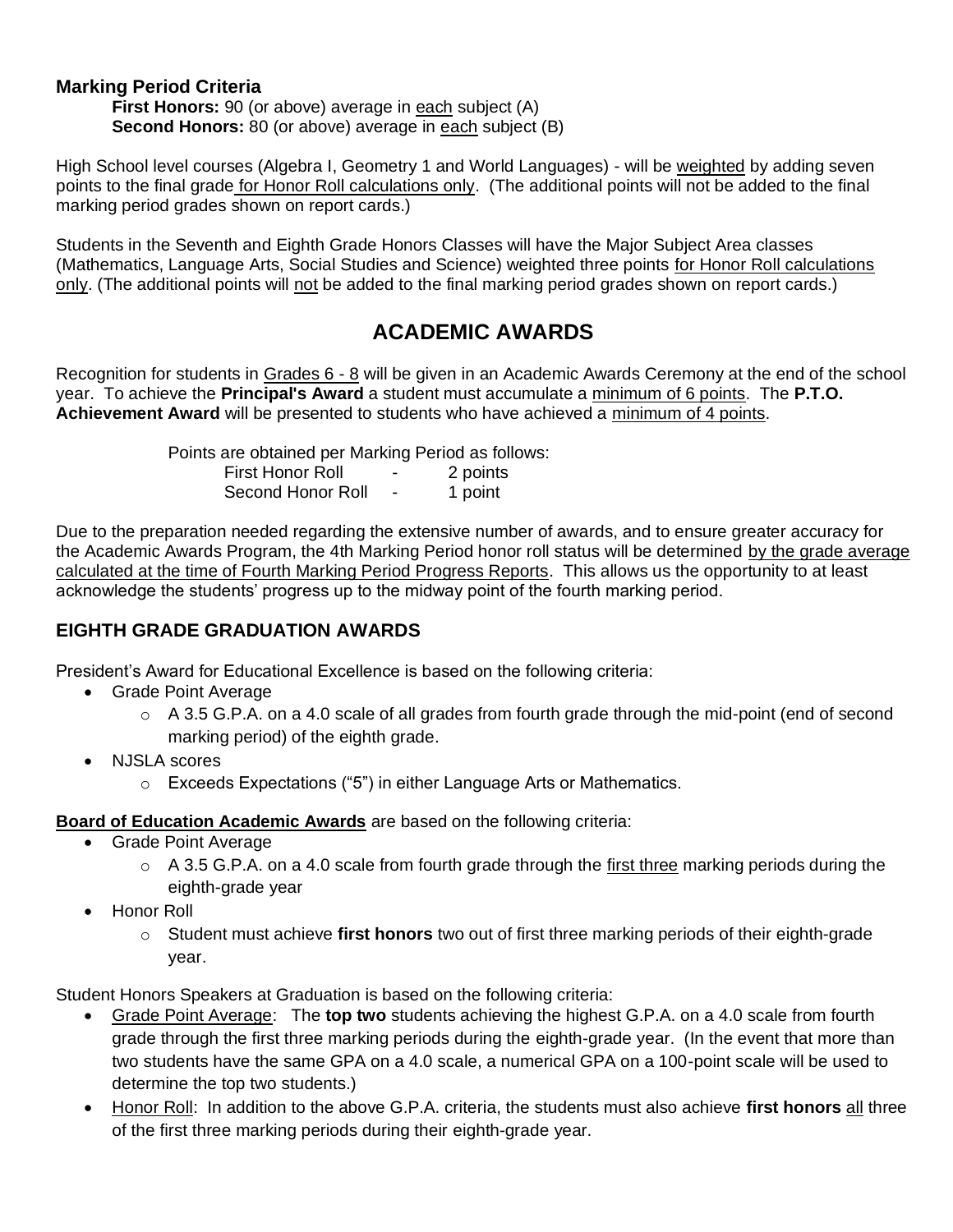# **STEM (STEAM) EDUCATION**

<span id="page-21-0"></span>Manasquan Elementary School provides curriculum-based STEM Education to **ALL** students in **EVERY** class, Grades K-8.

STEM education is the preparation of students in competencies and skills in the four major disciplines of science, technology, engineering, and mathematics. It is the re-visioning of science education to enable the next generation of innovators. STEM includes a range of instructional strategies to help students apply concepts and skills in the different disciplines while participating in a **design process** with opportunities to solve meaningful problems. STEM education encourages creativity, creates problem solvers, supports communication and collaboration, produces critical thinkers, offers students challenging and engaging content, and meets the criteria for the new Next Generation Science Standards (NGSS).

In addition, planning is also being currently conducted to infuse the arts into our STEM Program. The "A" stands for the broad spectrum of the liberal arts including Fine Arts and Music, Language Arts, and Social Studies that each shape developments in STEM fields. Ultimately, all subject areas relate to each other and to the real world. STEAM allows educators to better teach academic and life skills in a standards-backed, reality-based, personally relevant exploratory learning environment. As a result, STEAM Education is defined as *"science and technology, interpreted through engineering and the arts, all based in mathematical elements".* 

# **STATE-MANDATED STANDARDIZED TESTING**

<span id="page-21-1"></span>The Commissioner of Education has implemented a system and related schedule of statewide assessments to evaluate student achievement of the approved academic standards in accordance with the provisions of N.J.A.C. 6A:8-4.1 et seq. The Board of Education is required to administer the applicable statewide assessments according to the schedule prescribed by the Commissioner.

The New Jersey Department of Education, pursuant to State law and regulations, requires all students to take State assessments as scheduled. At the present time, the state assessment is the New Jersey Student Learning Assessment. (NJSLA).

There is NO state provision for a student to "opt-out" of statewide assessments. If a student is absent on a testing date, the student will be expected to take the missed test on the day he/she returns to school. Parents and students will be informed of all scheduled testing dates, including make-ups, for students who missed the initial testing date(s).

Please refer to the entire Board of Education policy on the District website [\(www.manasquanschools.org\)](http://www.manasquanschools.org/) under the "Board of Education" link at the top of the webpage:

#### **Policy 2622 – STATE ASSESSMEMT**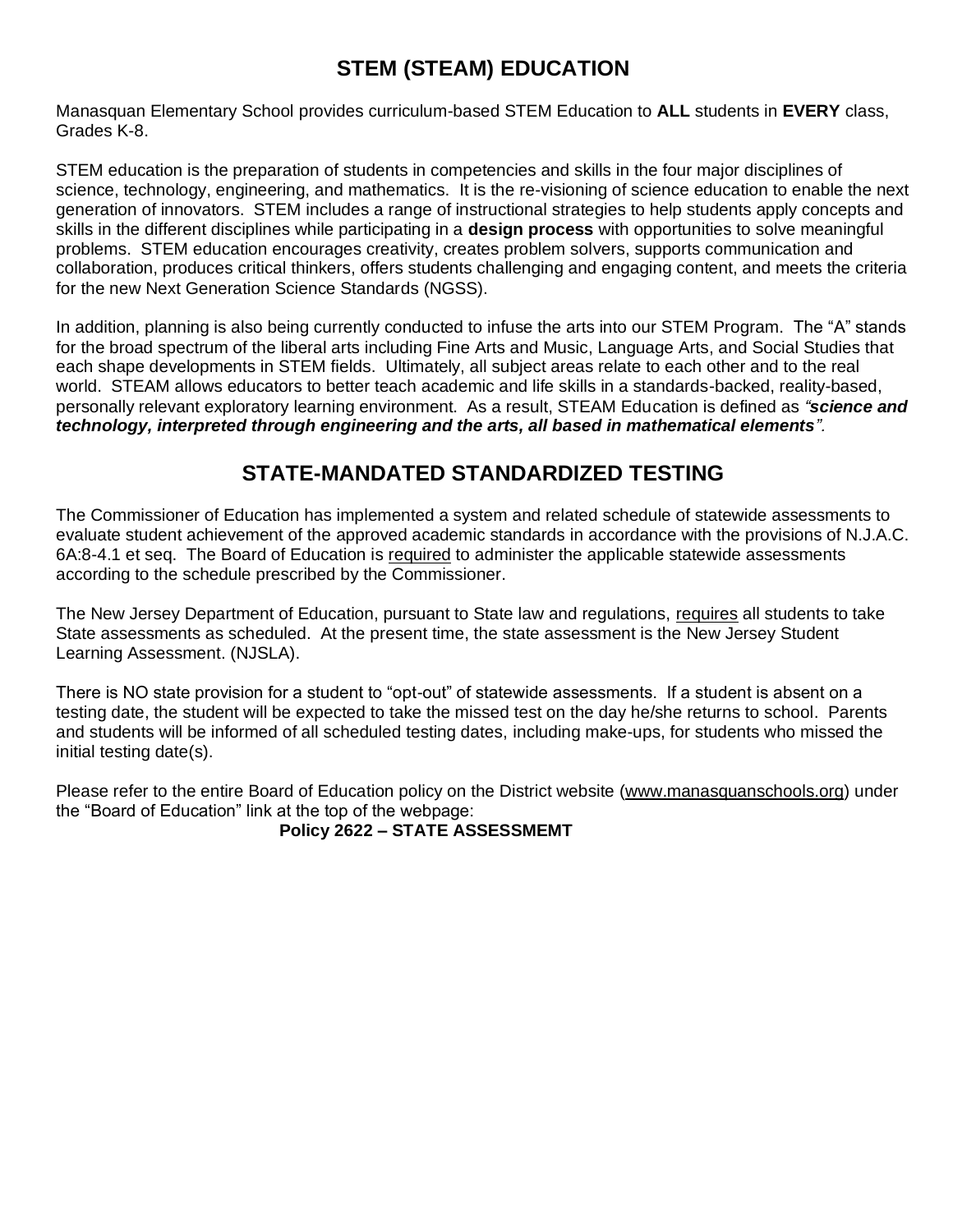### **MANASQUAN ELEMENTARY SCHOOL'S GIFTED & TALENTED/ENRICHMENT PROGRAM**

#### <span id="page-22-1"></span><span id="page-22-0"></span>**Goal**

Project Awakening provides a multi-faceted gifted and talented/enrichment program which is designed to discover, nurture, and develop the academic skills, critical thinking skills, and creative abilities of our students. Opportunities for academic advancement are provided at every grade level. Identified students will be challenged to discover answers, create new solutions, and employ these understandings and experiences in their everyday lives. Project Awakening provides educational experiences in a variety of domains by offering activities that will enable our students to expand their knowledge and challenge them to reach their highest potential.

In Grades K-8, all classroom teachers will be responsible for identifying students within their classroom(s) in need of enrichment. Based on identified strengths in any areas provided within our curriculum, teachers will differentiate instruction and offer enrichment opportunities, when appropriate, within their individual classrooms for the identified students. Students in grades K-4, 5-6 and 7-8 will be identified as G&T through multiple measures. Students will be identified as gifted and talented at the end of the first marking period after teachers have had the opportunity to observe their students' achievement for a sufficient period and evaluate them on their 1st marking period performance. Enrichment activities will then be available for identified students during the 2nd, 3rd, & 4th marking periods.

#### <span id="page-22-2"></span>**Manasquan Elementary School Gifted & Talented Criteria**

#### <span id="page-22-3"></span>*Grades K-6* **Students must meet 2 out of the 3 criteria listed below:**

- NJSLA/Start Strong\*
- IReady Diagnostic Test (Math)- "ABOVE GRADE LEVEL"
- Running Records (Reading Levels)- "ABOVE GRADE LEVEL"

Students for #1 Start Strong were classified as the following and were coded with the values shown below.

| <b>Start Strong</b>          | <b>Score</b> |
|------------------------------|--------------|
| Strong Support May Be Needed |              |
| Some Support May Be Needed   | 2            |
| Less Support May Be Needed   | 3            |

Similarly, in #2 iReady, the students are grouped where 5 students scoring mid or above grade level as per the diagnostic and benchmark assessments.

| Rank                         | Value |
|------------------------------|-------|
| 3 or More Grade Levels Below |       |
| 2 Grade Levels Below         |       |
| 1 Grade Level Below          | 3     |
| Early On Grade Level         |       |
| Mid or Above Grade Level     |       |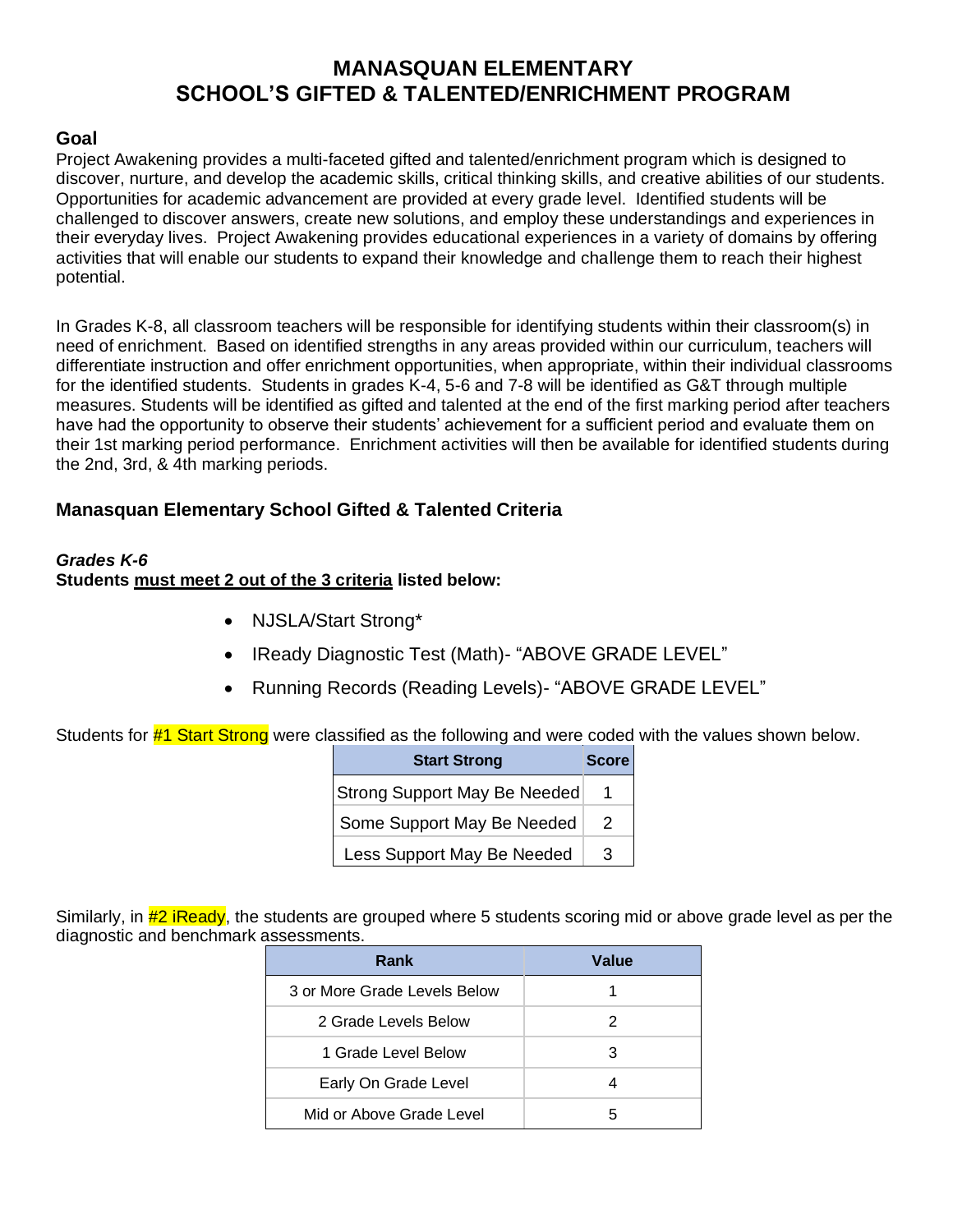#3 Running Record reading levels were used with a corresponding value to identify a minimum score.

| Grade Level | <b>Min Exceeds Expectations</b> | Value          |
|-------------|---------------------------------|----------------|
| Κ           | C                               | 3              |
| 1           | G                               | $\overline{7}$ |
| 2           | L                               | 12             |
| 3           | $\Omega$                        | 15             |
| 4           | R                               | 18             |
| 5           | U                               | 21             |
| 6           | X                               | 24             |
| 7           | Z                               | 26             |
| 8           | $Z+$                            | 27             |

The following are the minimum scores for each component/criterion.

| <b>Data Point</b>              | <b>Minimum</b> |          |
|--------------------------------|----------------|----------|
| Start Strong ELA - Fall        | З              | grouping |
| Start Strong MATH - Fall       | 8              | grouping |
| iReady Diagnostic Fall 21-22   | 5              | grouping |
| iReady Diagnostic Spring 20-21 | h              | grouping |

To qualify for G&T, the number of criteria that students needed to meet are shown below. Due to the number of pieces of evidence available, there is variation in the number of criteria needed to be met to qualify for G&T.

| <b>#Requirements Met to Qualify</b>         | #to Meet   Total |    | <b>Data Points Used</b>                                                                                                                |
|---------------------------------------------|------------------|----|----------------------------------------------------------------------------------------------------------------------------------------|
| L = Lower Elementary (grades K, 1, 2, 3)    | $\overline{2}$   | /3 | <b>Running Records</b><br>iReady Fall sy21-22<br>iReady Spring Sy20-21                                                                 |
| м<br>$M =$ Middle Elementary (grades 4,5,6) | 3                | /5 | Running Records<br>iReady Fall sy21-22<br>iReady Spring Sy20-21<br><b>Start Strong ELA</b><br><b>Start Strong MATH</b>                 |
| U<br>$U = U$ pper Elementary (grades 7,8)   | $\overline{4}$   | /5 | iReady Fall sy21-22<br>iReady Spring Sy20-21<br><b>Start Strong ELA</b><br><b>Start Strong MATH</b><br>Participating in Honors Classes |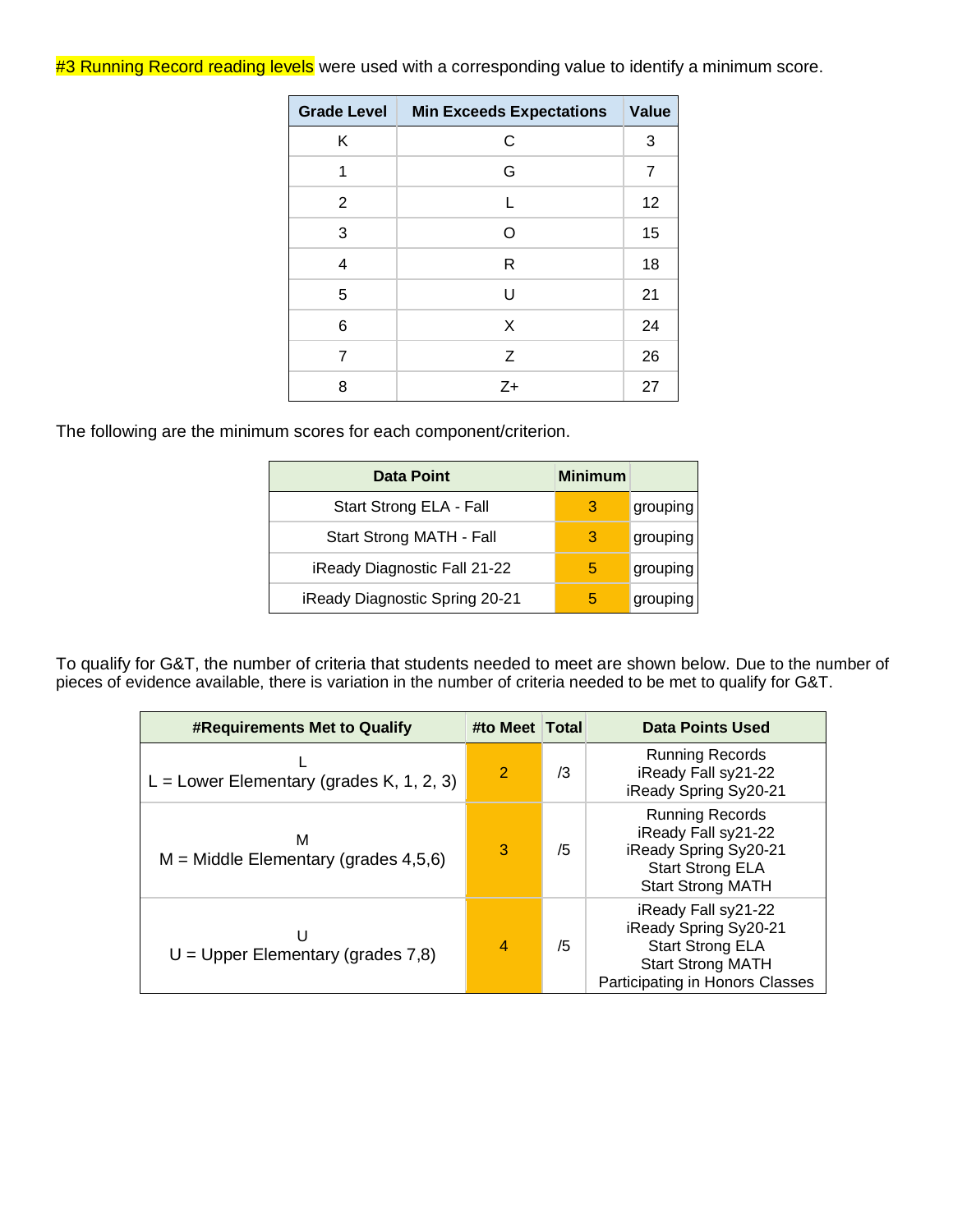### <span id="page-24-0"></span>**HONORS CLASSES**

### <span id="page-24-1"></span>*Grades 7 & 8*

**In Grades 7 & 8**, major subject area **HONORS CLASSES** have been created in the respective grade levels for enhanced academic advancement. Using criteria established by the Gifted and Talented Committee, select students will be identified for the honors classes. The criteria is subject area specific, as students have the opportunity to be eligible for any or all of the four honors classes in Mathematics, Science, Language Arts, and Social Studies. The program is designed to enhance the curriculum to include rigorous coursework and activities in order to further differentiate instruction for students identified with a strength in specific subject areas. Students will participate in advanced lessons that require increased critical thinking and problem-solving skills. Innovative, project-based learning experiences will be incorporated in the instructional design by our classroom teachers.

#### **Criteria for the Grade 7 & Grade 8 Honors Classes:**

| <b>Mathematics</b>    | Students must meet 3 out of the 4 criteria listed below:<br>93 or higher FINAL average in Mathematics<br>Spring NJSLA score: minimum score of 770 in Mathematics<br>Honors Mathematics Placement Test – minimum score of 85                                                                   |
|-----------------------|-----------------------------------------------------------------------------------------------------------------------------------------------------------------------------------------------------------------------------------------------------------------------------------------------|
|                       | CogAT (Cognitive Abilities Test) – minimum score of 77                                                                                                                                                                                                                                        |
| <b>Language Arts</b>  | Students must meet 3 out of the 4 criteria listed below:<br>93 or higher FINAL average in Language Arts<br>Spring NJSLA score: minimum score of 770 in Language Arts<br>Honors Language Arts Placement Test – minimum score of 85<br>CogAT (Cognitive Abilities Test) – minimum score of 77   |
| <b>Science</b>        | Students must meet 3 out of the 4 criteria listed below:<br>93 or higher FINAL average in Science<br>Spring NJSLA score: minimum score of 770 in Mathematics<br>Honors Science Placement Test – minimum score of 85<br>CogAT (Cognitive Abilities Test) – minimum score of 77                 |
| <b>Social Studies</b> | Students must meet 3 out of the 4 criteria listed below:<br>93 or higher FINAL average in Social Studies<br>Spring NJSLA score: minimum score of 770 in Language Arts<br>Honors Social Studies Placement Test - minimum score of 85<br>CogAT (Cognitive Abilities Test) – minimum score of 77 |

**FOR STUDENTS WHO PARTICIPATED IN GRADE 7 HONORS CLASSES**: STUDENTS WHO ACHIEVED A FINAL AVERAGE OF **90** OR HIGHER IN THE MAJOR SUBJECT AREA Honors Class (Mathematics, Language Arts, Social Studies, Science) WILL AUTOMATICALLY CONTINUE IN THAT SUBJECT AREA HONORS CLASS THE FOLLOWING YEAR IN GRADE 8. STUDENTS WHO DO NOT MEET THE ACADEMIC GRADE REQUIREMENT OF 93 MUST THEN MEET THE COMPONENTS OF THE ESTABLISHED CRITERIA LISTED ABOVE.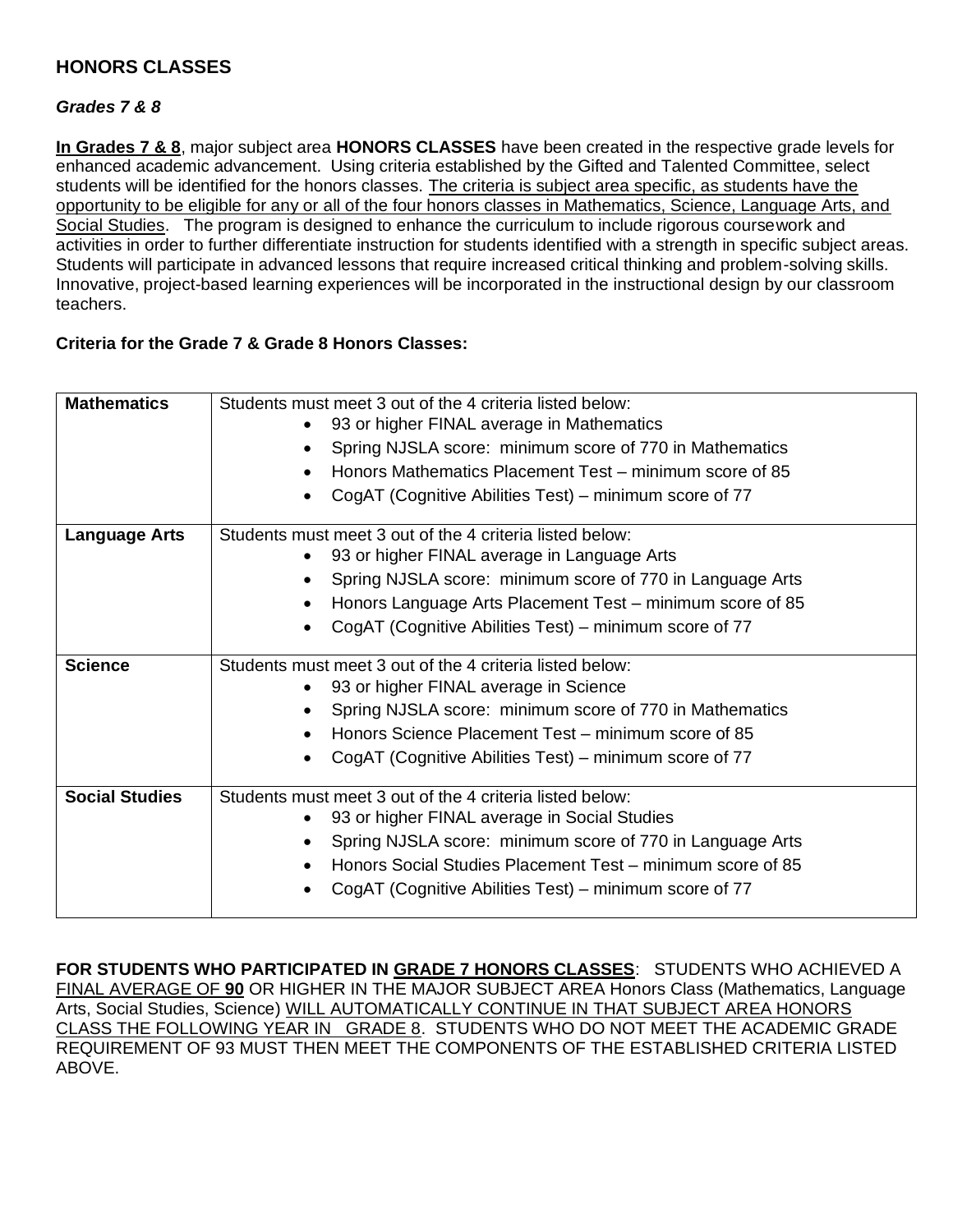### <span id="page-25-0"></span>**HIGH SCHOOL LEVEL COURSES (for identified Eighth Graders)**

#### <span id="page-25-1"></span>*WORLD LANGUAGES PROGRAM*

#### **Students entering the Eighth Grade may be eligible to take a high school level World Languages course with the following stipulations:**

Students must meet 2 out of the 3 criteria listed below:

- Final average of 90 or higher in Grade 7 World Language rotation class
- Teacher recommendation by the 7th grade World Language teacher
- Final average 90 or higher in Grade 7 Language Arts class

#### **Stipulations for World Languages:**

- 1. Final grades will be averaged on all four marking periods plus an average of the mid-term and final exam.
- 2. Students may drop the course at any time up to the mid-term examination, which may be used in the final decision for remaining in or dropping the subject.
- **3.** Students taking **Spanish I, Italian I or French I** in the eighth grade will receive credit for that course in Elementary School only. **The course will not appear on their high school transcript.**
- 4. Students who successfully complete Spanish I, Italian I or French I in the eighth grade will have the opportunity to continue with that language in high school or begin instruction in a new world language. Specifically, students who receive a final grade of an "A" in Spanish I, Italian I, or French I will have the opportunity to take Spanish II Honors , Italian II, or French II Honors. Students who receive a "B" or "C" as the final grade will have the opportunity to take Spanish II, Italian II, or French II. If a student receives a "C" or "D", consideration will be made to repeat Spanish I, Italian I, or French I during their Freshman year. Students who fail the course must take a first-year world language course in high school.
- 5. Marking Period final grades will be weighted (7 points) for honor roll status only.

PLEASE NOTE: World Language classes are additional classes that are scheduled before the start of the elementary school day. The classes run from 7:15 am – 8:00 am.

#### <span id="page-25-2"></span>*GRADE 8 ALGEBRA I PROGRAM*

Students entering the Eighth Grade will be eligible to take a high school level Algebra I course with the stipulations listed below. Students meeting the criteria will be placed in the Eighth Grade Honors Mathematics Class.

#### **Criteria for Eligibility**

Students must meet 3 out of the 4 listed criteria below:

- Spring NJSLA Mathematics Test: minimum score of 770
- Final average of 93 or higher in Grade 7 Mathematics class
- 80 or higher on the Algebra I Placement Test
- Cognitive Abilities Test (CogAT): minimum score of 77
- 1. Final grades will be averaged on all four marking periods plus an average of the mid-term and final exam.
- 2. Students may drop the course and transfer to another eighth grade mathematics class at any time up to the mid-term examination, which may be used in the final decision for remaining in or dropping the subject.
- 3. Students who receive a final grade of an "A" will have the opportunity to take *Geometry Honors.*  Students who receive a "B" or "C" as the final grade will have the opportunity to take *Geometry.* If a student receives a "C" or "D, consideration will be made to repeat **Algebra I** during their freshman year. Students failing the course will be required to repeat **Algebra I** in high school.
- 4. Students taking **Algebra I** in the eighth grade will receive credit for that course in Elementary School only. **The course will not appear on their high school transcript.**
- 5. Marking Period final grade will be weighted (7 points) for honor roll status only.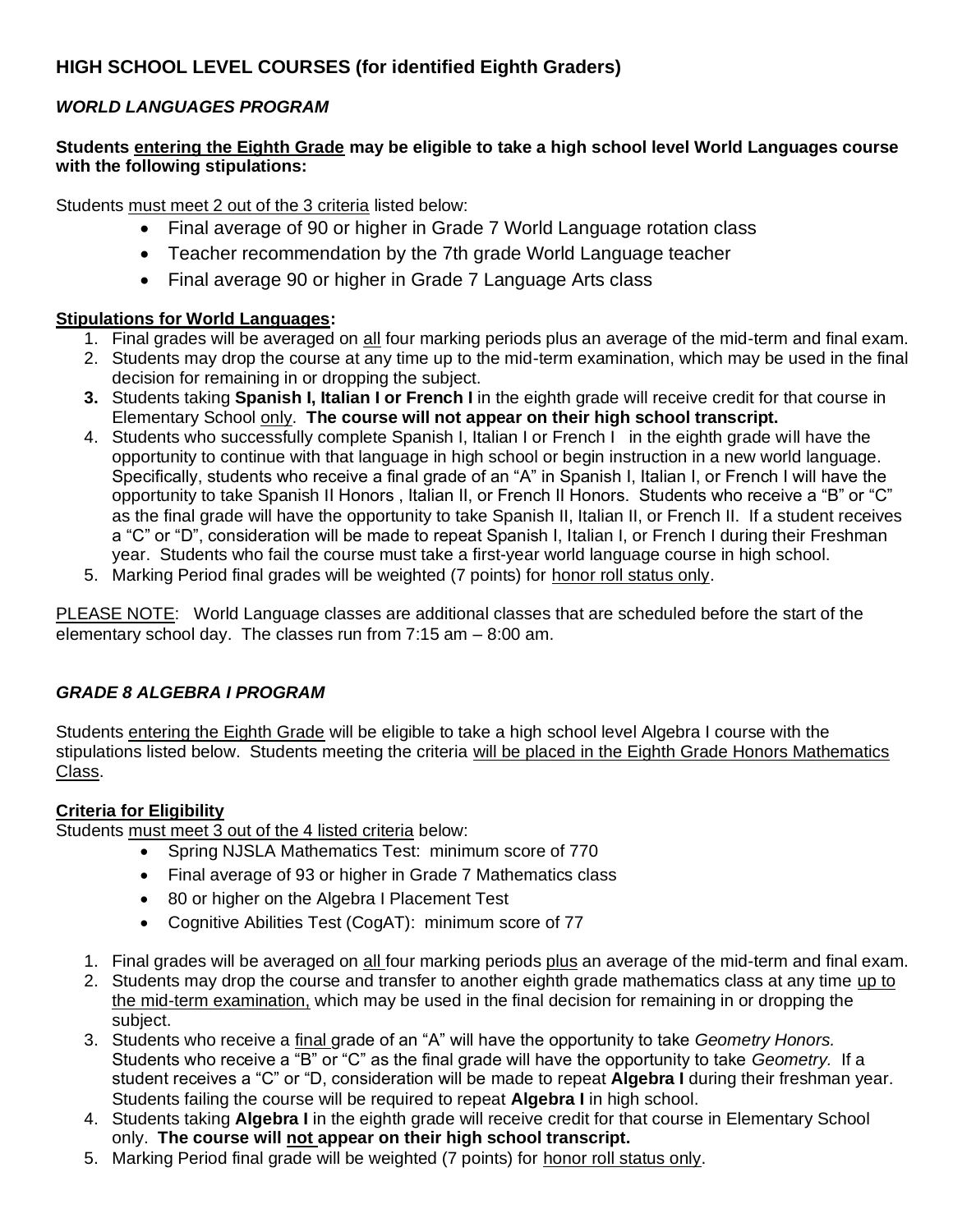#### **Criteria for Eligibility**

Students must meet three out of four:

- 1. Spring NJSLA Mathematics Test: minimum score of 770
- 2. Final average of 93 or higher in Grade 7 Mathematics class
- 3. 80 or higher on the Algebra I Placement Test
- 4. Cognitive Abilities Test (CogAT): minimum score of 77

#### <span id="page-26-0"></span>*GRADE 7 ALGEBRA I PROGRAM – Bridge Class*

Selected Seventh Grades will have the opportunity to participate in an accelerated mathematics program. Identified students will bypass the 7<sup>th</sup> grade mathematics class and attend a high school level Algebra I class as a grade 7 student. With successful completion of Algebra I, these students will then have the opportunity to take a high school level Geometry class as an Eighth Grader. (Students will receive credit for the Geometry class in Elementary School only. The course will not appear on their high school transcript.)

#### Criteria for Eligibility

Students must meet 2 out of the 3 criteria listed below:

- 1. 85 or higher on the Algebra I Placement Test
- 2. 93 or higher in Mathematics during all four marking periods of Sixth Grade
- 3. Recommendation by the  $6<sup>th</sup>$  grade Math Teacher

Marking Period final grade will be weighted (7 points) for honor roll status only.

In addition, students identified for the program (who have accepted participation) will be required to take a twoweek "*Algebra I Bridge Class*" in July to prepare for the program beginning in September.

#### <span id="page-26-1"></span>*NOTE FOR BOTH ALGEBRA PROGRAMS ABOVE:*

The State of NJ require that ALL students taking High School Algebra achieve a minimum score of "4" (Met Expectations) or "5" (Exceeded Expectations) on the Spring NJSLA Algebra Assessment in order to meet the High School Graduation Requirements. Students that do not meet the needed score of 4 or 5 MUST retake the assessment OR repeat the Algebra course.

#### <span id="page-26-2"></span>**Gifted & Talented Complaint Policy/Appeals Process**

Parents, students and teachers may appeal the decisions of the selection committee regarding selection or removal from the gifted program by following these steps:

- 1. Submit an appeal letter to the building principal no later than 15 working days after the committee has notified the parents of the selection decision.
	- 1. The committee members will review their decision and will respond to the person making the appeal no later than 15 working days after receipt of the letter of appeal.
	- 2. The committee may request additional testing or data collection and may interview the student and/or parents.
- 2. If dissatisfied with the decision of the committee, file a complaint with the Manasquan Board of Education. The BOE shall issue a decision, in writing, to affirm, reject, or modify the district's action in the matter.
- 3. If dissatisfied with the decision of the Board of Education, file a petition of appeal of the board's written decision to the Commissioner of Education through the Office of Controversies and Disputes in accordance with N.J.S.18A:6-9 and the procedures set forth in State Board of Education regulations.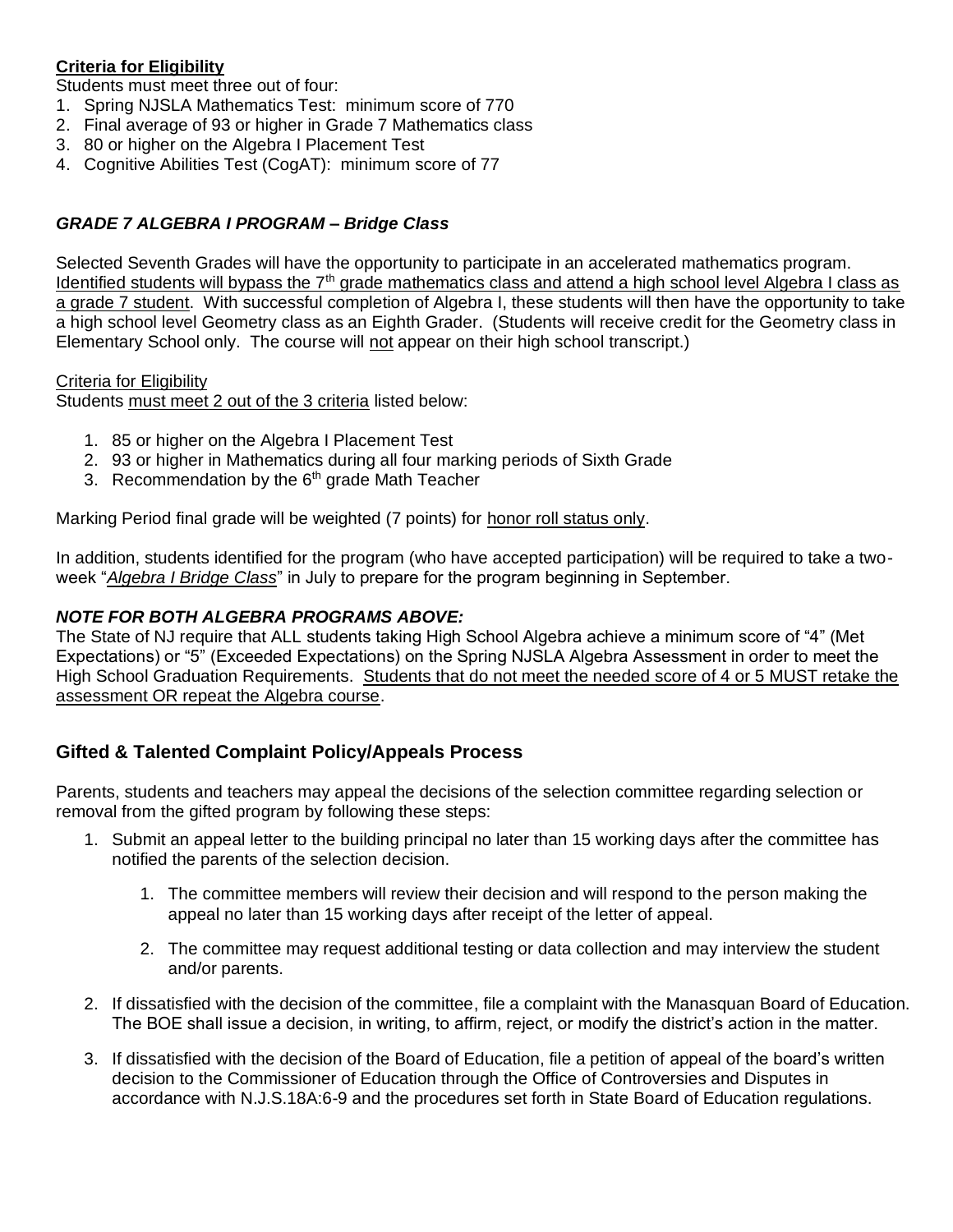#### <span id="page-27-0"></span>*ADDITIONAL NOTES:*

- $\triangleright$  All data according to the established criteria will be reviewed by the Gifted and Talented Committee for student identification for the accelerated/honors classes. The list of recommended students must then be approved by Building Administration for class placement and enrichment opportunities.
- $\triangleright$  Identified students will receive a letter stating their acceptance into the accelerated/honors classes. Students have the choice to either accept or decline placement in the accelerated/honors classes. Parental approval is required.
- Students participating in the  $7<sup>th</sup>$  and  $8<sup>th</sup>$  Grade Honors Classes will have the major subject area classes (Mathematics, Language Arts, Social Studies and Science) weighted three (3) points for Honor Roll calculations ONLY. The additional points will NOT be added to the final marking period grades shown on report cards.
- $\triangleright$  Should a parent opt-out their child from taking the State-Mandated Assessment (currently NJSLA), please know that is counted as one missed component of the criteria and all other criteria must be achieved.

#### <span id="page-27-1"></span>*ACADEMIC/BEHAVIORAL REVIEW OF STUDENTS PARTICIPATING IN ACCELERATED/HONORS CLASSES:*

 $\triangleright$  The School Counseling Office and Building Administration will review final grades at the end of each marking period. Students who are achieving grades of 69 (D) or below – as well as students who have been identified by their teachers as experiencing academic difficulties – will be reviewed for continuation in the honors classes. For students identified as experiencing academic difficulty, time will be given through the next marking period interim reports to monitor their progress, allow time for academic improvement, leading to a decision regarding continuation in the honors classes. Such intervention will include parental notification, parent/student conferences, and on-going updates on student progress. It should be noted that behavioral concerns causing classroom disruption will also be reviewed and discussed as reason for removal from an honors class.

#### <span id="page-27-2"></span>*GIFTED AND TALENTED CONSORTIUM OPPORTUNITIES*

Project Awakening also offers additional enrichment programs for identified students to participate in outside of the regular classroom to expand their knowledge in specific subject areas. **This component of Project Awakening will be offered to identified students in Grades 4-8 through the** *Shore Consortium for the Gifted and Talented* **and the** *South Shore Consortium for the Gifted and*  **Talented**. Program opportunities vary from year to year.

### <span id="page-27-3"></span>**ADDITIONAL PROGRAM OFFERINGS (Grades 4-8)**

#### <span id="page-27-4"></span>*MES SPONSORED G&T PROGRAMS (Grades 4-8):*

The Gifted and Talented Committee may meet to consider possible after-school program opportunities to be implemented during the course of the school year. Staff members may submit a request to serve as advisor to an established program and/or may prepare a proposal for a new enrichment program. The Committee may also investigate new programs and open them to the staff for possible implementation. Programs will be scheduled on a staggered basis throughout the school year, whenever possible, to allow for maximum participation by students.

When implemented, select programs for students in Grades 4-8 will involve a student application process including specific identification criteria (as needed) for each program offered during the school year. The application will be developed according to the program's targeted subject area.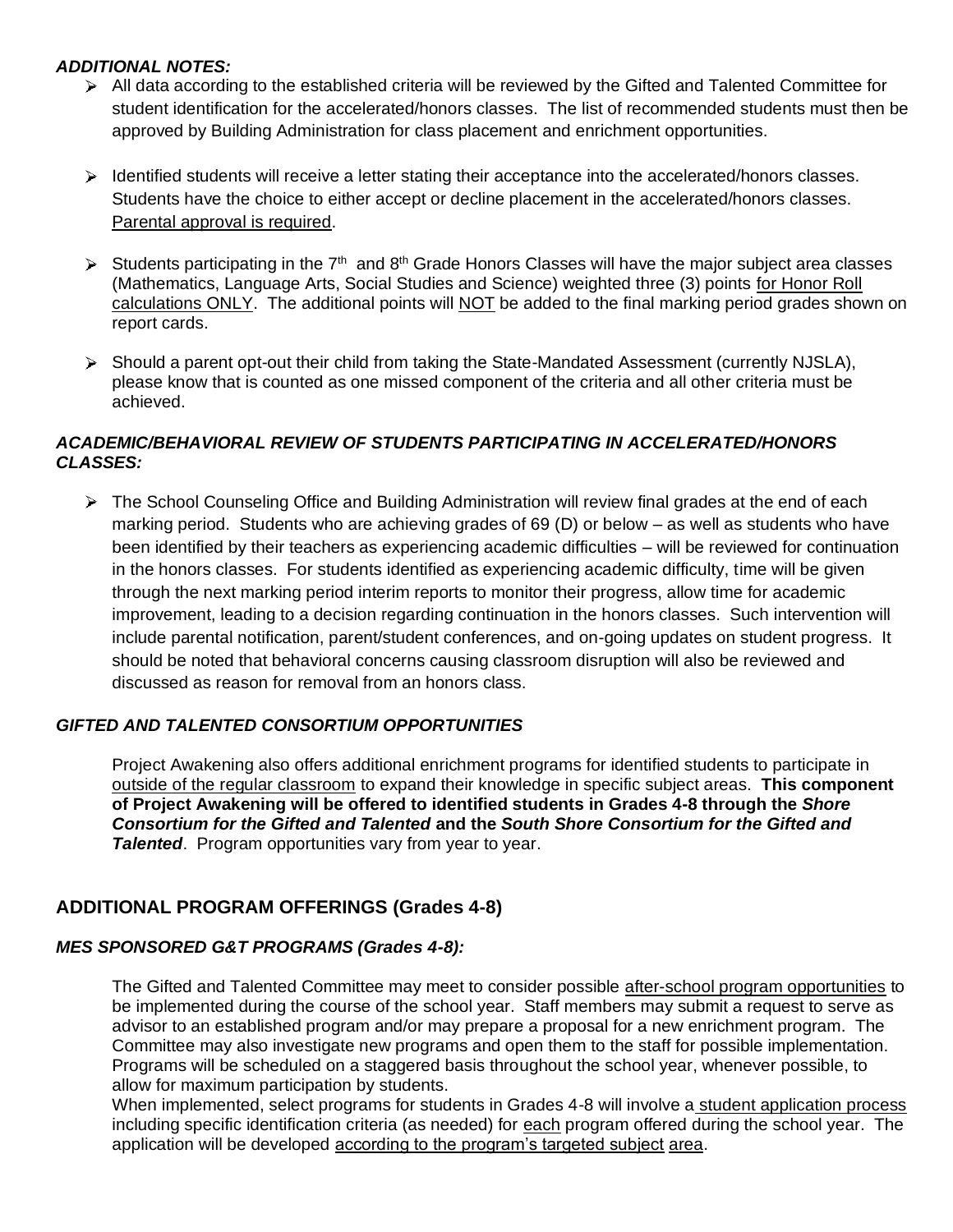Selection for the enrichment programs will be made based upon teacher recommendation and student applications. Applications must be completed thoroughly and submitted by the required due date. All applications will be reviewed by the Committee and the Project Advisor. If certain programs allow for participation by only a limited number of students, specific criteria will be established. The Project Advisor and the Committee must then meet to review the criteria and identify the eligible students for the program.

#### <span id="page-28-0"></span>*PTO ENRICHMENT PROGRAM OFFERINGS (Grades 4-8):*

In addition, the MES Parent-Teacher Organization also sponsors and coordinates a variety of afterschool enrichment programs every year. Programs vary from year to year. Any student in the grade level(s) designated for each program are welcome to participate.

#### <span id="page-28-1"></span>*MONMOUTH COUNTY ARTS MIDDLE SCHOOL*

The Monmouth County Arts Middle School is an enrichment program for artistically gifted and talented students in Grades 6-8. The program offers accelerated Arts Education Classes for middle school students throughout Monmouth County. The Arts Middle School Program offers accelerated classes in creative writing, instrumental music, dance, visual arts, theater, filmmaking, and photography taught by a faculty of professional working artists. Identified students are accepted into the program through audition and are released from their regular classes one afternoon a week (for three hours) for a twelve-week term. Student transportation is provided. The classes will be held at the Henry Hudson Regional School. Students accepted into the program must maintain passing grades in all MES classes to remain eligible for the program. Students are also responsible for making up regular classwork that is missed.

#### <span id="page-28-2"></span>*NATIONAL JUNIOR HONOR SOCIETY*

The purpose of the National Junior Honor Society (NJHS) is to create enthusiasm for scholarship, stimulate interest in community service, promote leadership, develop character, and encourage good citizenship.

Eligible students in Grades 6-8 must meet the minimum grade of 93 in core subject areas (Math, Language Arts, Science, Social Studies). Students who qualify will receive an invitation to apply. Students who complete the required forms will be selected by our Faculty Council for meeting the high standards of scholarship, service, leadership, citizenship, and character as outlined by the organization.

Members are required to attend NJHS meetings, to participate in community service, and to model behaviors that exemplify the standards listed above.

Additional Note: Students participating in accelerated or, honors classes, as well as high school level courses are NOT weighted for NJHS acceptance calculations.

#### <span id="page-28-3"></span>*HONORS CLASSES AT MANASQUAN HIGH SCHOOL*

Eighth Grade students may be eligible to take Honors Classes as Freshmen at Manasquan High School in the subject areas of Biology, English, and World History. Students will be notified in the spring of the criteria established by Manasquan High School for the specific courses. **ATTENDANCE REQUIREMENT FOR HIGH SCHOOL COURSES**

With regards to the Algebra I, Geometry I, Spanish I, Italian I and French I courses, our students will be held to the attendance regulations of Manasquan High School which stipulate that excessive absence is defined as fifteen (15) days in any full year class.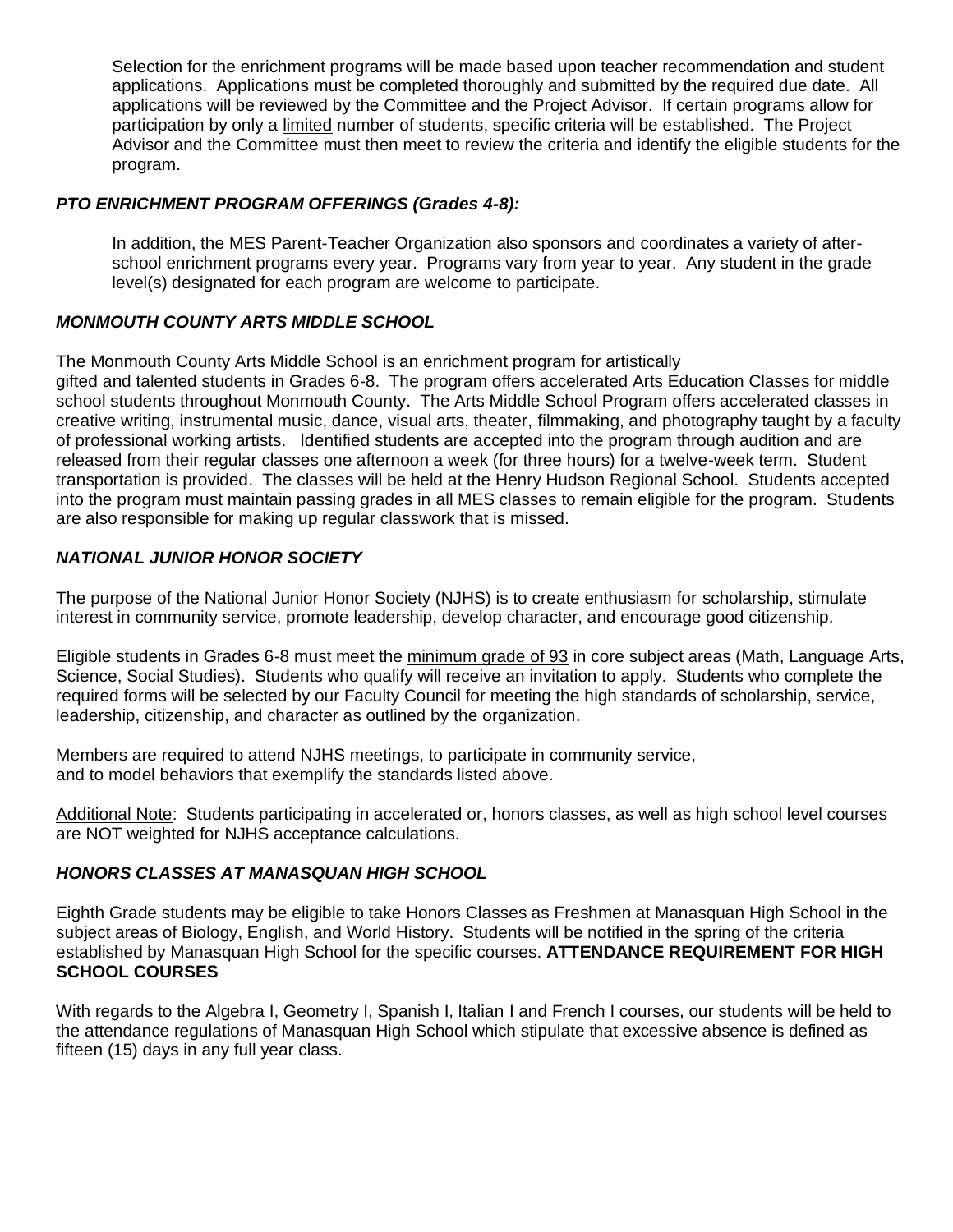# **PROMOTION/RETENTION PROCEDURES**

<span id="page-29-0"></span>The grade placement of each child enrolled in the Manasquan Elementary School shall be made according to his/her individual achievement and needs.

While academic achievement shall be given primary consideration in determining promotion/retention, other factors must also be carefully considered. These include the child's social, physical and emotional development as well as chronological age, effort and achievement. The final determination must be based upon **what is best for the child.** Retention will be considered if a student's academic achievement is below grade level placement.

### <span id="page-29-1"></span>**Policy for Grades 6, 7, and 8**

To pass any course, a student must earn a minimum of a 70 average and pass at least two of the four marking periods. Students who fail two of the following major subjects will be recommended for retention in that grade for the following school year. In addition, failure of three minor subject areas will be considered the equivalent of one major subject.

| <b>Major Subjects:</b> | <b>Minor Subjects:</b>                                      |
|------------------------|-------------------------------------------------------------|
| <b>Mathematics</b>     | <b>Technology Education</b>                                 |
| Language Arts          | Health                                                      |
| Science                | Art                                                         |
| <b>Social Studies</b>  | Music                                                       |
|                        | <b>Physical Education</b>                                   |
|                        | World Languages (Spanish/French/Italian)                    |
|                        | Multimedia Literacy (Rotation Class: Grade 8)               |
|                        | Technology and Engineering Design (Rotation Class: Grade 7) |
|                        | STEM Enrichment (Rotation Class: Grade 6)                   |

Students passing a New Jersey certified Summer School course (60 hours) in the area(s) of deficiency or documented completion of a minimum of 30 hours of private tutoring by a certified instructor, with the approval of the Principal, will be eligible for promotion for the upcoming school year. Certified on-line recovery courses (from Educere) will also be accepted.

#### <span id="page-29-2"></span>**Grade 7 & 8 students only:**

After completion of a summer school course (or private tutoring hours), students must then retake and pass the MES Final Exam for the designated course(s).

#### <span id="page-29-3"></span>**Grade 8 students only:**

Students who do not meet the promotion policy will not be eligible to participate in the following Eighth Grade Promotion privileges: Graduation Ceremony, Graduation Dance, and Eighth Grade Breakfast.

#### PLEASE NOTE:

- STUDENTS WHO FAIL MORE THAN TWO MAJOR SUBJECT AREAS WILL NOT BE ELIGIBLE TO PARTICIPATE IN A SUMMER SCHOOL PROGRAM FOR THE PURPOSE OF PROMOTION.
- IN ADDITION, STUDENTS WHO FAIL EITHER LANGUAGE ARTS OR MATHEMATICS FOR THE SCHOOL YEAR WILL BE REQUIRED TO ATTEND CLASSES IN OUR BASIC SKILLS PROGRAM FOR THE UPCOMING SCHOOL YEAR.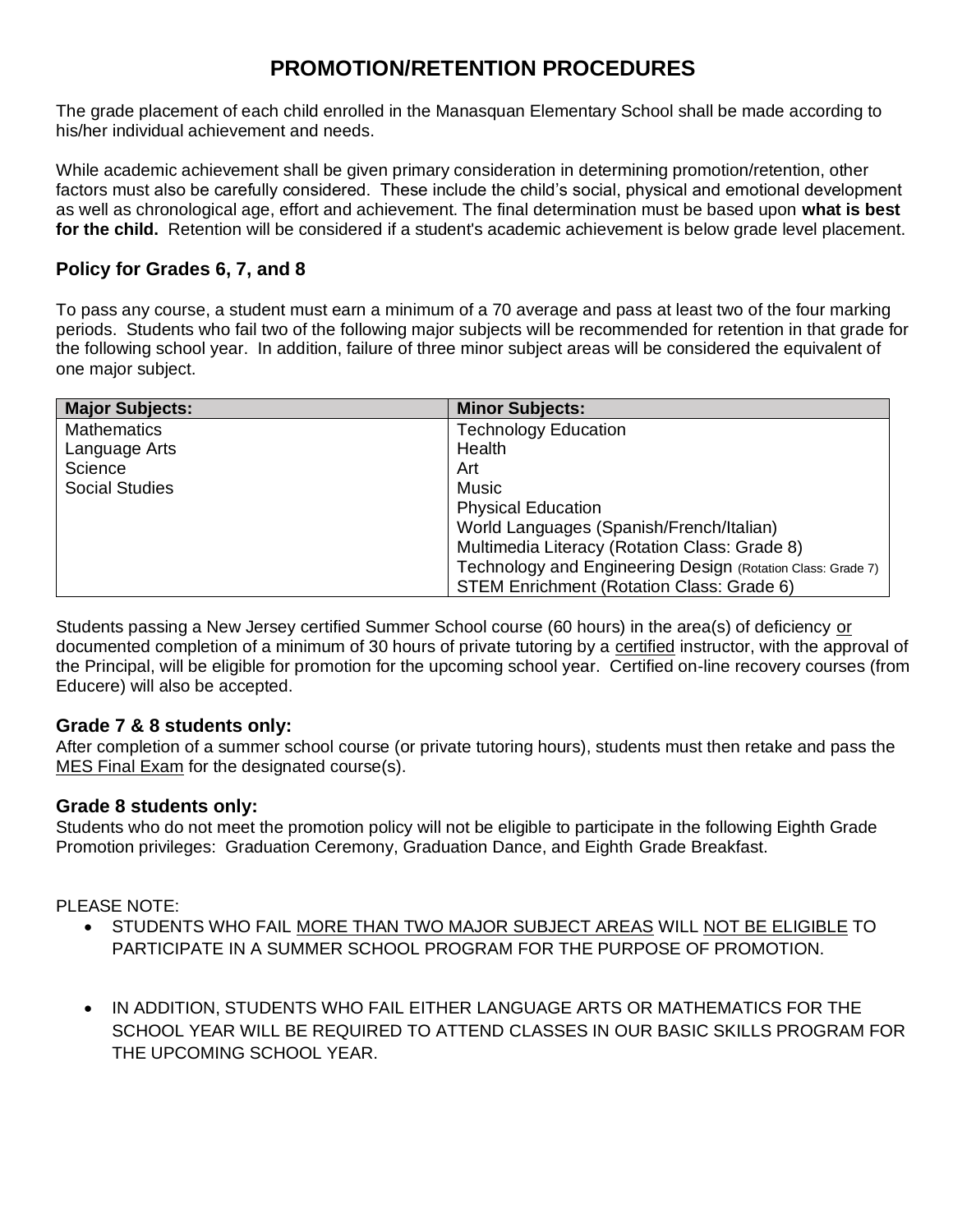# **HOMEWORK POLICY**

### <span id="page-30-1"></span><span id="page-30-0"></span>**Goal:**

To develop skills through application and practice by building upon classroom instruction.

#### Statement:

Homework is an important way to maintain continuity in a student's educational program. It is to be considered an integral part of the school curricula and students are expected to complete all homework assignments as their personal responsibility. Homework is a way for children to practice what they learned in school, and in doing so, communicate the curriculum to parents. Although homework is primarily the responsibility of the students, there needs to be a homework partnership with parents providing guidance and encouragement. While assistance with homework, at times, may be necessary, please encourage self-reliance. Overall, the cooperation and understanding of the parent/guardian towards their child's homework responsibility is important in the formation of positive attitudes toward school.

Homework assignments may be made to an entire class, to small groups, or to individual pupils. The amount of homework assigned is grade level appropriate, naturally increasing as students move up through the grade levels.

### <span id="page-30-2"></span>**RULES FOR HOMEWORK**

- 1. Every homework assignment should be properly evaluated.
- 2. Homework is expected to be completed the night assigned in a satisfactory manner and turned in when due.
- 3. Late homework assignments
	- a. Grades 1 through 3: full credit by the end of the day.
	- b. Grades 4-6: 80% credit when submitted one day later. After one day, a grade of zero will be assigned.
	- c. Grades 7 & 8: 70% when submitted one day late. After one day, a grade of zero will be assigned.
- 4. After no later than the third missing homework assignment in a subject in a marking period, the teacher will contact a parent/guardian. Following the third missing assignment and parental contact, should the infraction continue, the teacher will refer the student to the Administration/Counselor for assigned extra help sessions.
- 5. If a student has an excused absence, a time period of 1 day for each day's absence will be provided to complete missed work. Students experiencing an extended absence will be given a two-week make-up period.
- 6. IT IS THE STUDENT'S RESPONSIBILITY TO MAKE THE INITIAL CONTACT TO FIND OUT WHAT THEY MISSED DURING THEIR ABSENCE.
- 7. Homework should never be given for disciplinary purposes, either for the individual child or the group.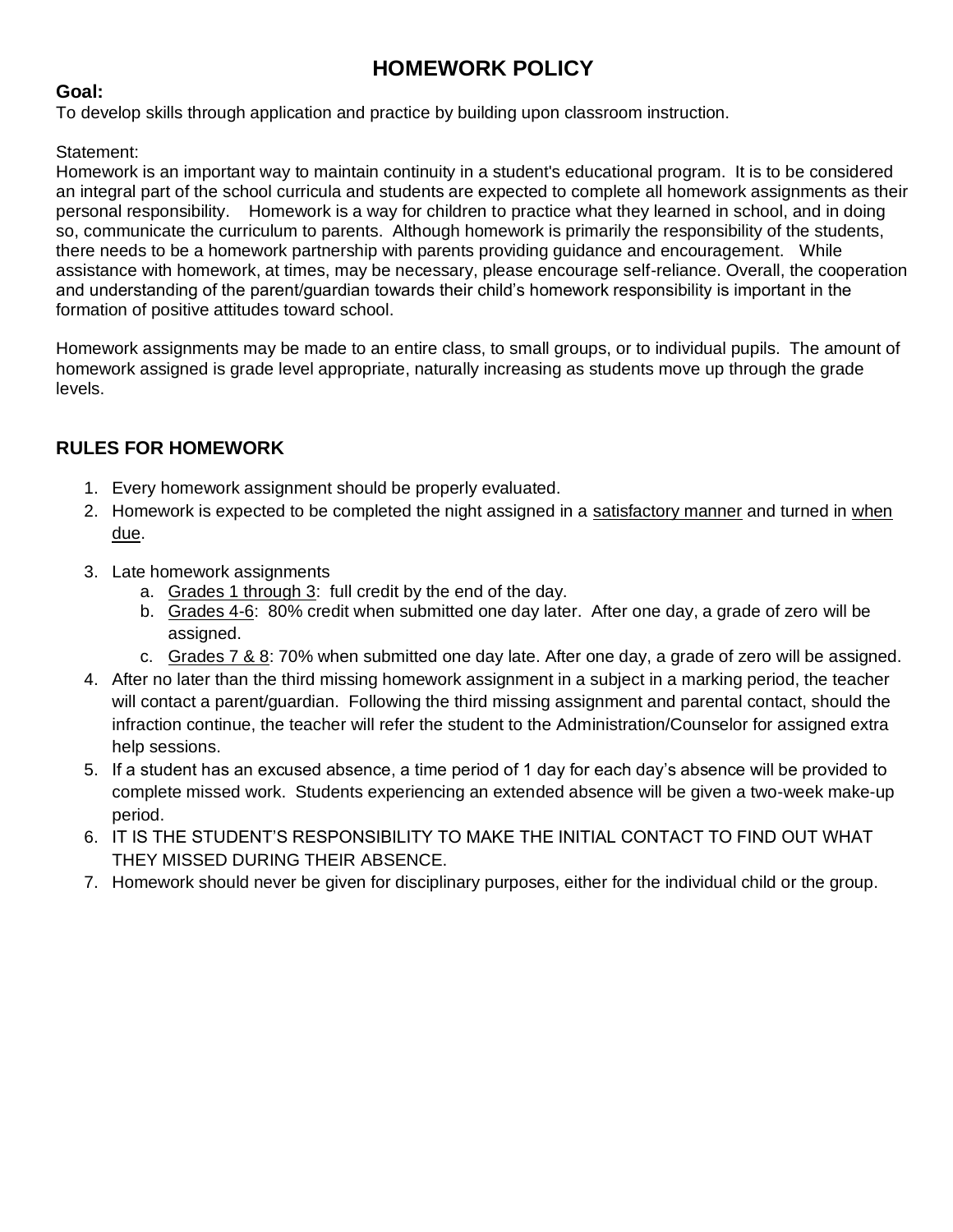# **ACADEMIC ELIGIBILITY FOR EXTRA-CURRICULAR ACTIVITIES**

<span id="page-31-0"></span>Extra-curricular activities are offered to students in grades 4 through 8. These activities include all sports, all clubs, Student Council, School Newspaper, Band, Chorus, and all enrichment programs. A student must not be failing **any** subject to be eligible to participate in those activities.

During each marking period, if a student has a failing grade at the time of the initial progress report, the student will have a two-week period to improve his/her grade. If satisfactory improvement is not made, the student is ineligible to participate, and his/her progress will be reviewed at two-week intervals until the end of the marking period.

Students who fail a course for a marking period will be ineligible to participate for a period of two weeks when his/her progress will be reviewed. Continued failing grades will be reviewed at the time of progress reports and at two-week intervals until passing grades are achieved.

During the fourth marking period, an academic review will be taken after the first two weeks. Students failing any subject at this time will be **ineligible** to participate in extra-curricular activities.

Students who fail a course at the end of the school year will be on academic probation until September 30 of the new school year. If a student has a failing grade as of that date, he/she becomes ineligible to participate in extra-curricular activities for the remainder of the first marking period. Teachers will notify activity advisors and coaches of those students ineligible for participation.

Students absent from school are ineligible for participation in the above mentioned after school activities as well. In addition, it should be noted that participation in school events is not a right and may be denied to any student who has demonstrated disregard for the rules of the school.

In accordance with school policy, the administration reserves the right to deny any student the privilege of participation in extra-curricular activities, social events, and class trips if said student has been suspended from school two or more times during the school year for disciplinary reasons.

# **FUNdamentals PROGRAM**

<span id="page-31-1"></span>Selected students will be offered academic support throughout the school year, as needed, in the subject areas of mathematics and language arts literacy. Students may be identified for the program as a result of NJSLA scores, subject area grades, teacher recommendation (based on benchmark assessments, observation, guided reading levels, etc.) and/or recommendation from the Intervention and Referral Services Team (I&RS). Once a student has been identified by the school as eligible for the FUNdamentals Program, parents have the right to accept or deny the services for their child. The FUNdamentals Program begins the first week in October.

Students will receive a Progress Report from their FUNdamentals teacher at the end marking periods 2, 3 & 4. In addition, at the end of marking periods 2, 3 & 4, a recommendation may be made to the Administration to exit a student from the program based upon a current grade of 83 or higher -- or by a recommendation from the FUNdamentals Teacher and/or the Classroom Teacher.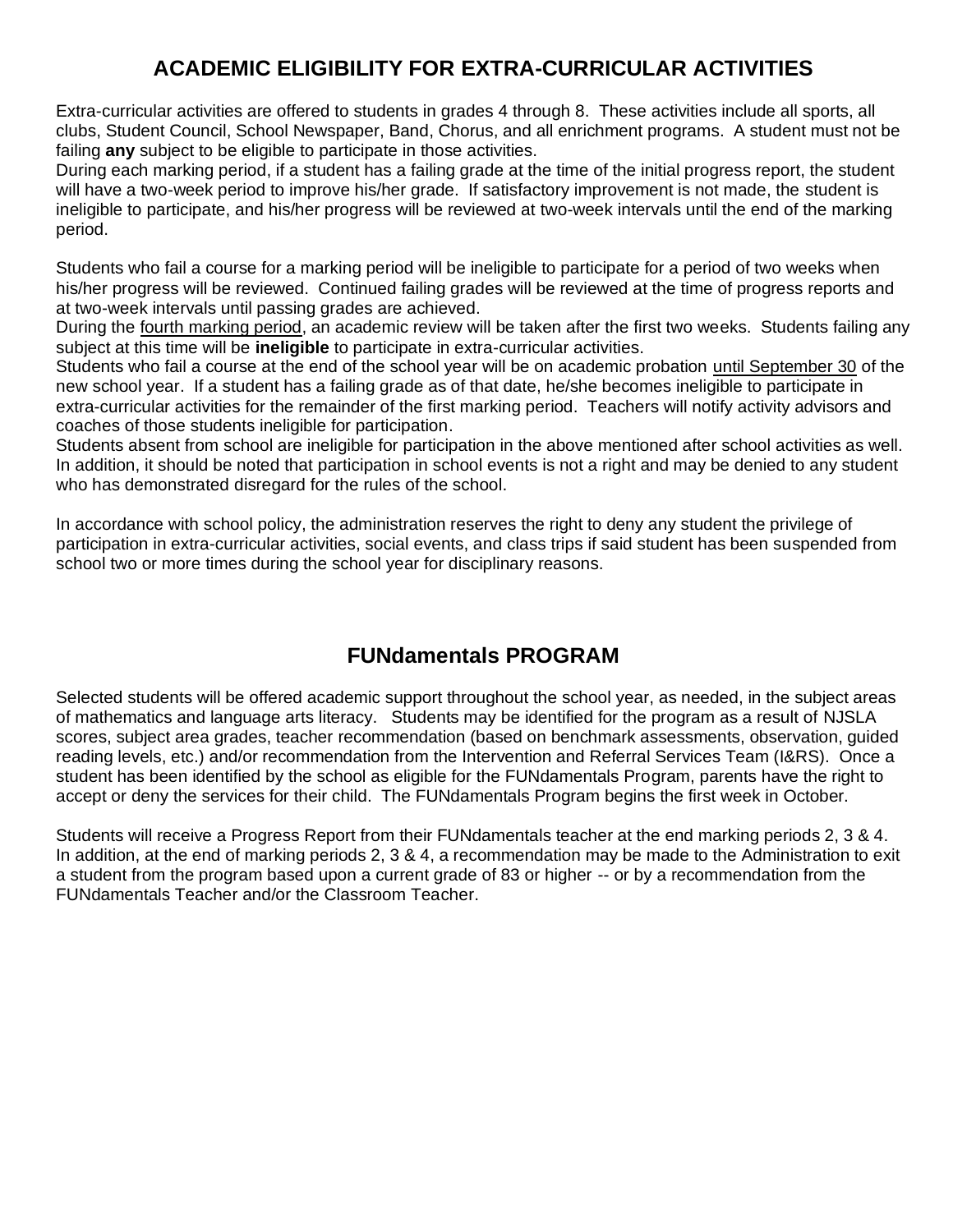# **PARTICIPATION IN SPORTS**

<span id="page-32-0"></span>Athletic teams are designated for interested students in grades 6-8.

Prior to trying out for any team, including cheering, students MUST complete all required permission/medical forms and have a physical examination. Dates of physicals will be announced.

# **PARENT CONCERNS**

<span id="page-32-1"></span>In all organizations as complex as a school system, a hierarchy must be established for the processing of problems, inquiries, and requests. A parent having concerns with the educational process or with a specific member of the faculty or staff, **shall make every effort to first resolve the issue in an informal conference with the staff member concerned**. All parents are expected to follow this procedure so that the organization will function in an efficient and professional manner.

- a) All conferences shall be carried out in an atmosphere of mutual good will and respect.
- b) IT IS EXPECTED THAT PARENTS FOLLOW THE PROCEDURES WITHIN THE ESTABLISHED CHAIN OF COMMAND IN THE DISTRICT TO RESOLVE ALL ISSUES:
	- (1) TEACHER
	- (2) SCHOOL COUNSELOR (OR CHILD STUDY TEAM PERSONNEL)
	- (3) ASSISTANT PRINCIPAL
	- (4) PRINCIPAL
	- (5) SUPERINTENDENT OF SCHOOLS
	- (6) BOARD OF EDUCATION.

# **ELEMENTARY CLASS ASSIGNMENT**

<span id="page-32-2"></span>Class placement of a student is determined through extensive examination of various criteria by the staff and administration in determining appropriate class assignments for all students.

**PARENT REQUESTS WILL NOT BE ACCEPTED** according to Board Policy # 6150 which states as follows:

The Manasquan Board of Education is responsible for providing an ultimate program free of bias for each student. To fulfill this responsibility, class assignments must be made that create and maintain:

- 1. equal distribution of total enrollment, per class;
- 2. gender balance;
- 3. balance of students with varying ability levels;
- 4. balance of students with special needs;
- 5. student interaction;
- 6. learning styles.

The Board directs the elementary school principal to develop class lists, with assistance of staff, based on the above concerns. Parent requests will not be honored unless an extenuating circumstance exists. A parent may apply, in writing to the principal, if such an extenuating situation does exist. The principal shall have sole authority to make the decision of student class assignment.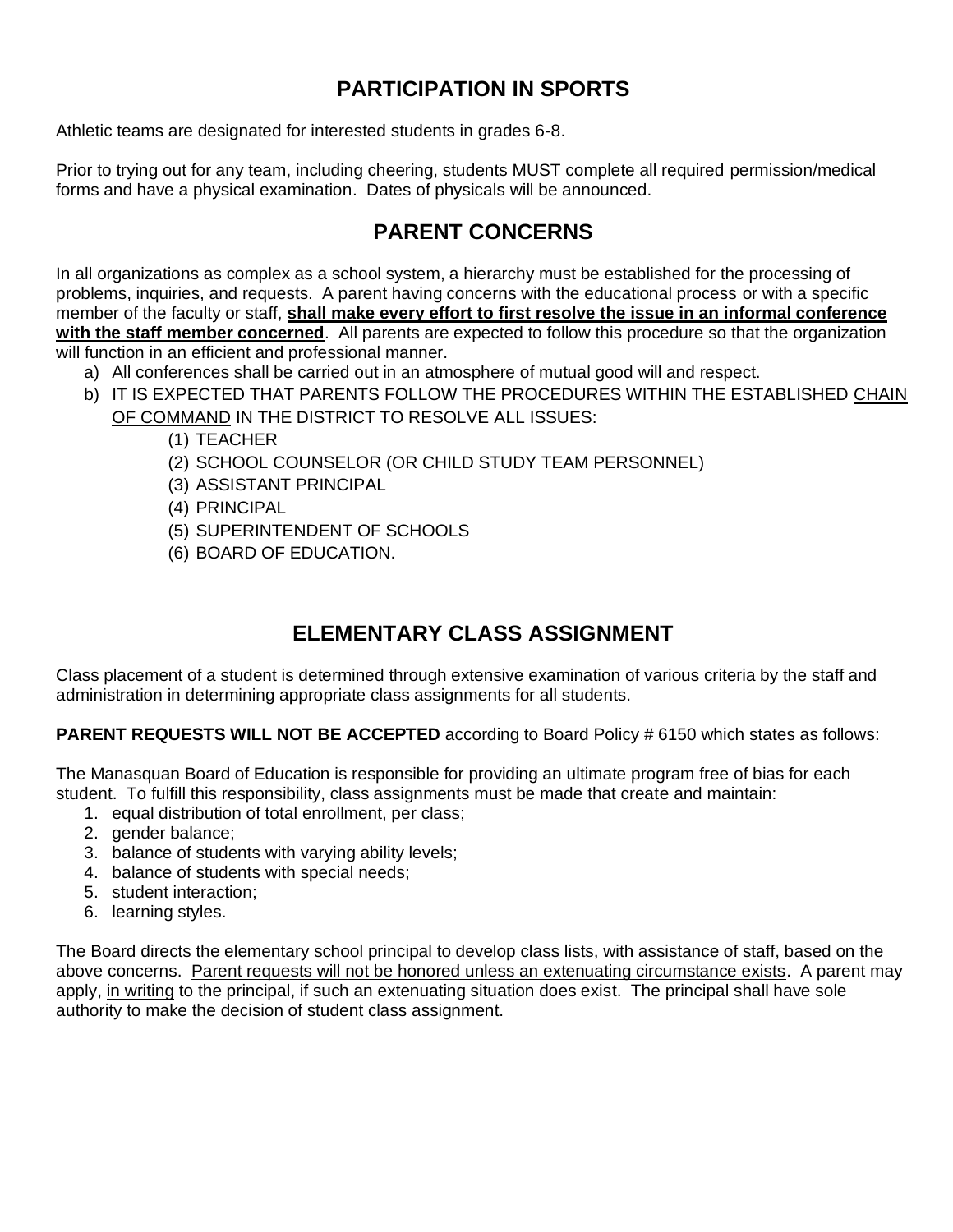# **CLASSROOM VISITATION BY PARENTS OR OTHER GUESTS**

<span id="page-33-0"></span>All visitors MUST enter through the front Main Office, sign in at the Courtesy Window in the Main Lobby, show proper ID, and receive a Visitor's Badge. All other school doors will remain locked during the school day. Staff members will be advised of the arrival of the parent/visitor. All parents, including class parents and PTO Committee Members, are required to follow this procedure. PARENT CONFERENCES ARE TO BE REQUESTED OF A TEACHER OR THE PRINCIPAL/ASSISTANT PRINCIPAL IN ADVANCE. Parents are not permitted to stop in and demand to meet with a teacher. All conferences must be scheduled and agreed upon by the teacher and the parent. Entrances to the building are posted with signs notifying visitors/parents to directly report to the Main Office. In addition, all classroom doors will be locked by the teacher when he/she leaves for the day. Students will not be allowed to return to their classrooms after the rooms are locked. These are safety measures to protect our children.

### <span id="page-33-1"></span>**NUTRITION POLICY & PHYSICAL FITNESS**

We believe that children need access to healthy foods and have opportunities to be physically active to grow, learn, and thrive, and that good health fosters student attendance and education. To promote proper nutrition in school, we are committed to encouraging our students to eat healthy foods and snacks. In an effort to meet and exceed the nutritional standards set by the U.S. Department of Agricultural (USDA) Child Nutrition Program, the Manasquan School District serves only healthy and nutritious foods that meet the USDA nutrient standards that include serving fresh fruits and vegetables, low-fat milk and whole grains. In particular, all food and beverage served and distributed to students may not list sugar, in any form, as the first ingredient. This includes all forms of candy. Parents of primary grade students sending in birthday treats, as well as classroom parents when planning classroom parties, are reminded to adhere to the nutrition policy above.

In addition to encouraging students to maintain healthy eating habits, we emphasize the importance of engaging in daily physical activity. This is achieved through a comprehensive physical education program for grades K-8 that is consistent with the standards set by the NJ Department of Education Core Curriculum Content Standards, including a school-wide physical fitness program designed to motivate students to personally enhance their individual physical activity level.

# **CAFETERIA COURTESY CODE**

<span id="page-33-2"></span>Children in Grades K-8 may purchase a lunch from our cafeteria service or bring lunch and purchase milk/snacks at school. Proper eating and dining habits will be required. Students are responsible for clearing their tables of all utensils, trays, and refuse after eating. Students are to remain in their seats until directed to recess activities by teachers and/or paraprofessionals on duty. Disruptive and inappropriate behavior will not be permitted. Uncooperative students will be sent to the Main Office with a disciplinary referral. Any student going home for lunch must submit a written parent request to the Office at the beginning of the school day and a parent/guardian must sign the student out in the Main Office at lunch time. Upon return, the student must sign in the Main Office **on time for the next class** or a disciplinary action may result. Lunch may be purchased through the district's online service: **MySchoolBucks.com.** An on-line account may be created to pay for meals, check balances, and view student purchases.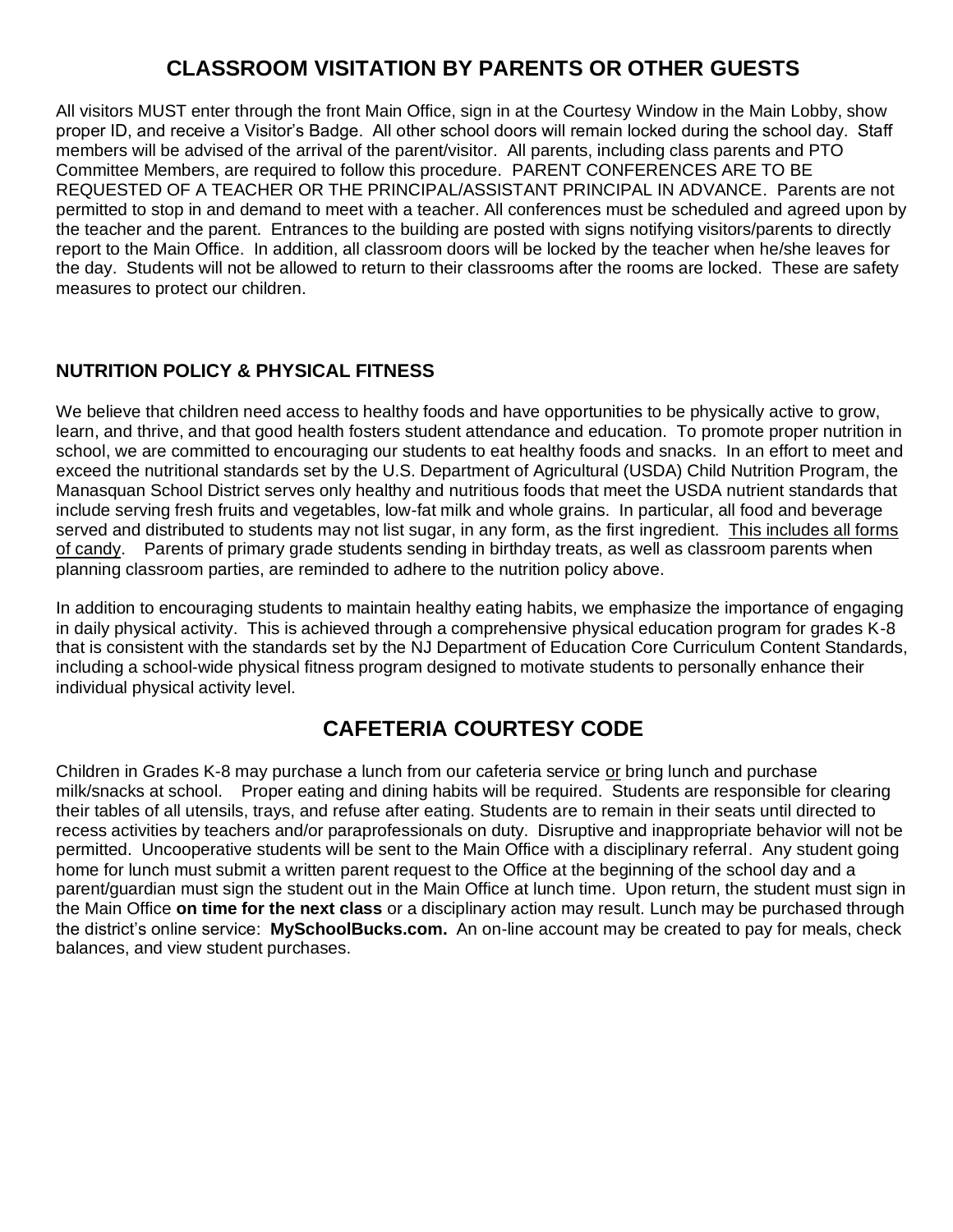# **STUDENT GRIEVANCES**

<span id="page-34-0"></span>The Student Council, the official student government body, serves as the forum for all student requests or grievances affecting more than one student. When satisfaction cannot be obtained through the Student Council or when a request or grievance involves only an individual student, the following procedure is to be used:

### <span id="page-34-1"></span>**STUDENT GRIEVANCE PROCEDURES**

| Step 1 | Submit a grievance in writing to the teacher(s) involved. If the matter cannot be resolved by<br>agreement of the parties involved, a student will continue with the grievance procedure.                     |
|--------|---------------------------------------------------------------------------------------------------------------------------------------------------------------------------------------------------------------|
| Step 2 | Submit a grievance in writing to the Principal. If the grievance involves the Principal, a written<br>grievance should be filed with the Superintendent of Schools.                                           |
| Step 3 | Upon receipt of the written grievance, the Principal will arrange an appropriate meeting within five<br>school days.                                                                                          |
| Step 4 | Resolution of the grievance will occur within ten school days of the grievance meeting. This<br>resolution will be submitted in writing to all parties of the grievance.                                      |
| Step 5 | Failure of the Principal to comply with Step 2 and 3 of the grievance procedure, constitutes<br>automatic referral of the grievance to the Superintendent of Schools.                                         |
| Step 6 | The Superintendent will arbitrate the grievance within fifteen school days after meeting with all<br>involved parties. This resolution will be provided in written form to parties involved in the grievance. |

# **STUDENT RIGHTS**

<span id="page-34-2"></span>Students have the right to:

- 1. a quality education
- 2. be recognized as an individual with unique needs, aspirations, and competencies
- 3. attend Manasquan Elementary School without fear or abuse
- 4. expect fair and equitable treatment by staff and peers
- 5. confidentiality regarding student records as per federal and state laws
- 6. due process appeal procedures and policies
- 7. parent notification consistent with the policies and procedures.
- 8. advance notice of behaviors that result in suspensions and expulsions that have been identified pursuant to N.J.S.A. 18A:37-2
- 9. education that supports students' development into productive citizens
- 10. attendance in safe and secure school environments
- 11. attendance at school irrespective of students' marriage, pregnancy, or parenthood
- 12. due process appeal procedures and policies, pursuant to 6A:3-1.3 through 1.17; N.J.A.C. 6A:4; and, where applicable, 6A:14-2.7 and 2.8, and 6A:16-7.2 through 7.5
- 13. parent notification consistent with the policies and procedures established pursuant to 6A:16-6.2(b)3, this section, and 6A:16-7.2 through 7.8
- 14. protections pursuant to 20 U.S.C. § 1232g, Family Educational Rights and Privacy Act; 34 CFR 99, Family Educational Rights and Privacy; 20 U.S.C. § 1232h, Protection of Pupil Rights; 34 CFR Part 98, Student Rights in Research, Experimental Programs, and Testing; P.L. 104-191, Health Insurance Portability and Accountability Act; 45 CFR 160, General Administrative Requirements; 20 U.S.C. § 7165, Transfer of school disciplinary records; 42 CFR Part 2, Confidentiality of Alcohol and Drug Abuse Patient Records; 18A:40A-7.1, Confidentiality of certain information provided by pupils, exceptions; 6A:16-3.2, Confidentiality of student alcohol and other drug information; 18A:36-19, Pupil records, creation, maintenance and retention, security and access, regulations, nonliability; 2A:4A-60, Disclosure of juvenile information, penalties for disclosure; N.J.A.C. 6A:32-7, Student Records; 6A:14-2.9, Student records; as well as other existing Federal and State laws and rules pertaining to student protections;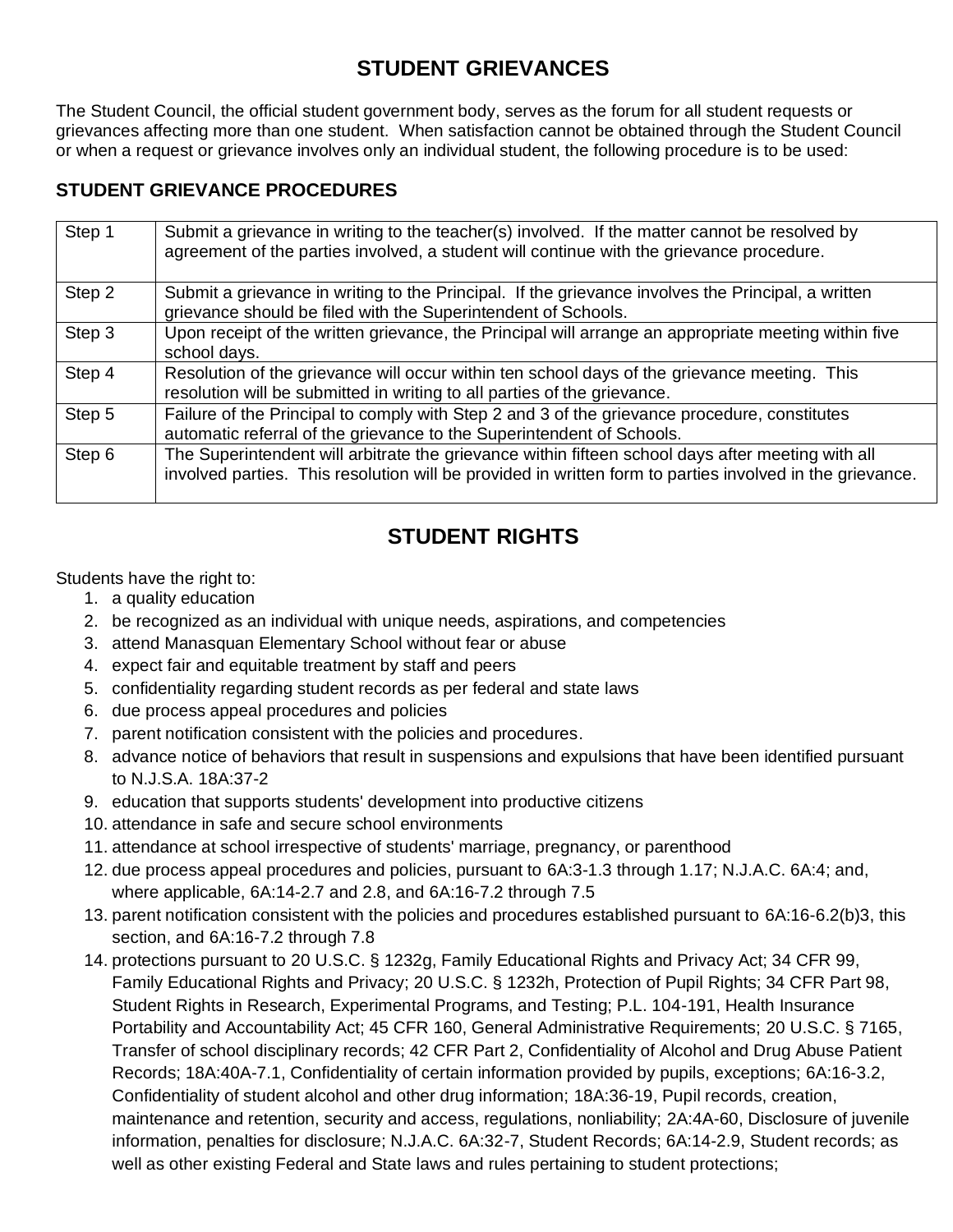# **STUDENT RESPONSIBILITIES**

<span id="page-35-0"></span>You have a responsibility to gain full measure of benefit from your education experience. You have a responsibility for your own actions and a responsibility for accepting appropriate consequences in a gracious fashion. You have the responsibility to display kindness and consideration to all staff and peers.

# **CODE OF PUPIL CONDUCT**

<span id="page-35-1"></span>The school is a community and the rule and regulations of a school are the laws of that community. The following rules and regulations are designed to protect all members of the educational community in the exercise of their rights and responsibilities, and to best insure the maintenance of a proper learning environment. The Code of Pupil Conduct supports the establishment and maintenance of civil, safe, supportive, and a disciplined school environment conducive to learning.

Students who demonstrate good conduct and academic success are integral to a positive learning environment and school culture. Those students who embody the Six Pillars of Character will serve as leaders and examples in our school community.

The Code of Pupil Conduct for Manasquan Elementary School is based on the following core ethical values:

### <span id="page-35-2"></span>**Pillars of Character**

- 1. Respect
- 2. Responsibility
- 3. Trustworthiness
- 4. Caring
- 5. Fairness
- 6. Citizenship

The following behaviors are considered unacceptable and will not be tolerated:

- 1. Any behavior involving intimidation, harassment, or bullying.
- 2. Obscene, vulgar, immoral/indecent language (including racial and ethnic remarks), writing, gestures, signs or acts.
- 3. Any bias incident regarding race, color, religion, ancestry, national origin, sexual orientation, gender, or disability.
- 4. Malicious destruction, damage or defacing of school property and equipment including textbooks.
- 5. Lack of respect for school personnel, other adults, and classmates.
- 6. Violation of safety rules and regulations in school and outside of school at
- 7. extra-curricular activities.
- 8. Dressing inappropriately.
- 9. Enter school premises or any specific portion of the premises without permission and without authority.
- 10. Physical assault on another student or staff member. (N.J.A.C. 6:A16-5.7)
- 11. Possession or use of weapons or any implement intended to harm others. (N.J.A.C. 6:A16-5.5)
- 12. Any act of theft of property of other students, staff member, or the district.
- 13. Acts so recklessly as to endanger the safety of others.
- 14. Cheat or otherwise engage in academic dishonesty.
- 15. Smoking, drinking alcoholic beverages and/or the use of any illegal substance.
- 16. Sound or cause to be sounded a false alarm for fire, bomb, or other condition or circumstances hazardous to others.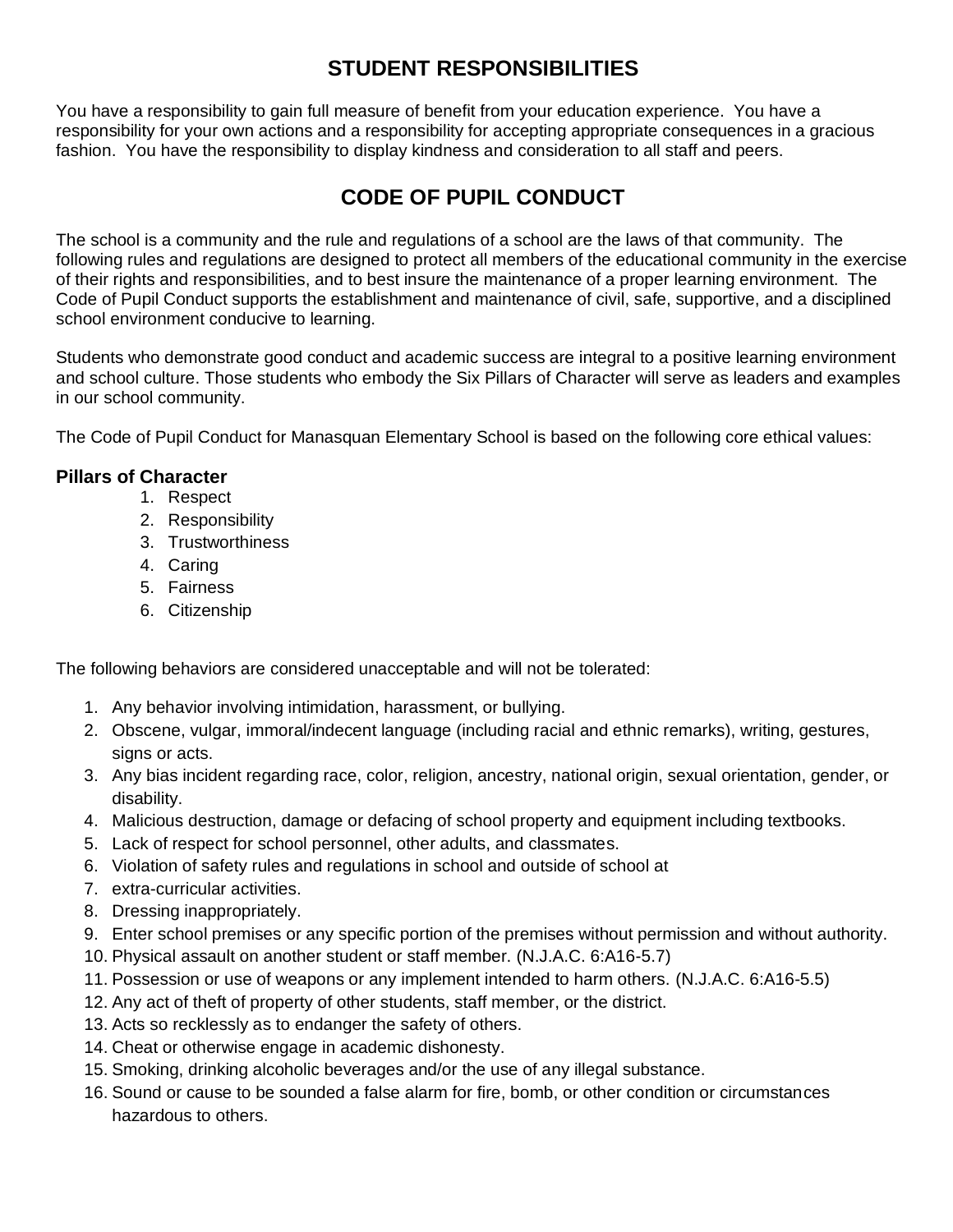Since discipline is the key to good conduct and proper consideration for other people, violation of the Code of Pupil Conduct will result in appropriate disciplinary action according to the school's Discipline Policy. In addition to the counseling and support services provided to our families by the Manasquan School District, [www.monmouthresourcenet.org](http://www.monmouthresourcenet.org/) provides a variety of community-based health and social service provider agencies available to support our students' and family needs.

### <span id="page-36-0"></span>**HARASSMENT, INTIMIDATION, AND BULLYING (HIB)**

The Board of Education prohibits acts of harassment, intimidation, or bullying of a pupil. A safe and civil environment in school is necessary for pupils to learn and achieve high academic standards. Pupils are expected to behave in a way that creates a supportive learning environment and is consistent with the Code of Pupil Conduct. School procedures are in place to ensure that both appropriate consequences and remedial responses are implemented for pupils who commit one or more acts of harassment, intimidation, or bullying. An Anti-Bullying Specialist for the school, a School Safety Team, and a District Anti-Bullying Coordinator are in place to ensure that incidents of harassment, intimidation, or bullying are completely investigated, properly addressed, and clearly reported. The Anti-Bullying Specialist serves as the Chairperson of the School Safety Team. The School Safety Team's primary responsibility is to review and strengthen the policies and procedures of the school to prevent and address harassment, intimidation, and bullying of students and to further develop, foster, and maintain a positive and respectful school climate. At Manasquan Elementary School, we firmly believe that bullying is a serious problem and students who have been bullied need help from the educational community to stop those who continuously harass, intimidate, or bully. Our goal is to ensure that students feel safe and know that there is help available in their school to deal with bullying adequately and effectively should they become a victim.

- PreK 8 Anti-Bullying Specialist: Ms. Harmony Schwier
- District Anti-Bullying Coordinator: Mr. Donald Bramley

### <span id="page-36-1"></span>**AFFIRMATIVE ACTION**

The Manasquan Board of Education hereby reaffirms its policy to ensure equal opportunity for all persons/students and to prohibit discrimination because of race, color, creed, religion, affectional or sexual orientation, sex, ancestry, national origin, or socioeconomic status. Policy confirms compliance with Section 504 of the Rehabilitation Act of 1973. An intensive affirmative action program shall be an integral part of every aspect of student life, not limited to, but including student participation in the classroom, grading, extra-curricular activities, sports, honors, course selections, and guidance services. Neither harassment nor favoritism shall be permitted in any of the above.

Students shall be protected from all types of needless labeling. Any use of stereotype identifications will be construed by the Board of Education as discrimination and will be ordered by the Chief School Administrator to cease. If any student, or parent, feels that they have been discriminated against, please follow the grievance procedure.

An Affirmative Action Officer is appointed by the district.

#### <span id="page-36-2"></span>*District Affirmative Action Officer: Mr. Donald Bramley*

Mr. Bramley is located at Manasquan High School, 732-528-8820 x 1004, dbramley@manasquan.k12.nj.us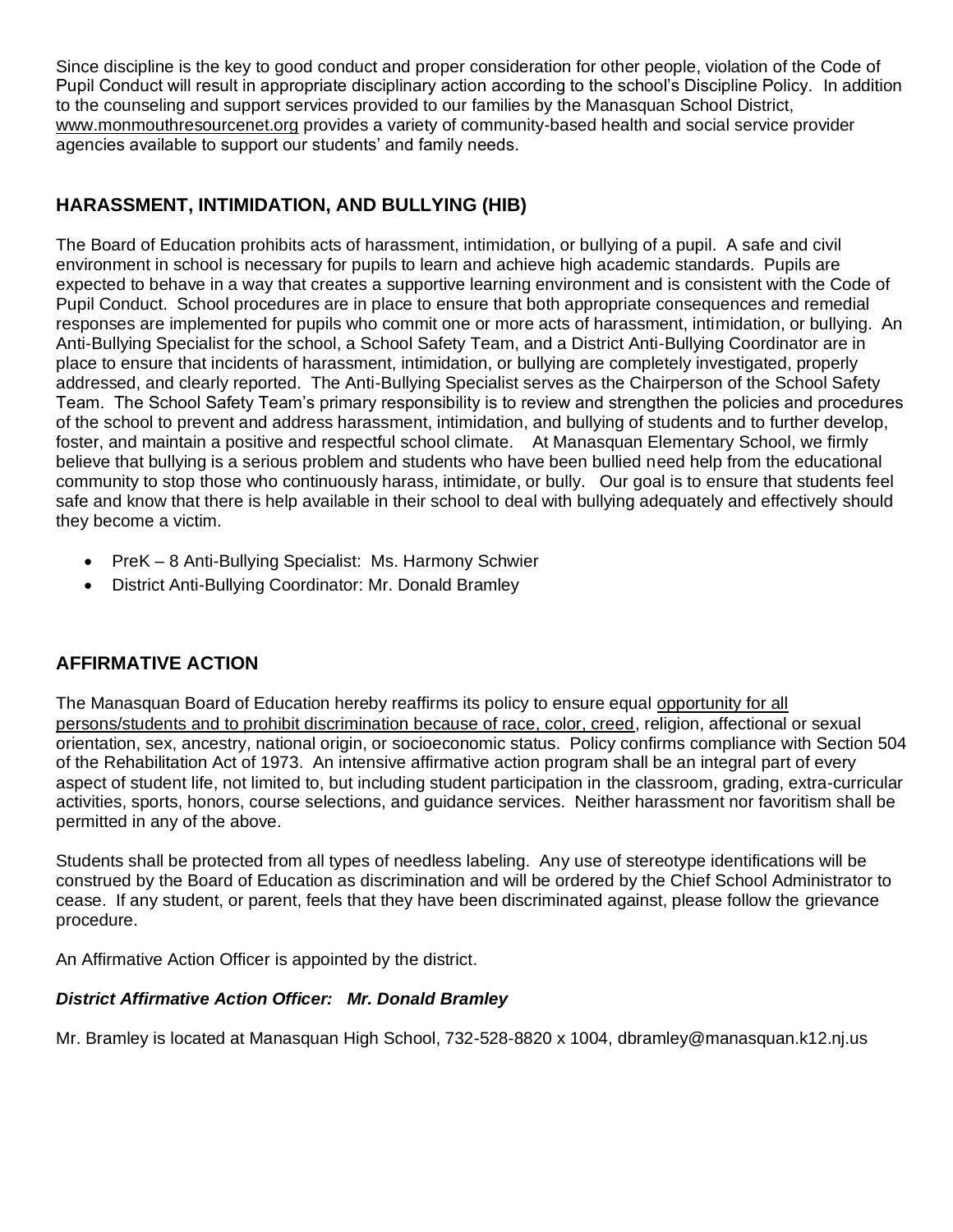# **MANASQUAN PUBLIC SCHOOL DISTRICT AFFIRMATIVE ACTION GRIEVANCE PROCEDURE**

<span id="page-37-1"></span><span id="page-37-0"></span>In keeping with federal/state antidiscrimination legislation, the Board of Education has adopted and hereby publishes the Grievance Procedure provided for the resolution of student, employee, and parent complaints.

### <span id="page-37-2"></span>**PURPOSE**

To provide students, employees, and parents a procedure by which they can seek a remedy for alleged violations related to discrimination on the basis of race, color, creed, religion, affectional or sexual orientation, sex, ancestry, national origin, or socioeconomic status.

### <span id="page-37-3"></span>**DEFINITION**

- **Grievance:** A formal written complaint
- **Grievant:** Any student, employee, or parent aggrieved by a decision or condition falling under the guidelines of federal and/or state anti-discrimination laws.
- **Affirmative Action Officer:** The district employee designated to coordinate efforts with antidiscrimination legislation and charged with the responsibility of investigating complaints.

### <span id="page-37-4"></span>**PROCEDURE**

- Step 1 The grievant must present the complaint in written form to the responsible person designated as the Affirmative Action Officer. (Use Grievance Report - Form A)
- Step 2 The Affirmative Action Officer has five working days in which to investigate and respond to the grievant. (Affirmative Action Officer is to use the space provided on Grievance Report - Form A)
- Step 3 If not satisfied, the grievant may appeal within ten-working days to the Superintendent or designee (not Affirmative Action Officer). (Use Appeal - Form B)
- Step 4 Response by the Superintendent or designee must be given within five working days. (Superintendent to use space provided for on Appeal - Form B)
- Step 5 If the grievant is not satisfied at this level, an appeal may be made within ten working days to the Board of Education which will hear the complaint at the next regular meeting or within thirty calendar days. (Use Appeal - Form C) Local Board hearing shall be conducted to accord due process to all parties involved in the complaint such as written notice of hearing dates, right to counsel, right to present witnesses, right to cross-examine and to present written statement. The decision of the Board shall be by a majority of the members at a meeting which shall be public.
- Step 6 The Manasquan Board of Education shall respond to the grievant within thirty calendar days. (Use space provided for an Appeal - Form C)
- Step 7 If the grievant is not satisfied with Board's decision, the grievant can have it referred to the Monmouth County Superintendent of Schools.
- Step 8 The grievant maintains the right to by-pass the grievance procedure and submit the complaint directly to any or all of the following agencies:
	- 1. The Commissioner of Education Bureau of Controversies and **Disputes** New Jersey Department of Education PO Box 500 Trenton, New Jersey 08625 Phone:(609) 292-5706
	- 3. U.S. Office for Civil Rights U.S. Department of Education 75 Park Place, 14th Floor New York, New York 10007 Phone:(212) 264-3313 or (212) 637- 6330
- 2. Equal Employment Opportunity Commission Newark District Office 1 Newark Center, 21st Floor Newark, New Jersey 07102 Phone:(973) 645-6383 or (800) 669- 4000
- 4. New Jersey Division on Civil Rights 31 Clinton Street, 3rd Floor Newark, New Jersey 07102 (973) 648-2700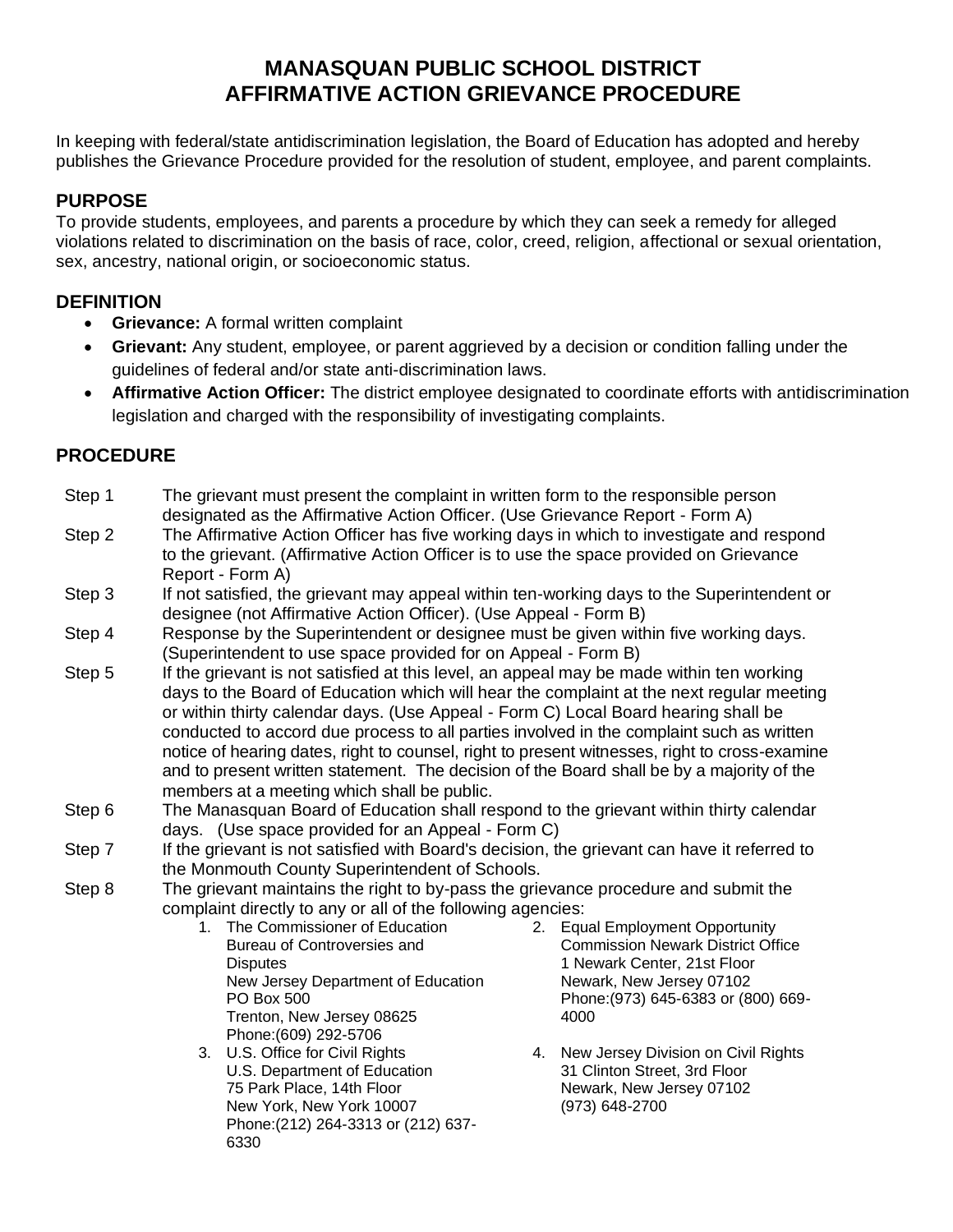# **Discipline Policy**

### <span id="page-38-1"></span><span id="page-38-0"></span>**Philosophy**

The Board of Education believes that an effective instructional program requires an orderly school environment and that the effectiveness of the educational program is, in part, reflected in the behavior of pupils. The Board believes that the best discipline is self-imposed and that pupils should learn to assume responsibility for their own behavior and the consequences of their actions. Board policy requires each pupil of this district to adhere to the rules and regulations established by the administration and to submit to such disciplinary measures as are appropriately assigned for infraction of those rules. Furthermore, such rules and regulations are in place to ensure that the school operates in a manner that will provide for the welfare and safety of all students who attend.

To ensure that all students obtain the best education possible in a positive social climate, it is important that students understand that acceptable standards of behavior are expected at all times*.* Most importantly, Manasquan Elementary School students are expected to be respectful, kind, and courteous at all times*.* Each student should conduct himself/herself in an orderly manner within the entire building, on the playground, at all extra-curricular activities, assembly programs, and on field trips. Any act of harassment, intimidation, or bullying will not be tolerated. Disciplinary actions will be administered when an individual's actions interfere with the rights of teachers to teach and the rights of students to learn. Students who violate established school rules and do not adhere to the Code of Pupil Conduct shall be referred to the Principal, Assistant Principal, and/or the Discipline Committee. Appropriate disciplinary measures will then be imposed on an individual basis. The Discipline Policy presents a fair, firm, and orderly process for handling individual and repeated infractions of school rules and regulations. Specific judgments regarding consequences will be based on Board Policy, severity, frequency, and the number of prior behavioral infractions committed during the school year.

### <span id="page-38-2"></span>**School Behavioral Goals**

Manasquan Elementary School maintains the following behavioral goals:

- (1) to educate children academically, socially, and emotionally;
- (2) to create a safe, positive learning environment; and
- (3) to teach good citizenship skills.

Our school's overall behavioral objective is to foster a school-wide atmosphere of mutual respect. To successfully achieve these goals, the following guidelines for student behavior will be implemented.

#### <span id="page-38-3"></span>**Disciplinary Measures**

Teachers will first attempt to contact parents when the behavior of a pupil creates a situation where the education of the child and those around him or her is disrupted. Teachers are responsible for handling minor infractions including, but not limited to, incomplete assignments, unprepared/forgotten materials, lateness to class, gum chewing, excessive talking/calling out in class, failure to return paperwork requiring a parent signature, and other common classroom situations.

#### <span id="page-38-4"></span>*Minor Infractions:*

| First Offense  | Verbal Warning from Teacher                        |
|----------------|----------------------------------------------------|
| Second Offense | Verbal Warning and Teacher Conference with student |
| Third Offense  | <b>Teacher Detention and Parent Notification</b>   |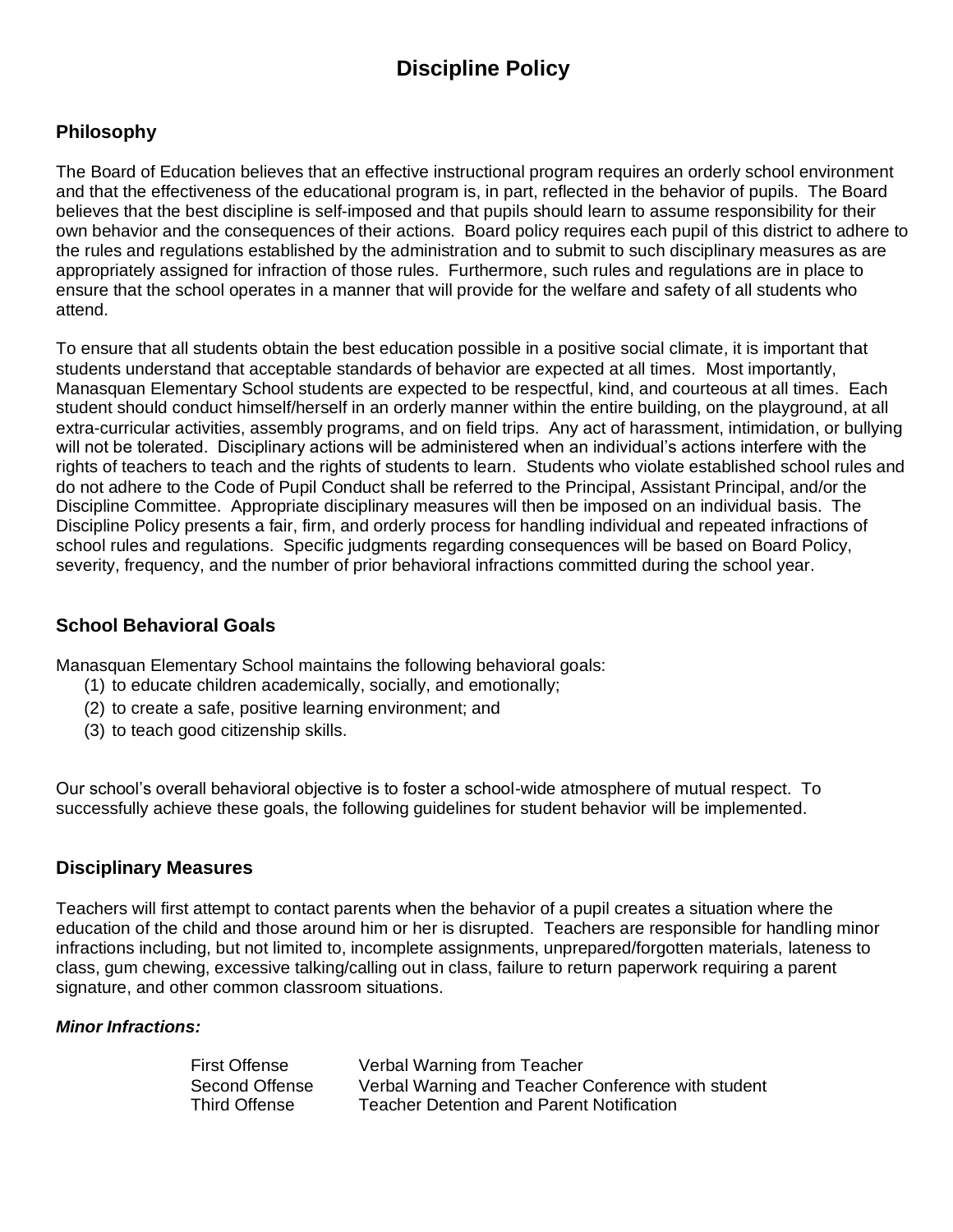#### <span id="page-39-0"></span>*Teacher Detention*

Teacher detention may be assigned for disciplinary reasons or to complete missed work. For grades 1-2, detention with the classroom teacher may be assigned from 3:00 – 3:10 p.m. For grades 3-8, teachers may keep a student after school anytime up until 3:30 p.m. In all grade levels, a teacher may also have the option of keeping a student in for lunch/playground detention. In all cases of teacher detention, a parent must be notified by the teacher of the student's infraction with either a phone call or in writing. Parents must be notified with a phone call *prior* to the end of the school day regarding any student being kept after school*.* If a parent cannot be contacted, the student will be detained the following school day. In addition, please note that attendance at extracurricular activities (sports, clubs, etc.) are not acceptable reasons for missing teacher detention. An unexcused absence at a teacher-assigned detention will result in a formal disciplinary referral.

When the teacher has exhausted the usual means to ensure control and has followed the sequence of responses to minor infractions as listed above, the situation shall then result in a formal referral to the Administration should the inappropriate behavior(s) continue. Habitual problems or those of such a nature that disrupt the educational process will not be tolerated.

#### <span id="page-39-1"></span>*Central Detention:*

Central Detention (CD) may only be assigned by the Principal for students in grades 3-8. Parents will be notified from the office of their child's Central Detention obligation by the Principal, Assistant Principal, or by the student. CD will be assigned for the following day after the referral to allow for written notification. Students must return the signed referral form to the CD Proctor or the Main Office on the day of detention. Student Central Detention is served from 3:00 p.m. – 4:00 p.m. in a designated area with a CD Proctor who is a certified teacher. Any student who misses CD without a note from the parent explaining a legitimate reason (i.e., doctor's appointment or religious obligation), will be assigned three (3) additional days of CD. Please note that attendance at extracurricular activities (sports, clubs, etc.) **are not** acceptable reasons for missing Central Detention.

#### <span id="page-39-2"></span>*Special Education Students*

Classified students are subject to the same school disciplinary procedures and may be disciplined in accordance with their Individual Education Plan (I.E.P.) in consultation with the Child Study Team. However, before disciplining a classified student, it must be determined that (1) the student's behavior is not primarily caused by his/her educational handicap; and (2) the program that is being provided meets the student's needs. The administration and staff shall comply with the Manasquan Board of Education's physical restraint and seclusion policy and regulation #5561 (Use of Physical Restraint and Seclusion Techniques for Students with Disabilities) and of the New Jersey statutes N.J.S.A. 18A:46-13.4 et seq. when dealing with an emergency in which a student is exhibiting behavior that places the student or others in immediate physical danger.

#### <span id="page-39-3"></span>**Discipline Expectations and Progressive Discipline:**

Students should fully understand that any teacher or paraprofessional in the building has the authority to correct misconduct at any time and submit formal disciplinary referrals to the Administration. Disciplinary measures by Administration may include any combination of the following: lunch/recess detention, Central Detention (CD), Parental Conferences, ineligibility to participate in extra-curricular activities and/or school sponsored events, referral to the Child Study Team, and/or the possibility of in-school or out-of-school suspensions.

Consequences are determined on a case-by-case basis utilizing a progressive discipline approach. This means that behavioral issues will be monitored, and consequences will be more severe with repeated infractions. In all circumstances, the individual needs of the student and the details of the infraction will be considered when determining an appropriate consequence.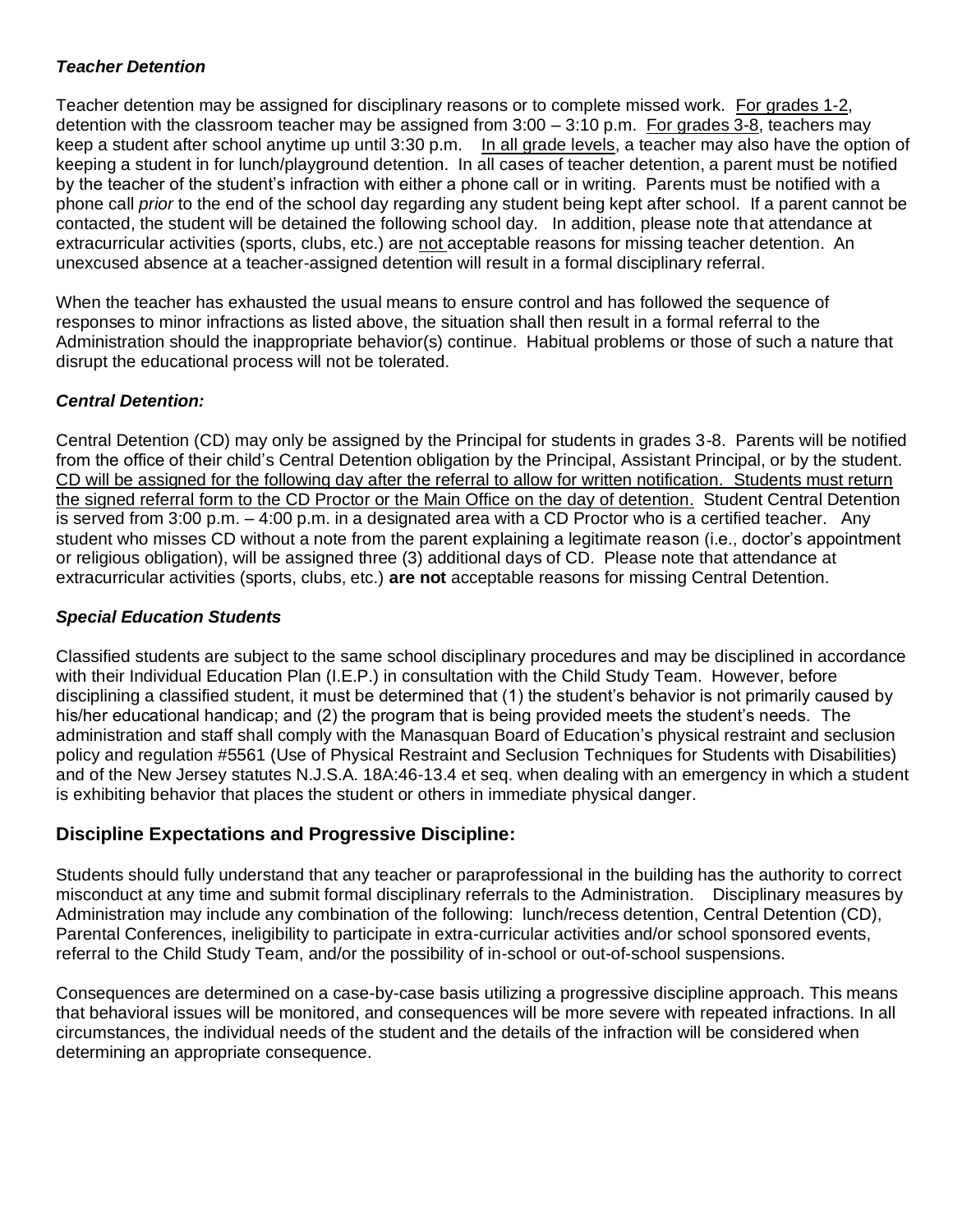### <span id="page-40-0"></span>**Disciplinary Actions:**

Listed below are examples of unacceptable behaviors that will justify formal Disciplinary Referrals to the Principal or the Assistant Principal. Such behaviors will then be subject to disciplinary actions by Administration. *Students should fully understand that any teacher or paraprofessional in the building has the authority to correct misconduct at any time and submit formal disciplinary referrals to the Administration.* Disciplinary measures by Administration may include any combination of the following: lunch/recess detention, Central Detention (CD), Parental Conferences, ineligibility to participate in extra-curricular activities and/or school sponsored events, Discipline Committee Conferences, referral to the Child Study Team, assignment of a work-related task to emphasize the importance of civic responsibility, and/or the possibility of in-school or out-of-school suspensions (as further clarified under "Suspensions and Expulsions").

#### <span id="page-40-1"></span>*MAJOR INFRACTIONS – Automatic Referral to Administration*

| <b>Inappropriate Behaviors</b>                                             | <b>Minimum Consequences to Be Assigned at the</b><br><b>Discretion of the Principal/Building Leader</b>          |
|----------------------------------------------------------------------------|------------------------------------------------------------------------------------------------------------------|
| Acts of Bullying/Harassing/Intimidation                                    | 1-5 days Central Detention to suspension to expulsion<br>Parent notification                                     |
| Disrespectful behavior to any school<br>personnel in an authority position | 1-5 days Central Detention to suspension<br>Parent notification                                                  |
| Continuous infractions of classroom rules                                  | 1-5 days Central Detention to suspension<br>Parent notification                                                  |
| Inappropriate behavior on field trip                                       | 1-5 days Central Detention and possible exclusion<br>from next field trip<br><b>Parent notification</b>          |
| Unexcused absence from assigned Central<br>Detention                       | 1-3 days Central Detention<br>(Continuous unexcused absences may result in<br>suspension)<br>Parent notification |
| Damage to school property                                                  | 1-2 days Central Detention to suspension<br>Parent notification                                                  |
| Violation of cafeteria/hallway/ or playground<br>rules                     | 1-2 lunch/recess detentions to 2 days Central<br>Detention<br>Parent notification                                |
| Inappropriate behavior at assemblies                                       | 1-2 days Central Detention and possible exclusion<br>from next assembly program<br><b>Parent notification</b>    |
| Frequent lateness to class                                                 | 1 day Central Detention<br>Parent notification                                                                   |
| Cheating/copying homework                                                  | Zero for the assignment and 1 day Central Detention                                                              |
| Violation of dress code                                                    | 1 day Central Detention                                                                                          |
| Unexcused absence from teacher detention                                   | 1 day Central Detention<br><b>Parent notification</b>                                                            |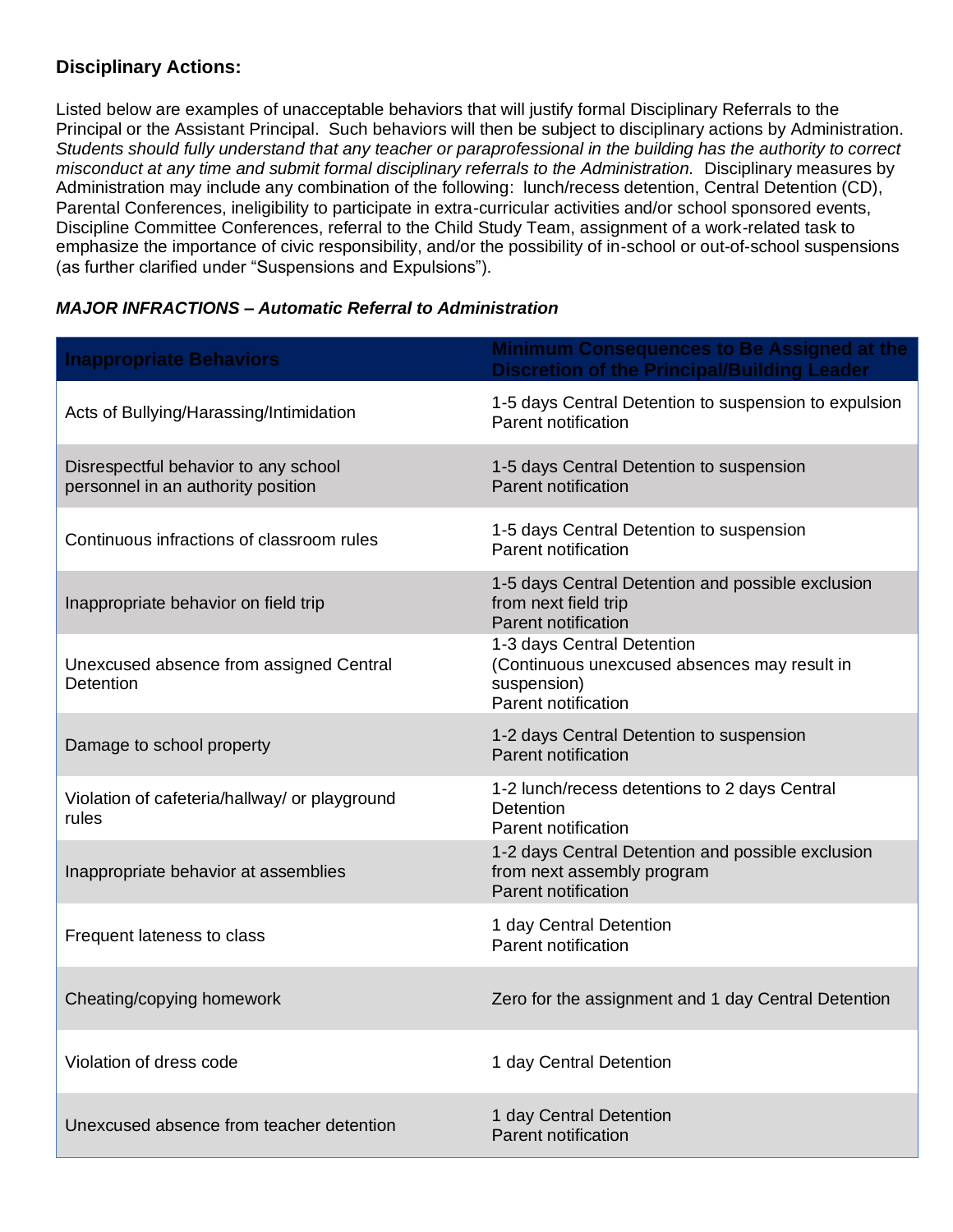#### <span id="page-41-0"></span>*Participation in Extra-Curricular Activities:*

Students demonstrating habitual disciplinary problems may lose their extra-curricular privileges. This policy is in effect for all extra-curricular activities including, but not limited to, athletics, clubs, class trips, dances, plays, concerts, and graduation exercises. Habitual disciplinary problems may result in the consequences below:

- Three disciplinary referrals during a marking period minimum loss of privileges for one week
- Five disciplinary referrals during a marking period minimum loss of privileges for two weeks
- Eight accumulated referrals during the school year loss of privileges for the remainder of the school year
- After any disciplinary referral, upon discretion of the Administration, depending upon the severity of the infraction.

#### <span id="page-41-1"></span>**Suspension and Expulsion**

The Board of Education realizes exclusion from the educational program of the schools, by suspension or expulsion, is the most severe sanction to be imposed on a student and one that cannot be imposed without due process, since exclusion deprives a child of the right to an education in our district.

For the purposes of this policy, "suspension" shall be *temporary* exclusion, by the school Principal, of a student from his/her regular school program. Such suspension may take place within (in-school suspension) or outside school facilities. A "short-term suspension" shall be a suspension of *not more than five school days.*

"Expulsion" is permanent exclusion of a student from the schools of this district. No student below the age of sixteen should be expelled from school without provision for an alternate educational program.

No student otherwise eligible for attendance at schools of this district shall be excluded from school unless he/she has interfered, materially and substantially, with the maintenance of good order in the schools or because it is necessary to protect the student's physical or emotional safety and well-being.

A student may be suspended by the building Principal, who shall report such action to the Superintendent as soon as possible; the Superintendent shall report the action to the Board of Education at its next regular meeting. The suspended student may be reinstated by the Principal within five days of the suspension, by the Superintendent at any time before the second meeting of the Board following such suspension, or the Board at their first such meeting. At its second regular meeting after the suspension and thereafter, the Board alone may reinstate, continue the suspension of, or expel the student.

No student shall be deprived of the right to an education in the public schools of this district without being given notice of the charges and an opportunity to be heard on his/her behalf before the person or body holding authority to reinstate him/her. Each student shall be afforded an informal hearing before the suspension or, if circumstances prohibit, as soon as possible after the suspension within one day thereafter (except that when extraordinary circumstances involving the health and safety of the student or others in the school require immediate exclusion, the hearing may be delayed to such time as circumstances permit).

Students suspended for a period of time longer than a "short-term" suspension shall be afforded a formal hearing which shall take place not later than twenty-one days after the suspension occurred. The Board requires each such hearing shall be closed to the public (but the hearing may be publicly held should all parties thereto agree).

Each suspended student who has requested a formal hearing shall be restored to a regular educational program pending outcome of the hearing except when, in the opinion of the Superintendent, the presence of the student in school poses such a danger to himself or others as to warrant continued absence.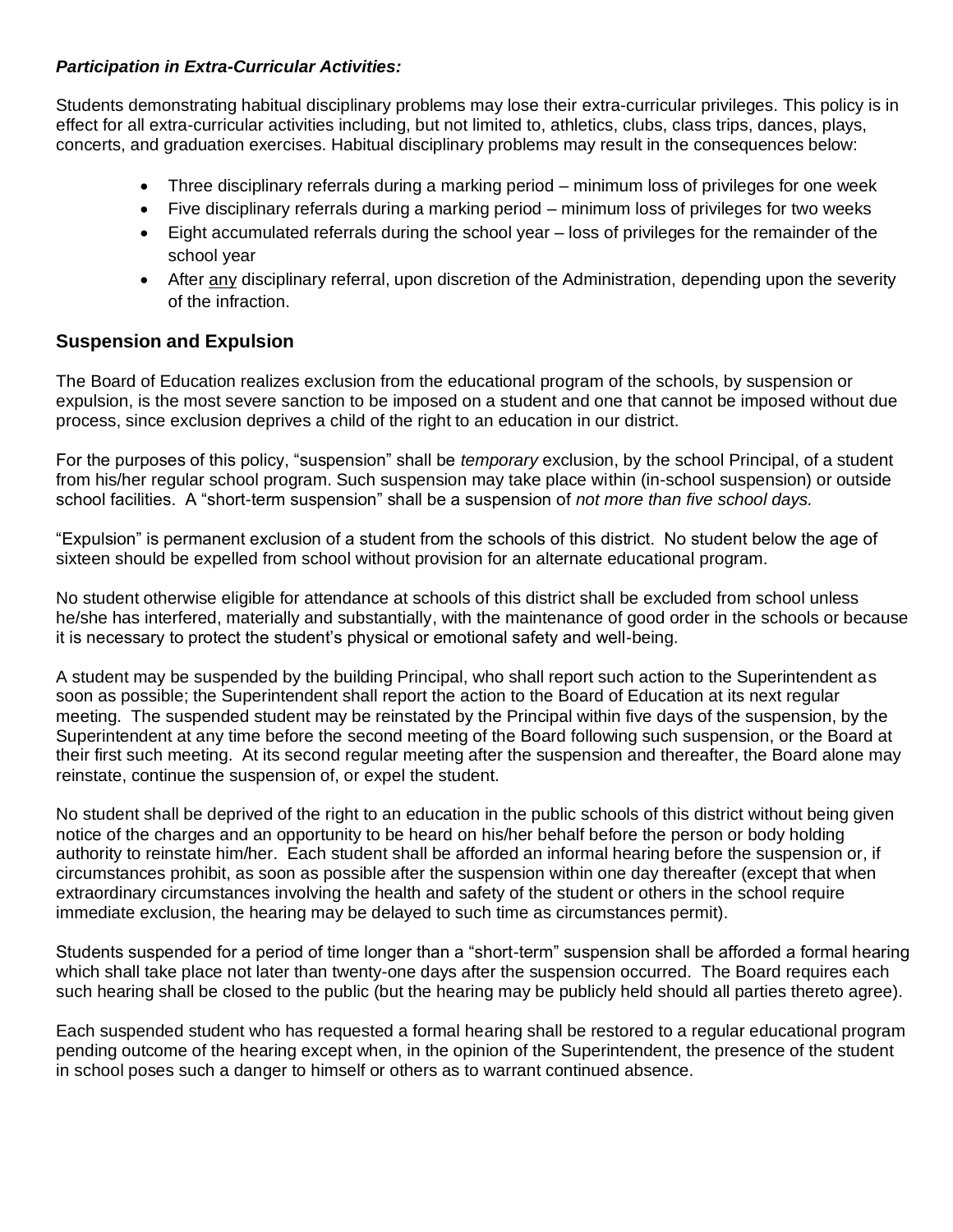The Board of Education, consistent with the provisions of N.J.A.C. 6A:16-7 and Board of Education Policy/Regulation #1510 (Suspensions) requires the oral or written notification to the student's parent/guardian of the student's removal from the student's educational program prior to the end of the school day on which the Principal decides to suspend the student.

Students referred to the Principal or Assistant Principal for infractions including, but not limited to, the following are subject to suspension/expulsion:

- 1. fighting on school grounds
- 2. continuous willful disobedience and/or open defiance toward staff members
- 3. physical assault on another person
- 4. physical assault on another person with a weapon (Manasquan Board of Education Policy #5613)
- 5. willfully causing or attempting to cause damage (i.e. cut/deface/otherwise injure) to School property
- 6. taking personal/school property from another person by force or fear
- 7. smoking or chewing tobacco in school or on school grounds
- 8. habitual use of profanity/obscene language
- 9. use of profanity/obscenity toward any staff member
- 10. verbal assault/threat toward any staff member
- 11. unauthorized assembly/occupancy and failure to disperse when directed to do so by the principal or others in authority
- 12. incitement which could possibly disrupt normal school functioning or causes violent behavior and/or truancy by students
- 13. continuous and deliberate class disruption
- 14. conduct of such character as to constitute a continuing danger to the physical well-being of other students
- 15. possession and/or use of drugs, alcohol, and/or other controlled dangerous substance
- 16. causing false alarm(s)
- 17. stealing
- 18. physical assault upon a board member or employee (Manasquan Board of Education Policy #5612).
- 19. lewd/obscene exposure
- 20. possession of a weapon(s) and/or item(s) which may present a danger to others (Manasquan Board of Education Policy #5611)

Teaching staff members shall not use physical force or the threat of physical force to maintain discipline or compel obedience except as permitted by law (exceptions as allowed in N.J.S.A. 18A:6-1) but may remove pupils from the classroom or school by the lawful procedures established for the suspension and expulsion of pupils. Any pupil who commits assault upon a teacher, administrator, board member, other employee of a school board, or another student, with a weapon, on any school property, on a school bus, or at a schoolsponsored function shall be immediately removed from the school's regular education program pending a hearing before the local board of education. A student who is removed from the regular education program pursuant to N.J.S.A. 18A:37-2.2 must be placed in an alternative education program. If an alternative education program is not available, the student must be provided home instruction or other suitable facilities and programs until placement is possible.

The Administration reserves the right to deny any student the privilege of participation in extra-curricular activities including (but not limited to) clubs, athletic events, social activities, and class trips if the student has been suspended from school (2) or more times during the school year for disciplinary reasons as indicated:

- Second suspension: loss of participation/privileges for 30 days
- Third suspension: loss of participation/privileges for the remainder of the school year (This includes the Eighth Grade Graduation Ceremony, Eighth Grade Breakfast, and the Graduation Dance.)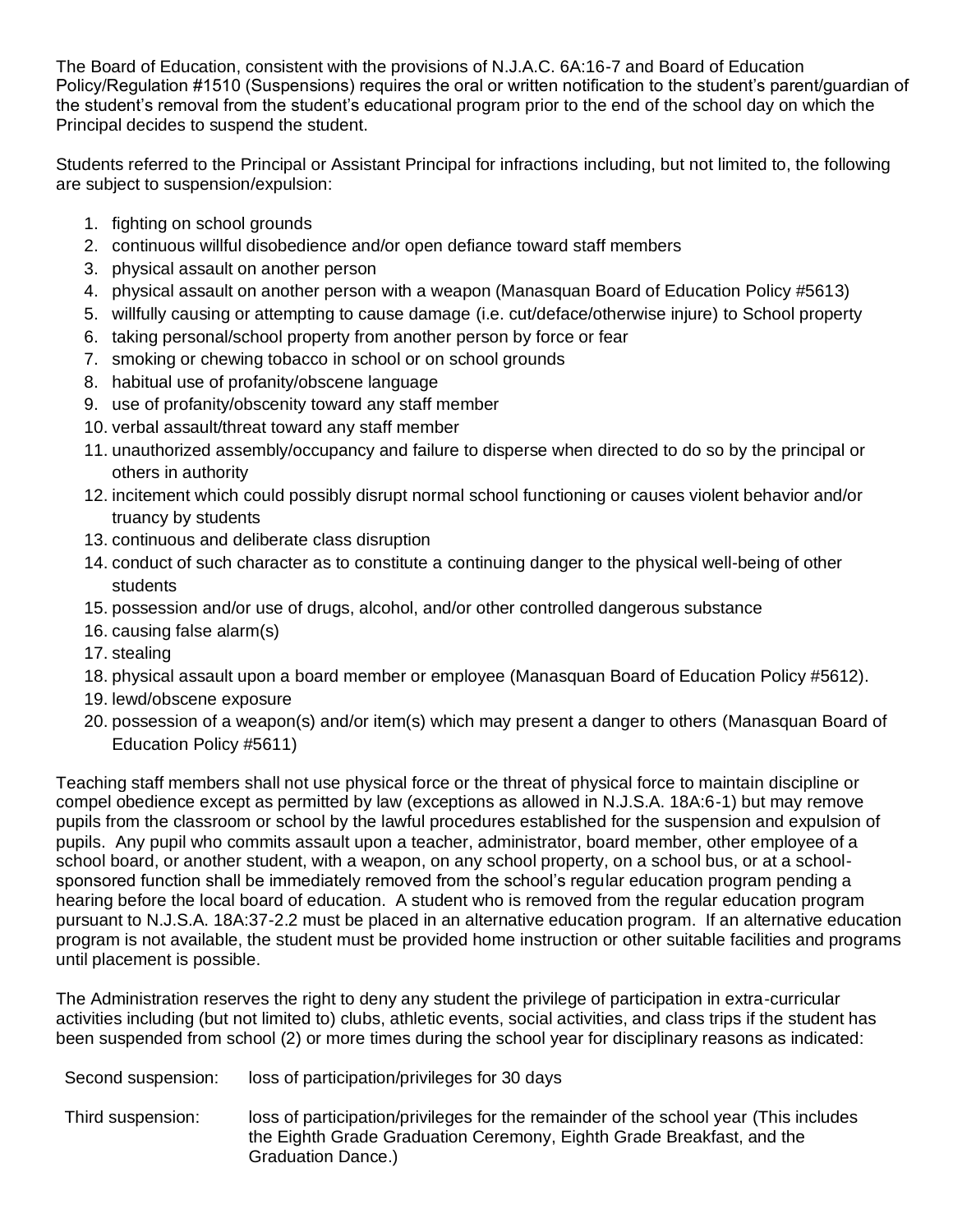Rules and regulations regarding suspensions shall be in effect at all times a student is under authority of the school. This includes (but is not limited to) the regular school day, field trips, athletic events, social events such as dances/plays, etc., in, on, and/or off Board of Education property.

### <span id="page-43-0"></span>*Rules governing suspensions:*

- 1. Suspension begins at the end of the school day in which the infraction was committed and extends to the beginning of the school day the student is scheduled to return.
- 2. Making up class assignments missed during suspension is the responsibility of the student. Work must be made up and submitted upon the day of the student's return to school to receive credit.
- 3. For a student to be re-admitted, a parent/guardian must accompany that student upon return to school.
- 4. Suspended students may not be on school grounds during the period of suspension.
- 5. Students under suspension may not take part in or attend any school-sponsored activity in, on, or off school property.
- 6. The Principal or Assistant Principal will notify the parent/guardian of the suspension by both phone call and registered letter.
- 7. Failure to abide by the rules governing suspension may result in
	- Additional suspension period
	- Police action
	- Expulsion
- 8. Additional offenses or actions of extreme severity, dangerous to the well-being of other students or interfering with orderly functioning of the school will result in recommendations to the Board for expulsion and/or filing of appropriate complaints or juvenile petition.

### <span id="page-43-1"></span>*Considerations:*

- A. These rules and regulations shall be in affect at all times a student is under authority of the school. This includes (but is not limited to) the regular school day, field trips, athletic events, social events such as dances, plays, etc., in on, and/or off Board of Education property.
- B. When a student is suspended, the parent must be notified in writing.
- C. Students under suspension are ineligible to participate in all extra-curricular activities during the period of the administrative action.
- D. Continued disciplinary infractions may result in suspension or exclusion from participating in extracurricular activities including athletics, clubs, dances, and the graduation ceremony.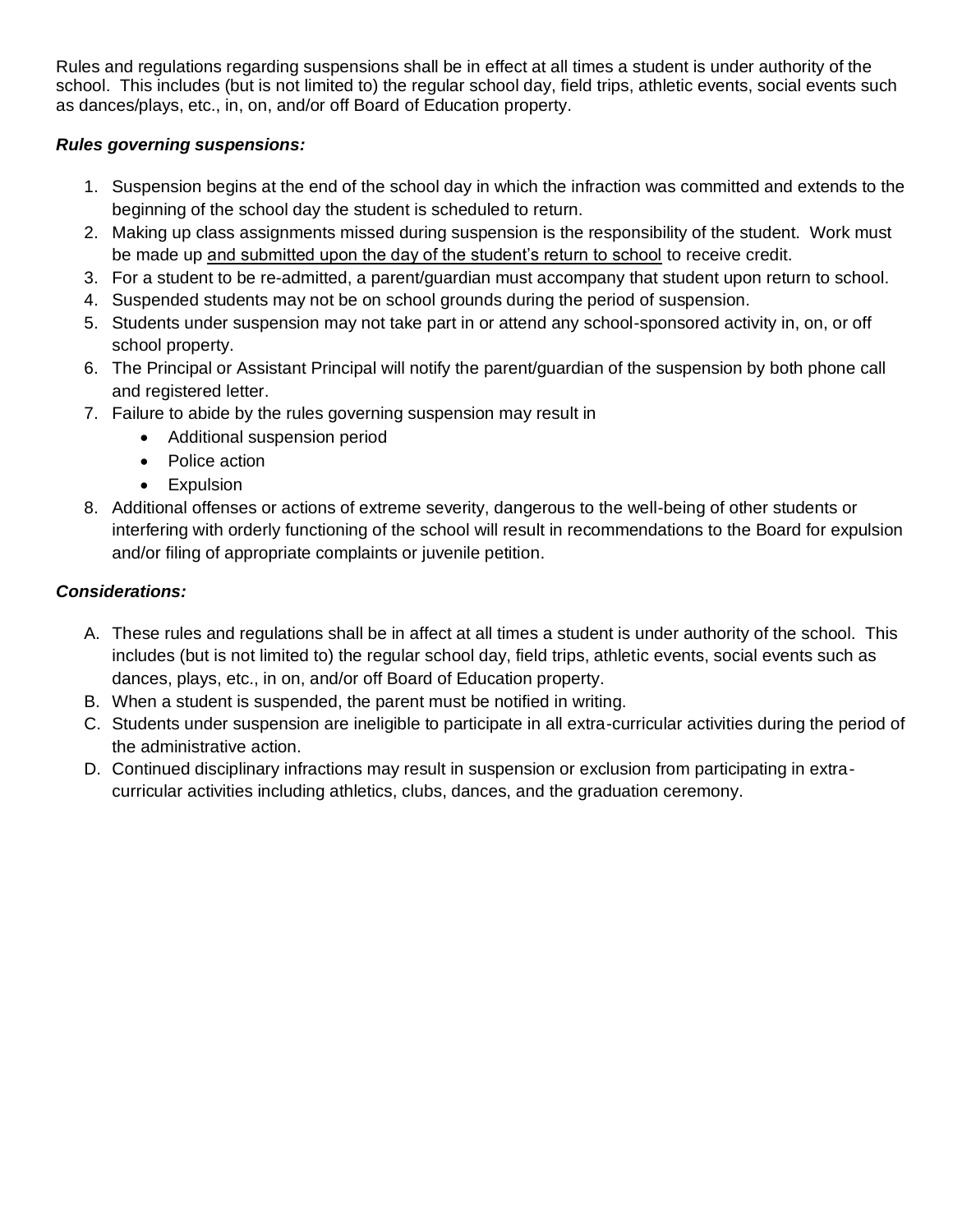# **INTERVENTION AND REFERRAL SERVICES (I&RS)**

<span id="page-44-0"></span>Manasquan Elementary School's Intervention & Referral Services (I&RS) Committee has been established to design and monitor the implementation of strategies for general education students referred to the I&RS Committee because they are experiencing academic, behavioral, emotional difficulties within the school setting. Committee members work cooperatively with teachers and parents to recommend intervention/modifications that may benefit students and help them achieve greater success in their academic studies. A written *"Pupil Accommodation Plan"* shall be prepared by the I&RS Committee for students who have been referred and are determined to require support services, modifications to their regular education program, and/or referrals to school or community-based social and health provider agencies. The I&RS Committee is also responsible for coordinating any necessary student cases under Section 504 of the Rehabilitation Act of 1973.

The Intervention & Referral Services differs from the Child Study Team in that the I&RS deals with regular education students' difficulties with a particular emphasis on the specific behavioral patterns that are exhibited within the school environment. The I&RS, after recommending interventions and modifications for implementation in the regular classroom, may refer students to the Child Study Team. The Child Study Team is responsible for the evaluation, identification, and remediation of student educational disabilities.

The I&RS Committee meets on a weekly basis and accepts referrals from administration, school staff members, parents, and/or students. I&RS Committee members must successfully participate in the required training program to serve on the Committee. Members may include Principals, School Counselors, School Nurse, Reading Specialist, School Psychologist, and designated teachers.

| <b>I&amp;RS Co-Coordinators</b> | Miss Harmony Schwier & Mr. Anthony Cinelli         |
|---------------------------------|----------------------------------------------------|
| Chairperson, Grades K-4         | Miss Harmony Schwier (Elementary School Counselor) |
| Chairperson, Grades 5-8         | Mr. Anthony Cinelli (Middle School Counselor)      |

# **STUDENT COUNSELING PROGRAM**

<span id="page-44-1"></span>The Student Counseling Program was designed to identify, refer and provide support services for students who exhibit signs of personal, emotional, and/or substance abuse related difficulties. Such difficulties may manifest themselves in a variety of ways and may affect the student's functioning both in and out of school. The problems that pupils bring with them to school are often a reflection of the more complex problems of our society. The Student Counseling Program attempts to link the family with the school and with other community agencies to better address these complex social issues.

Students who are identified as having interpersonal, family, emotional, academic, alcohol or other drug-related problems may be referred to our School Counselors. Such problems may manifest themselves in a variety of ways such as poor attendance/truancy, lack of motivation, depression, acting out, lack of academic achievement, poor attitude, withdrawal, or unspecified frequent illnesses.

Some of the areas the Student Counseling Program incorporates includes substance abuse awareness and prevention, harmful effects of tobacco, eating disorders, depression, family relationships, grief and loss, divorce, and interpersonal relationships.

| <b>Elementary School Counselor</b> | <b>Miss Harmony Schwier</b> |
|------------------------------------|-----------------------------|
| Middle School Counselor            | Mr. Anthony Cinelli         |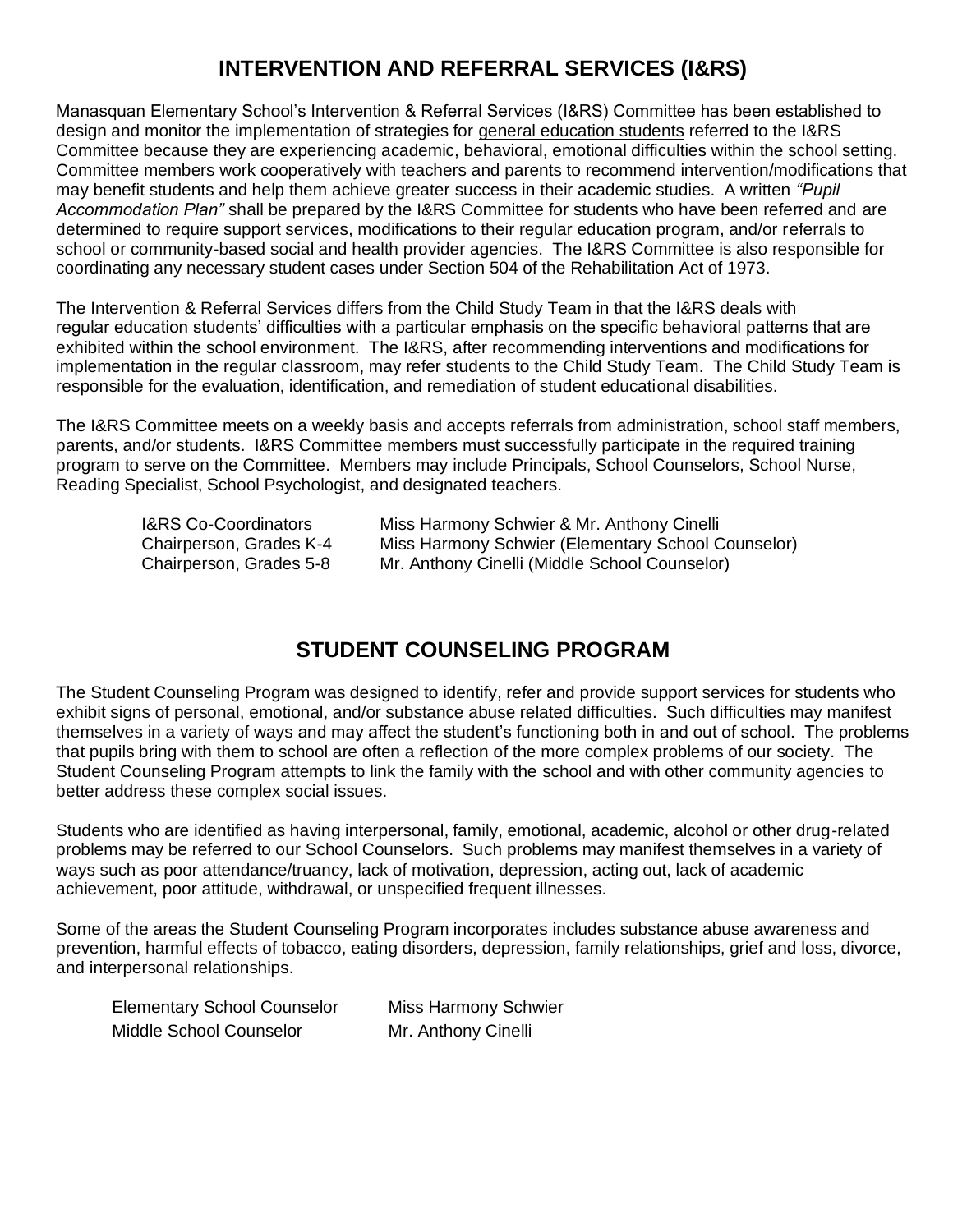# **HEALTH REGULATIONS**

- <span id="page-45-0"></span>1) Immunization
	- a) Board policy requires that students be immunized against DTaP, polio, MMR (Measles, Mumps and Rubella), Hepatitis B, Varicella, Meningococcal, Tdap, HPV, and Influenza.
- 2) Contagious Diseases
	- a) Parents are requested to contact the school nurse when a student has a communicable disease such as: chicken pox, strep throat, etc.
	- b) Any student diagnosed with strep throat must be on antibiotics for a full 24 hours before returning to school.
	- c) Any student with chicken pox must get clearance from the school nurse before returning to class.
	- d) **Any student with a fever may not return until fever free without medication for 72 hrs.**
- 3) Emergencies
	- a) If the child becomes ill or is injured at school, the school nurse will notify the parent, and the parent will be responsible for transportation home.
- 4) Medication
	- a) The administration of medication to pupils during the school hours shall only be given in exceptional circumstances wherein the child's health may be jeopardized without it.
	- b) Pupils requiring medication at school must have written request of the parent or guardian and a written order from the prescribing physician which identifies the type, dosage, time, interval, purpose and side effect of the medication. "Medication" shall include all medicines prescribed by a physician, *including any over the counter medications.*
	- c) Medicines must be properly labeled, in the original container, with the child's name, dosage, etc., on the pharmacist's label.
	- d) Young children should not be permitted to carry his/her own medication with the exception of inhalers (with the proper school form completed).
	- e) Only the school nurse will administer the medication and it will be kept locked in the nurse's office.
- 5) For a child to be excused from physical education, a doctor's note is required. If a child is excused from physical education for a medical reason, they will automatically be excused from outdoor recess and athletic events until cleared.

If you have any questions, please feel free to contact our school nurses at 732-528-8810 (x2020), or via e-mail – Mrs. Margaret Ciufo: [Mciufo@manasquanboe.k12.nj.us](mailto:Mciufo@manasquanboe.k12.nj.us) or Jackie Szenzenstein: [jszenzenstein@manasquanboe.k12.nj.us.](mailto:jszenzenstein@manasquanboe.k12.nj.us) You may also visit the Health Office web page (Nurse's Office) under the "Students and Services" tab at the top of the elementary school website.

# **SMOKING**

<span id="page-45-1"></span>The Board of Education recognizes that smoking presents a health hazard, which can have serious consequences, both for the smoker and the non-smoker. For purposes of this policy, smoking shall mean all uses of tobacco, including cigars, cigarettes, and pipe-smoking.

To protect students and staff who choose not to smoke, from an environment noxious to them, the Board prohibits smoking at any time in any area of the school building, on school buses, in any classroom/hallway/instructional area, and while accompanying students on any approved field trip.

By New Jersey State Law, "The Board of Education of each school district shall make and enforce regulations to prohibit smoking of tobacco anywhere in its buildings except as part of a classroom instruction/demonstration or a theatrical production."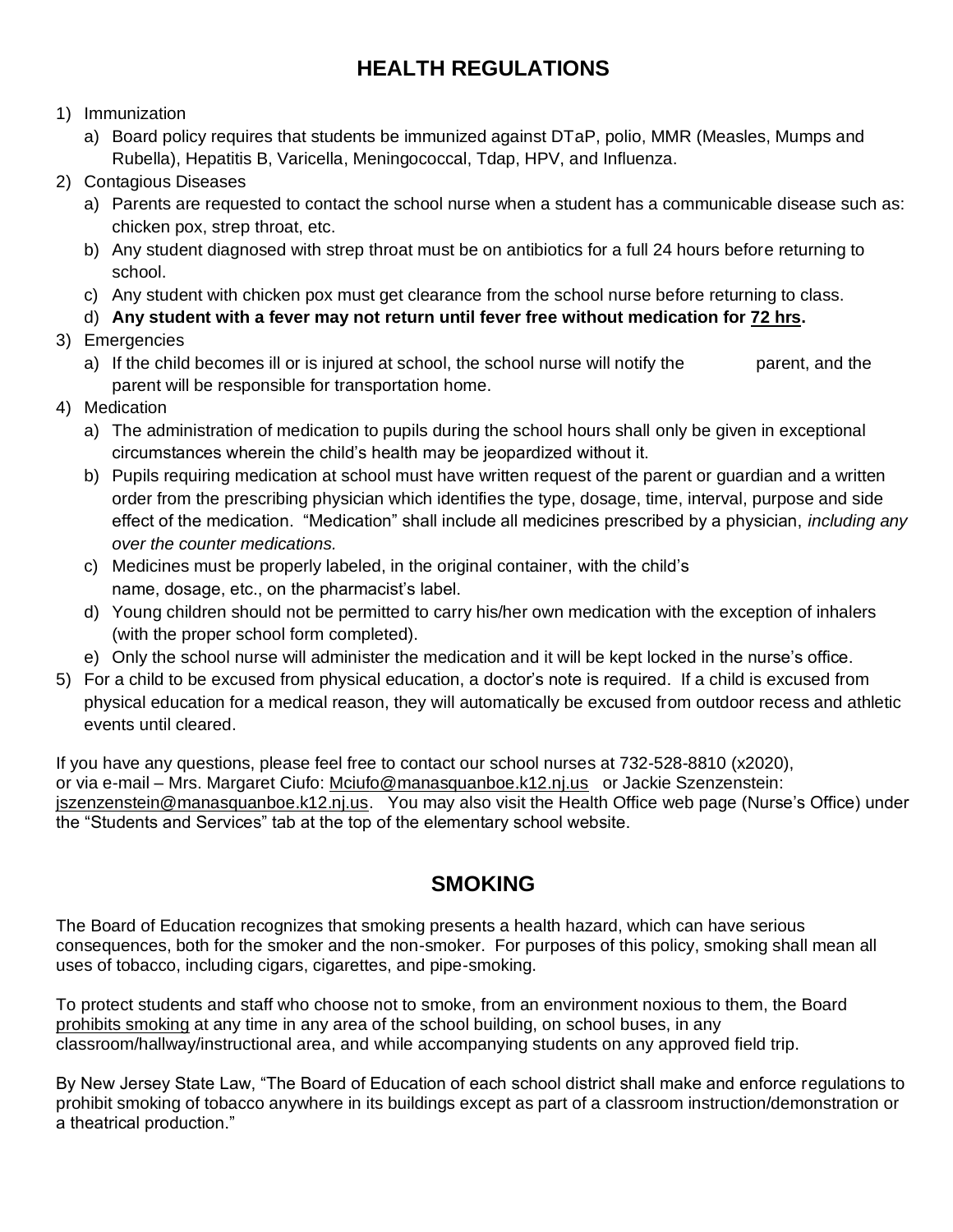# **PUPIL SELF-ADMINISTRATION OF MEDICATION**

### <span id="page-46-1"></span><span id="page-46-0"></span>**Grades 6-8**

The Board shall permit self-administration of medication for asthma or other potentially life-threatening illnesses by pupils in grades 6 (six) through 12 (twelve), both on school premises during regular school hours and off-site or after regular school hours when a pupil is participating in field trips or extra-curricular activities. Lifethreatening illness means an illness or condition that requires an immediate response to specific symptoms or that if left untreated may lead to potential loss of life such as, but not limited to, the use of an inhaler to treat an asthma attack or the use of an epinephrine injection to treat a potential anaphylactic reaction.

Parents/guardians of the pupil must meet the following conditions.

- Provide the Board with written authorization for the pupil's self-administration of medication by completing the proper form.
- Provide written certification from the pupil's physician that the pupil has asthma or another potentially lifethreatening illness and is capable of and has been instructed in the proper method of self-administration of medication.
- Sign a statement acknowledging that the district shall incur no liability as a result of any injury arising from the self-administration of medication by the pupil and that the parents/guardians shall indemnify and hold harmless the district and its employees or agents against any claims arising out of the selfadministration of medication by the pupil.

Please note: A, B, and C above are all included on one form.

• The privilege of self-administering medication may be revoked when the pupil has failed to comply with this policy and the tenets of the agreement to self-medicate. A termination of the privilege will be made by school officials, including the school district physician and the school nurse, after consultation with the pupil, the pupil's parent or guardian, and the pupil's physician.

### <span id="page-46-2"></span>**HEALTH SERVICES**

The primary goal of the school health services is to identify students with health problems that might interfere with their learning. The school nurse is responsible for readmitting pupils who have been ill 3 days or more.

Sport physicals are required prior to participation in each athletic team activity. The nursing staff wukk review and the school physician must sign clearance for approval. Students who become ill during the day must report to the school nurse and/or office **prior** to leaving the building. Proper arrangements will be made with parents or guardians.

The school nurse assists the school physician with physical examinations of transfer students. She is also responsible for weighing and measuring, for visual and hearing screenings. Scoliosis screening (spinal deviation) is done bi-annually on children ages 10 through 18 as mandated by State Law of New Jersey. Referrals are then sent home accordingly. Tuberculosis testing is done according to the rules and regulations mandated by the New Jersey Department of Health. The nurse is constantly reviewing health records to update immunizations. Any deficiencies are reported to the parents by the school nurse.

### <span id="page-46-3"></span>**MEDICAL EXAMINATIONS**

The district board of education would like to notify parents of the importance of obtaining subsequent examinations at least once during each of the student's developmental stages:

- early childhood (pre-school through grade 3)
- pre-adolescence (grades 4 through 6)
- adolescence (grades 7 through 12).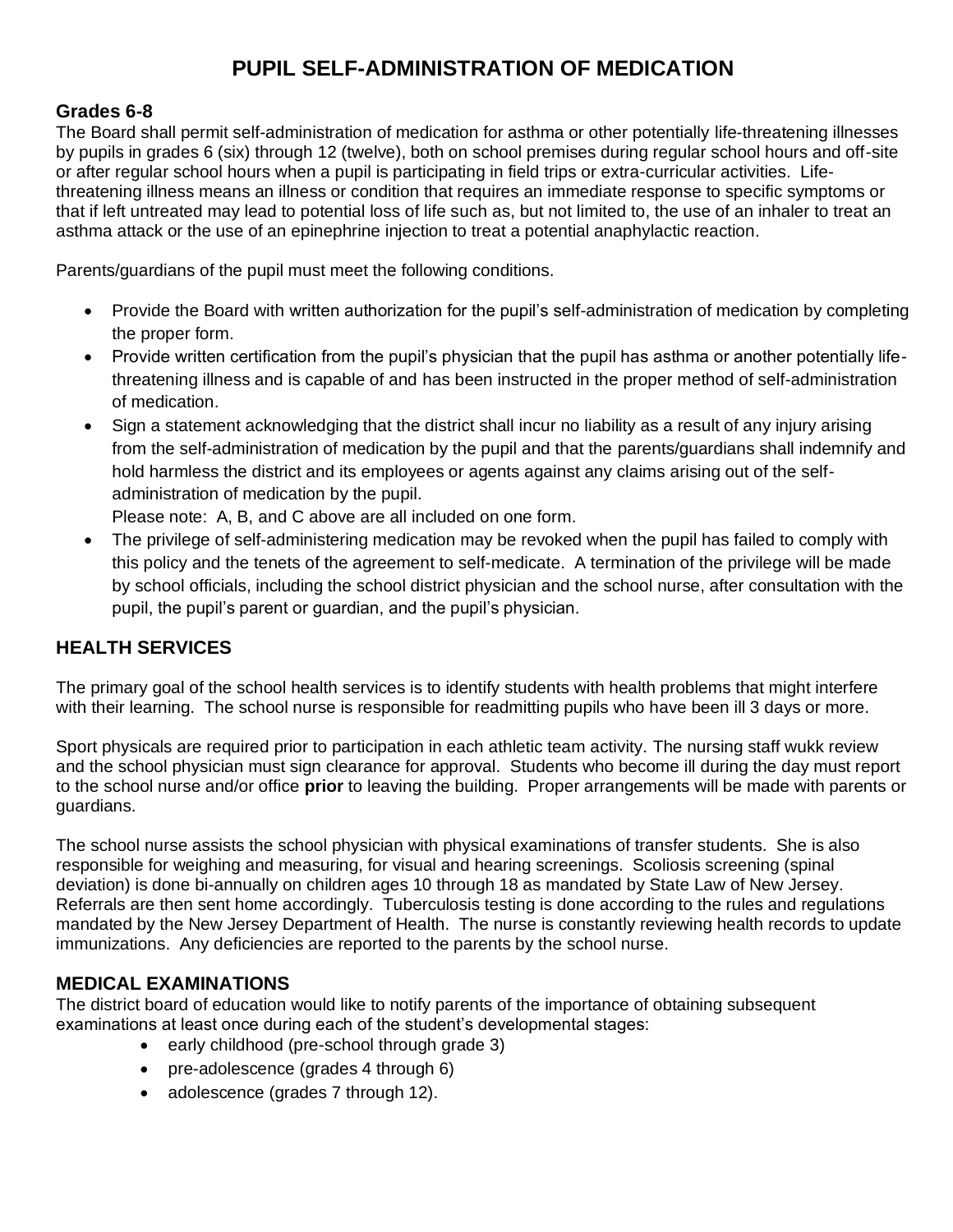# **FIELD TRIPS**

<span id="page-47-0"></span>A field trip that coordinates with a curriculum area may be scheduled for your child's class during the school year. Each child who participates in a field trip (including local walking trips) MUST have a signed permission slip by a parent/guardian. Bus transportation and/or admission fees, may be required to cover field trip expenses. In such instances, if sufficient funds are not collected, it will be necessary to cancel the field trip.

### **1:1 TABLETS (Students in Grades 5-8)**

<span id="page-47-2"></span><span id="page-47-1"></span>As part of our Student Mobile Technology Initiative aimed at preparing students for college and careers in the 21<sup>st</sup> century, middle school students in Grades 6-8 will be issued 1:1 Dell Tablets for use within our instructional program. All regulations must be followed according to District Policy #7523 – "School District provided technology Devices to Pupils". Guidelines are established for the issuance and utilization of any school district technology device provided to students of the district. Before being issued a device, each student and parent MUST sign the district's "Student Mobile Technology Device & Use Fee Acceptance/Waiver Form", which will be provided at the beginning of each school year. Students are expected to bring their tablet to all classes as a required instructional tool. Students are also permitted to take the tablets home with them each day. As with any district-owned electronic equipment issued to students, these devices must be handled with care regardless of where they are being used.

# **USE OF SCHOOL EQUIPMENT AND TEXTBOOKS**

<span id="page-47-3"></span>Textbooks should be covered at all times to preserve the books. Students are responsible to exercise good care in use of all schoolbooks and equipment, especially technological devices (tablets, iPads, PCs, digital cameras). Fines for damages to these materials will be assessed to students.

### **STUDENT LOCKERS**

<span id="page-47-4"></span>Students in grades 5-8 are assigned lockers. This locker assignment is a privilege and each student this privilege or causes damage to the locker or locker area, will have locker privileges revoked.

STUDENTS ARE RESPONSIBLE FOR ALL CONTENTS OF THE LOCKER ASSIGNED TO THEM. A REMINDER TO PARENTS AND STUDENTS, ASSIGNED LOCKERS ARE THE PROPERTY OF THE SCHOOL. IN ORDER TO PROTECT THE SAFETY AND WELLBEING OF STUDENTS, PERIODIC UNANNOUNCED LOCKER INSPECTIONS WILL BE CONDUCTED BY THE PRINCIPAL OR OTHER SCHOOL OFFICALS WITH OR WITHOUT THE ASSISTANCE OF DETECTION CANINES THROUGHOUT THE SCHOOL YEAR. Locker assignments are not to be switched by students. All lockers should be locked when you leave them.

Note: Backpacks are to be kept in the lockers during the school day. Students will not be allowed to carry their backpacks in the hallways, cafeteria, or on the playground. Sufficient opportunities to use their lockers will be provided at designated times during the school day.

### **BACKPACKS**

<span id="page-47-5"></span>Backpacks will not be permitted to be carried in the hallway between classes or taken to the cafeteria or playground. Students in grades 5-8 will have sufficient opportunities to go to their lockers at specifically designated times during the school day. Parents and teachers are reminded to "keep an eye" on students whose backpacks look too heavy. Such students should be questioned about the need for certain books in their backpacks. Whenever possible, teachers will try to assign homework that does not require the use of the textbook at home.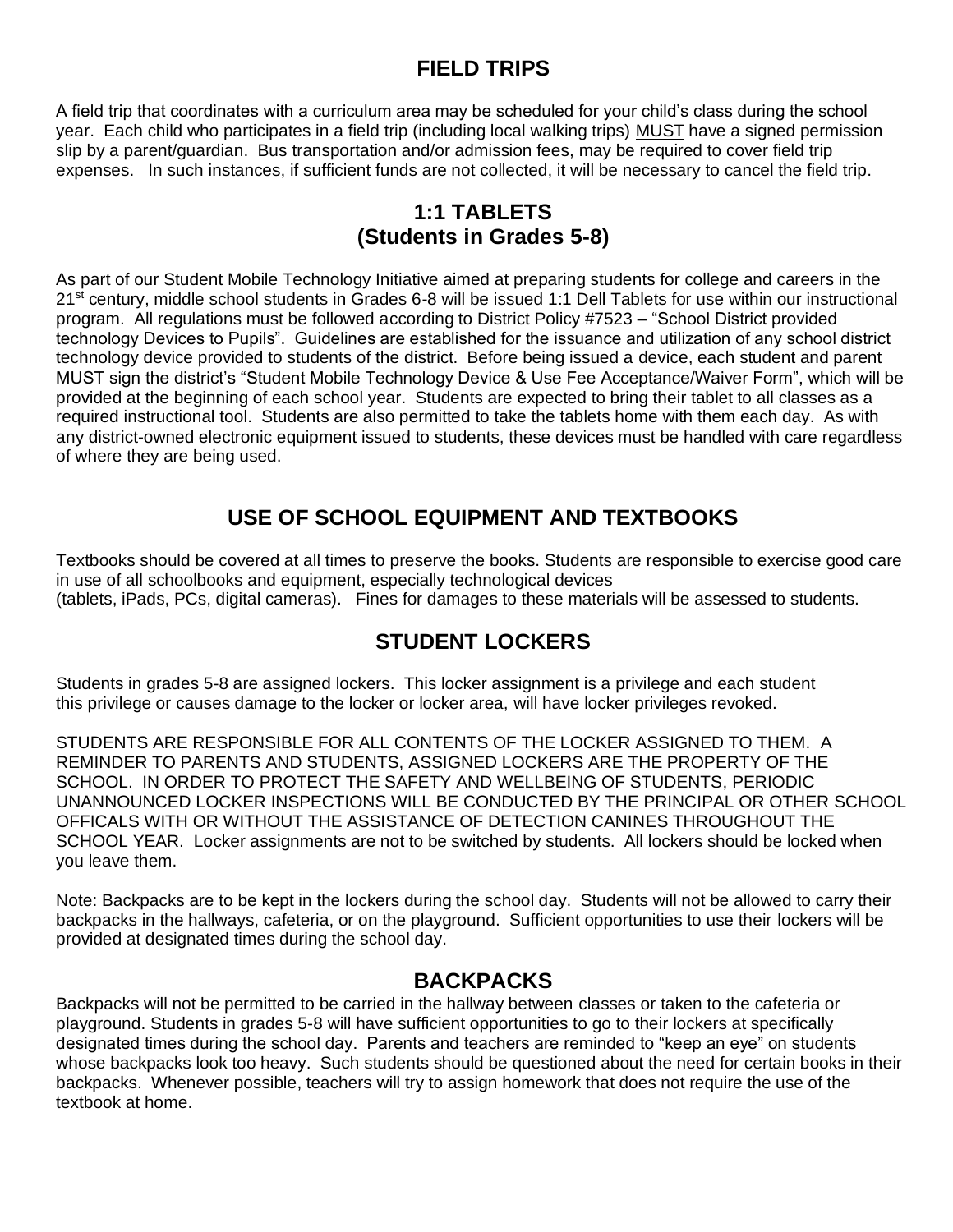# **VALUABLES**

<span id="page-48-0"></span>Students are specifically requested not to bring to school large sums of money, toys, expensive jewelry, watches, or other valuable property since the school can assume no responsibility in the event of loss or theft. Likewise, the school cannot be responsible for lost or stolen books, or gym equipment. A lost and found bin is in the rear of the cafeteria. Students may retrieve lost items at this location during the usual arrival and dismissal times.

# **MEDIA CENTER RULES**

<span id="page-48-1"></span>The Media Center is an important integral part of the school. During the regular school day, it is available to classes, as scheduled by the teacher with the librarian, as a resource to supplement the regular curricula, for research and as a source of recreational reading. Students are to obey the following rules:

- 1) Work quietly and make sure all materials are properly returned upon leaving the Media Center.
- 2) All books are to be properly checked out before they are removed from the Media Center.
- 3) All books are to be returned by their designated due date.
- 4) Students are not to enter the Media Center when the lights are turned off.
- 5) Students who have classes in the Media Center (Tech Ed., ESL, FUNdamentals, etc.) are to enter through the door closest to the classroom without crossing the Media Center.
- 6) At no time is the Media Center to be used as a hallway during the passing of classes. Students who violate this rule will be subject to disciplinary action.

# **EMERGENCY EVACUATIONS AND FIRE DRILLS**

<span id="page-48-2"></span>Each classroom has posted above the entrance door a card informing students in cases of emergency evacuations and/or fire drills where their class is to exit the building. The evacuation alarm will consist of intermittent ringing of the bell. STUDENTS MUST IMMEDIATELY LEAVE THE BUILDING WITH THEIR CLASS BY THE NEAREST EXIT. Move quickly and quietly so that necessary instructions may be heard. Throughout the school year practice fire drills will be conducted.

# **CELL PHONE USE**

<span id="page-48-3"></span>Students are not permitted to use personal electronic devices (cellular phones, digital cameras, I-Pads, etc.) during the academic school day unless specifically requested by a teacher for use in a specific instructional lesson/activity. Students in grades 5-8 only are allowed to use cell phones during their lunch and recess period. Use must be in accordance with the Middle School Cell Phone Use Agreement signed by both parent and student. If students are found with cell phones outside of these circumstances, consequences shall proceed as follows:

First occasion: returned to student at the end of the school day

Second occasion: returned when parent comes to claim the item;

Third occasion: returned at the end of the school year.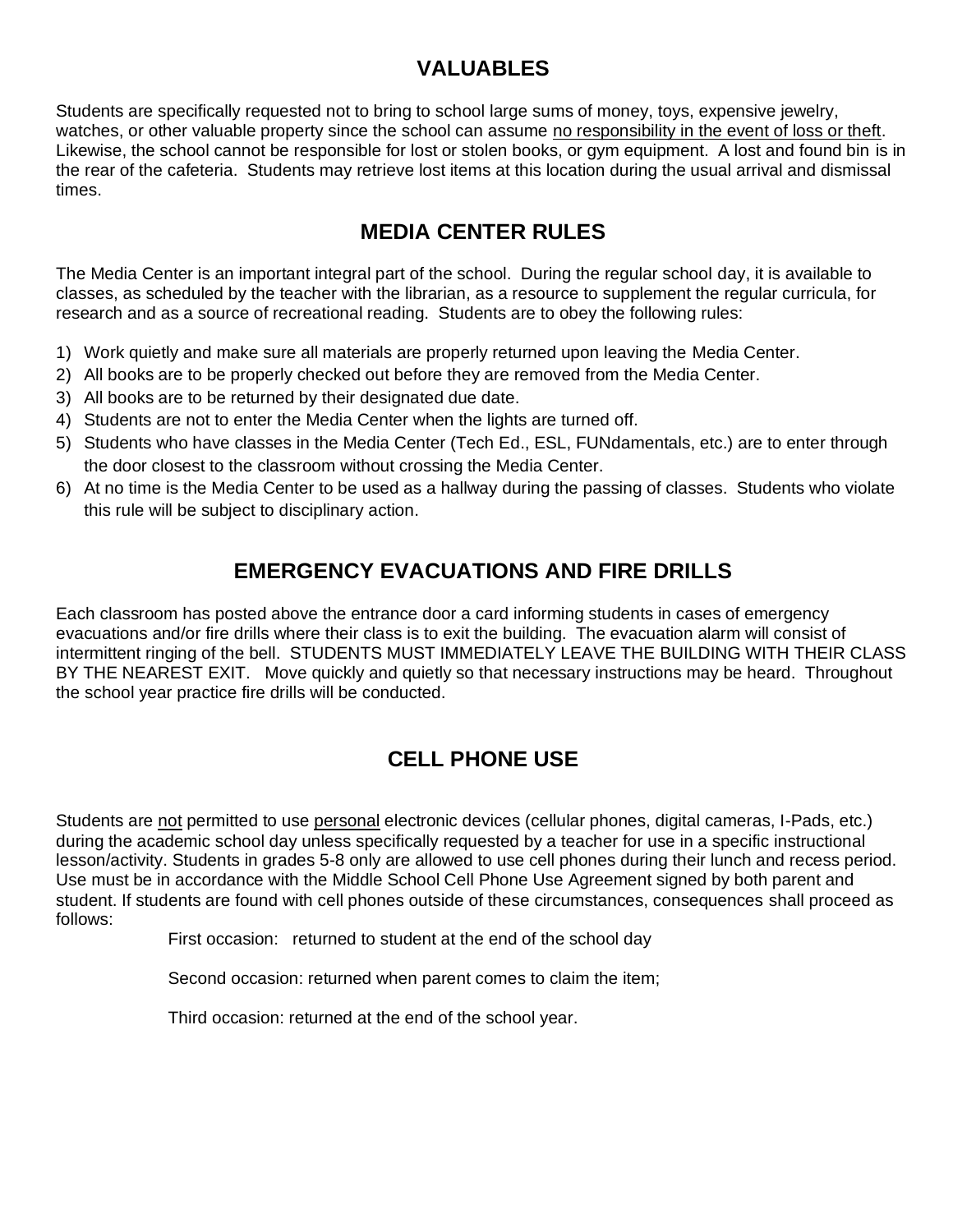# **DRESS AND GROOMING**

<span id="page-49-0"></span>The Board believes there is a strong relationship between a student's appearance and his/her general attitude and behavior. Inappropriate attire could disrupt the atmosphere and educational goals of the district.

The Board requires all students to always maintain a neat and clean appearance. The following regulations and guidelines must be followed.

- A. Hats (or any form of head covering) are not to be worn in school or carried to class.
- B. No coats are to be worn in the building during school hours.
- C. Attire that interferes with schoolwork, creates disorder, or interrupts the educational program is unacceptable, as is any attire presenting a hazard to the safety and/or health of the wearer or others. Gym attire is restricted to physical education classes and is not to be worn during school in the classrooms or hallway (this includes basketball shorts).
- D. Clothing in general disrepair, and shirts with inappropriate writing or slogans (including those alluding to alcohol and/or drugs) are not appropriate for school.
- E. Shoes must be always worn. Footwear considered *unsafe* (**flip flops**, loose sandals without a back/ankle strap, untied sneakers/shoes, etc.) is not permitted. Footwear that could damage certain floor types (cleats, black soles that leave marks) is not permitted.
- F. Pants/skirts are to be worn at waist height.
- G. No sunglasses may be worn inside the building.

Any student in violation of any part of the dress and grooming policy or regulation may be removed from class and be asked to make arrangements to correct the violation immediately; or the student may be excluded from attending school until his/her attire and/or grooming conform to policy.

The acceptability of attire will be determined by the building principal or his/her designee. Any judgment made by the principal (or designee) will be subject to appeal to the superintendent.

The Dress and Grooming Policy remains in effect for all school related functions including dances and field trips. Manasquan students should represent the school and themselves in the proper manner.

# **CONDUCT**

### <span id="page-49-2"></span><span id="page-49-1"></span>**CONDUCT AT ATHLETIC EVENTS**

Our athletic program meets the interests and athletic needs of many students and is of great value to them. The success of the program is due to a large extent to the work of the coaches and students involved. The spectator also has a role in the program. If the program is going to continue to be successful, spectators must encourage good sportsmanship. Courteous treatment of visitors, and absolute fairness under all conditions is expected. PARENTS ARE REQUIRED TO MONITOR THEIR CHILDREN AT THESE ACTIVITIES. Any individual who displays inappropriate/disruptive behavior will be required to leave the premises by school administration.

The following applies to all sports events:

- **Be courteous**: To the teams, officials and other spectators.  $\blacksquare$  .
- **Be enthusiastic:** By "rooting" for your team, not by "booing" opponents or officials.  $\blacksquare$
- **Be fair:** Have confidence in the honesty and integrity of the officials. Remember they are neutral; you are partisan.
- **Be a good sport:** By all your support of your team before, during and after the game.
- **Be a good fan:** This is a game with respected opponents; not a fight with a bitter enemy.
- **Enjoy the game:** Let the athletes play the game, the coaches coach, and the officials officiate. We are representing our school and will make the best possible impression.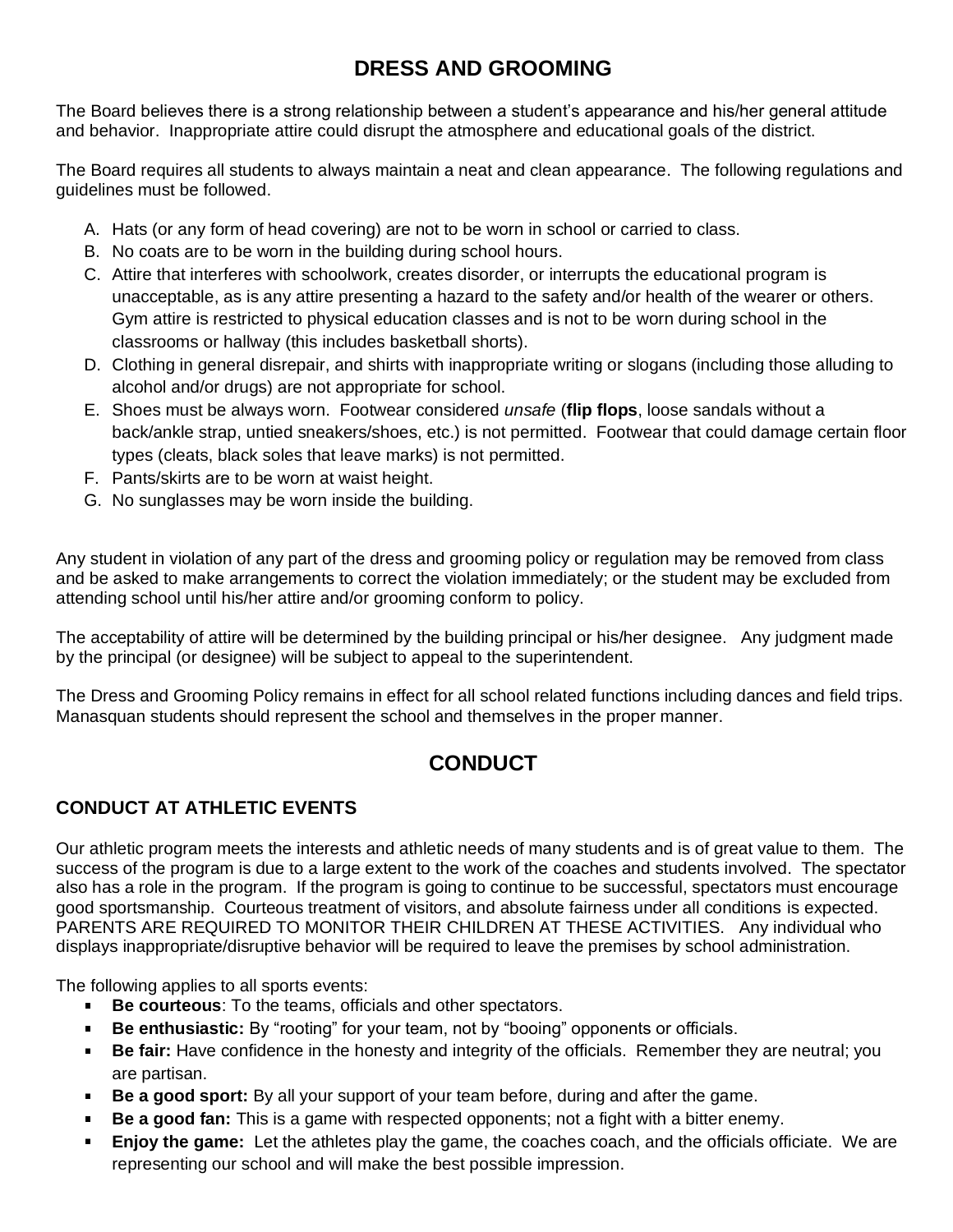### <span id="page-50-0"></span>**CONDUCT AT EVENING SCHOOL FUNCTIONS**

Any student K - 6, not accompanied by a parent to evening school functions will be denied admission unless special permission is provided by the Principal or Assistant Principal. PARENTS ARE REQUIRED TO MONITOR THEIR CHILDREN AT THESE SCHOOL FUNCTIONS. Appropriate behavior and courtesy are expected at all times during the evening events.

Any individual displaying inappropriate/disruptive behavior will be required to leave the premises by school administration.

<span id="page-50-1"></span>In addition, regarding pupil safety, bicycles and skateboards are not to be brought to evening school activities.

# **STUDENT GOVERNMENT**

The Student Council is a service organization representing the student body. It is the forum for exchanging ideas, expressing concerns, and improving our school. It provides interaction between the students and faculty in all matters and takes an active role in promoting interest and enthusiasm within the student body.

The Student Council's principle purposes are as follows:

- 1. To unify student activities under one control and promote the general activities of the school.
- 2. To aid in the internal administration of the school.
- 3. To teach the student the values of working in a democracy.

Election to select representatives from Grades 6 - 8 homeroom classes are held in the Fall. Student Council Officers (from Grade 8) are elected in the Spring. All officers must have and maintain at least a "C" average in all academic areas to hold an office. Their purpose is to support and assist the Student Council of our school. In addition to the elected representatives in Grades 6 - 8, the Principal can appoint a student from each grade level to serve on the council.

<span id="page-50-2"></span>

| <b>CLUB</b>                                                     | <b>GRADE</b><br><b>LEVELS</b> | <b>ADVISOR</b>                           |
|-----------------------------------------------------------------|-------------------------------|------------------------------------------|
| <b>Student Council</b>                                          | $6 - 8$                       | Ms. Oriana Kopec                         |
| <b>Elementary Art Club</b>                                      | $4 - 5$                       | Miss Madeline Wyville                    |
| Intermediate Art Club                                           | $6 - 8$                       | Mrs. Jenny Rostron                       |
| <b>School Newspaper</b>                                         | $5 - 8$                       | Mrs. Andrea Trischitta                   |
| <b>School Yearbook</b>                                          | 8                             | Mrs. Teresa Reichey & Mrs. Laura Wahl    |
| Drama Club                                                      | $6 - 8$                       | Mrs. Kristine Sliwoski                   |
| <b>Homework Club</b>                                            | $1 - 8$                       | Ms. Oriana Kopec & Mrs. Carmen Rodriguez |
| <b>Mathematics Club</b>                                         | $4 - 5$                       | Mrs. Brianna Snel                        |
| STEM Club (Fall & Spring)                                       | 6                             | Mrs. Laura Wahl                          |
| <b>Technology Club</b>                                          | $6 - 8$                       | Mr. Kirt Wahl & Mr. Mark Levy            |
| <b>Video Production Club</b>                                    | $5-6$                         | Ms. Oriana Kopec                         |
| <b>Environmental "Green Team"</b>                               | 6                             | Mrs. Andrea Trischitta                   |
| <b>History Club</b>                                             | $6 - 8$                       | Mrs. Kristine Pierce                     |
| <b>National Junior Honor Society</b><br>(Middle School Chapter) | $6 - 8$                       | Ms. Heather Saake                        |
| <b>Rising Road Runners</b>                                      | Preschool-8                   | Ms. Kristine Pierce                      |
| <b>Junior Band</b>                                              | 4                             |                                          |
| <b>Senior Band</b>                                              | $5 - 8$                       | Mr. Eric Clark                           |
| <b>Jazz Band</b>                                                | $6 - 8$                       |                                          |
| <b>Junior Chorus</b>                                            | 4                             | Mrs. Sarah Gordon                        |
| <b>Senior Chorus</b>                                            | $5 - 8$                       |                                          |

# **MES CLUBS & ACTIVITIES**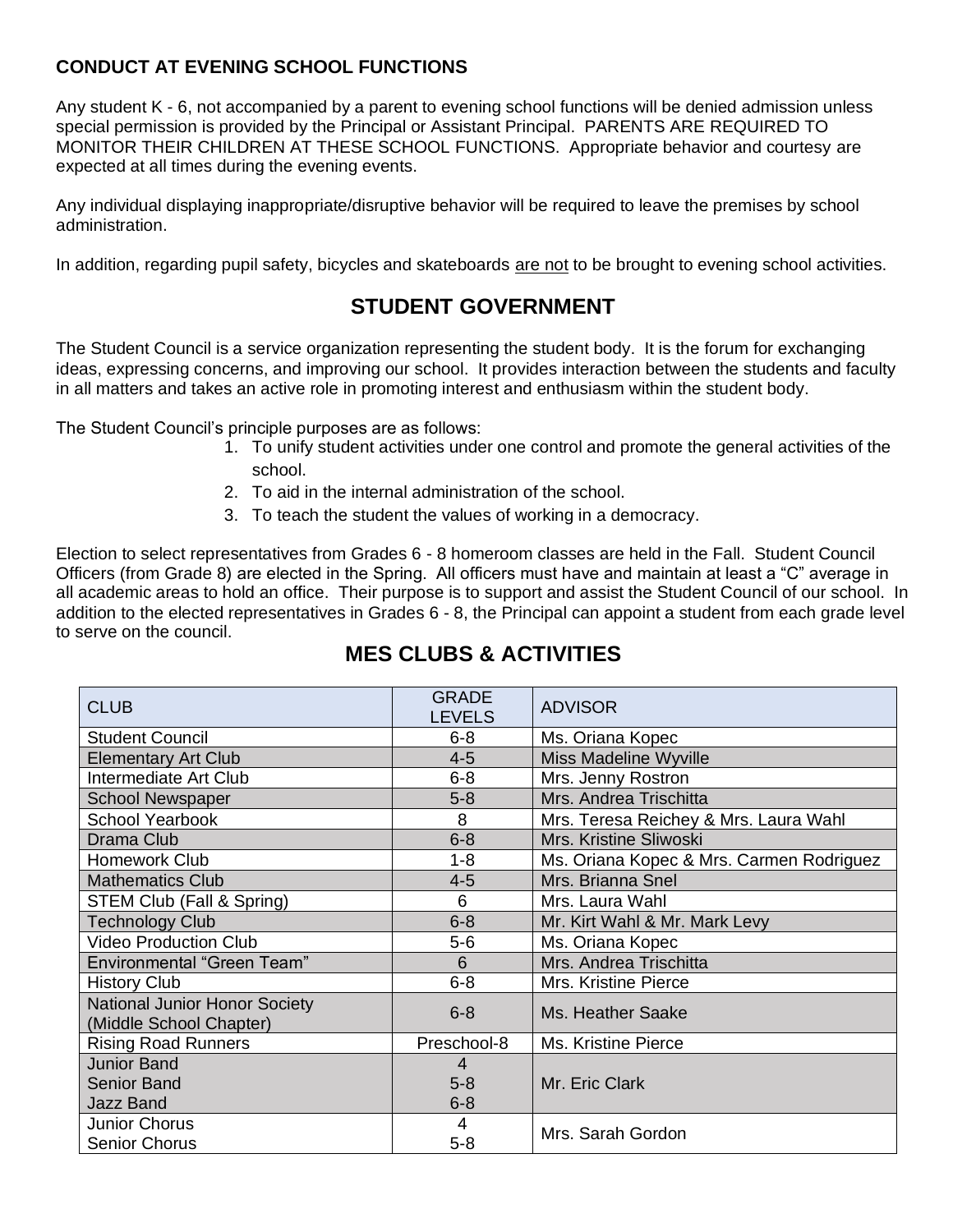# **DANCES**

<span id="page-51-0"></span>Elementary School dances are scheduled by The Student Council. The rules and regulations listed below have been created to ensure the greatest enjoyment and safety for our students: All dances are held from 7:30 - 9:30 PM, with the exception of the Eighth Grade Dance.

- 1. Students are to sign up in school prior to the dances. Parents must sign and return permission slips for each dance in order for their child to attend.
- 2. Students may not leave the dance prior to 9:30 PM, unless picked up by an adult.
- 3. School dances are a school-sponsored function. Therefore, all disciplinary rules and dress code policies are in effect. (This includes no hats!)
- 4. Outside guests are not permitted. Our dances are for MES students only.
- 5. Skateboards and backpacks are prohibited at all dances.
- 6. Students MUST sign up and prepay prior to the dance as money will not be collected at the door.

# **ANNOUNCEMENTS**

<span id="page-51-1"></span>Information regarding club meetings, athletic events, PTO social events, general information for the day, and specific school instructions may be announced each morning on our PA system and again at the end of the school day. Individuals responsible for submitting notices for the daily announcements must have their notices approved by the Administration and be in the Main Office by noon the day preceding the announcement. This includes Club Advisors, Coaches and PTO Officers/Committee Chairpersons. **In addition, please register on our website for our** *E-Backpack* **to receive important school information and grade level activities.**

# **DROPPING OFF/PICKING UP STUDENTS**

<span id="page-51-2"></span>When dropping off your children in the morning we strongly advise that you follow the procedures listed below to ensure the safety of the children who walk, ride bicycles, or have been dropped off by car, as well as to minimize the traffic congestion. In addition, please remember to move along as quickly as possible when dropping off your children. Waiting to watch and see your child enter the school playground areas backs up the line of parents trying to drop off their children. Your patience while waiting for your turn to drop off your children will also be greatly appreciated.

### <span id="page-51-3"></span>**K, 1, and 2**

Students should be dropped off on Broad Street in front of the south end of the building and enter through the primary playground.

### <span id="page-51-4"></span>**Grades 3 & 4**

Students may be dropped off on Broad Street in front of the south end of the building, enter through the primary playground, and walk down the ramp to the rear playground **OR** students may be dropped off via Curtis Avenue to the back parking lot and walk over the bridge to the back playground.

### <span id="page-51-5"></span>**Grades 5 & 6**

Students should be dropped off on Broad Street in front of the north end of the building and walk to their line-up areas on the sidewalk by Pod B (Grade 5) and Science room (Grade 6) doorways.

### <span id="page-51-6"></span>**Grades 7 & 8**

Students should be dropped off via Curtis Avenue to the back parking lot **OR** on Broad Street in front of the north end of the building and walk down the driveway onto Curtis Avenue into the rear parking lot and line-up area by Pod C.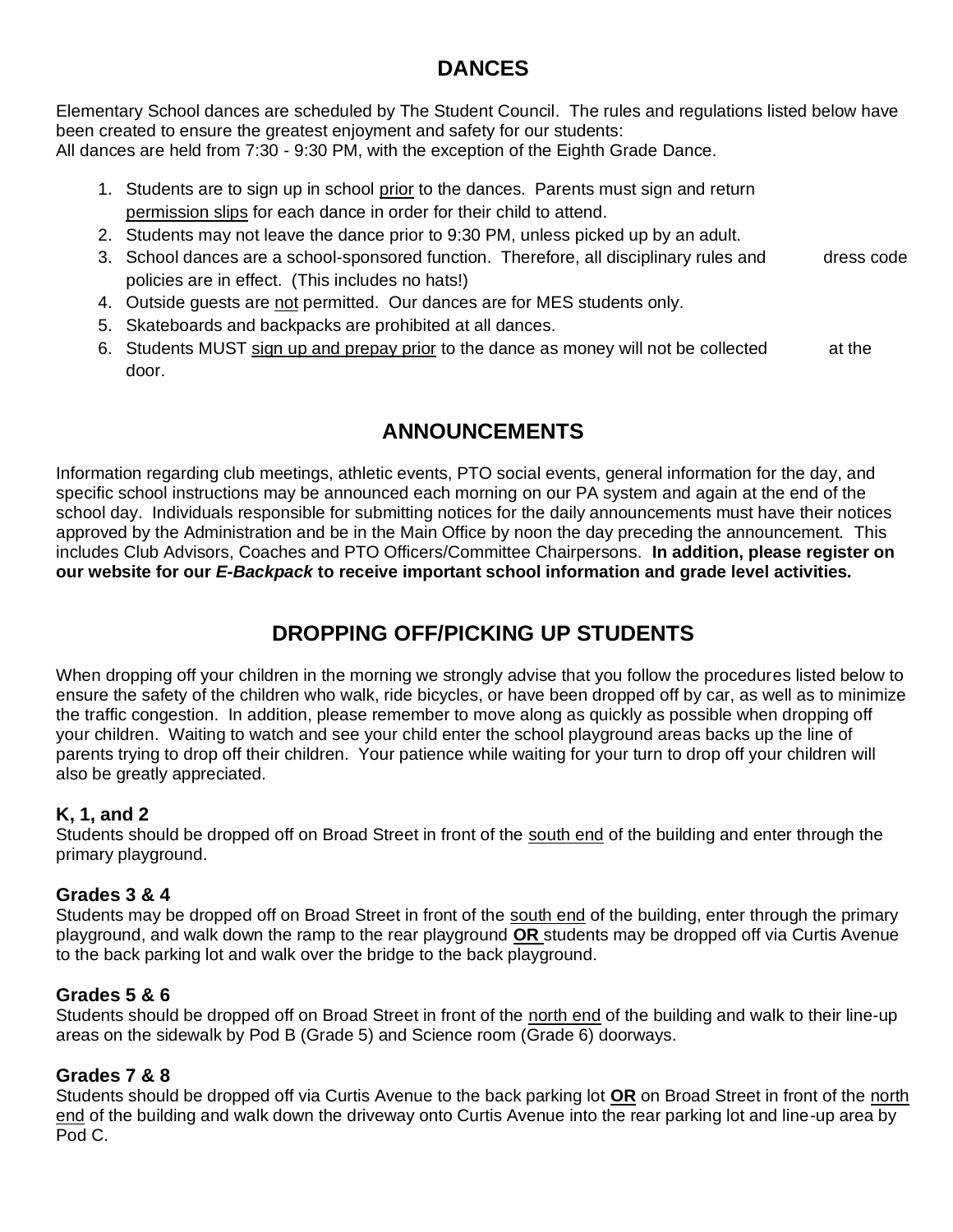Additional Note:

Cars parked in the High School horseshoe cannot be left unoccupied. Parents can utilize the horseshoe for drop off from 7:45 am to 8:30 am and for pick up from 2:30 pm - 3:30 pm.

# **SAFETY PROCEDURES FOR ARRIVAL/DISMISSAL**

### <span id="page-52-1"></span><span id="page-52-0"></span>**SAFETY RULES:**

- The driveway by Pod C (at the north end of the building) is one-way only. Cars are not permitted to enter the driveway from Curtis Avenue. During morning drop-off and afternoon pick up times, students only are permitted in the driveway walking (or walking their bicycles).
- When dropping off students in the back parking lot, cars must loop around the parking lot **to the right**.

Cars moving in one direction to the right will improve the traffic flow

• Please remember that parents are NOT ALLOWED to enter the side Parking Lot (off Broad Street). No "turnarounds" are allowed for our students' safety. Parking in the faculty lots (and waiting for the students to enter or exit the school building) is also not permitted.

#### <span id="page-52-2"></span>**DISMISSAL DESIGNEE FORM**

To ensure the safety of our students, parents of all students, K-8, are required to complete a form noting their permission for dismissal procedures. By submitting the form, you are alerting the school to your intentions and giving permission, if applicable, for your child(ren) to walk/bike home unaccompanied by a parent/escort on all school days, including early dismissals. If your child leaves school on foot, you also have the option to request that your child not be dismissed from school unless you (or an escort designated by you) is present at the dismissal location. In addition, please note that for the safety of our youngest students, K-2 children will NOT be dismissed from school without a parent or a guardian present.

#### <span id="page-52-3"></span>**CROSSING GUARDS**

Please remember to utilize the services of our crossing guards before and after school – children and adults! Our crossing guards are there for your safety and protection.

### <span id="page-52-4"></span>**BICYCLE SAFETY**

Bicycle racks are provided at three locations on the school property.

- Students in Grades 2 and 3 use the rack at the southern end of the building by the primary playground.
- Students in Grades 4 through 6 use the racks in the front of the school to the left of the main entrance.
- Students in Grades 7 & 8 are asked to use bicycle racks at the back of the school by Pod C.

All bicycles should be locked to the rack.

• Students in Kindergarten through Grade 2 are ONLY permitted to ride bicycles to school when accompanied by a parent or guardian. Children at such a young age will not be permitted to ride bicycles to and from school alone or with an older sibling. All bicycles must be walked on school property fifteen minutes before or fifteen minutes after school for safety reasons. Students violating these regulations will lose privileges of bringing their bike to school.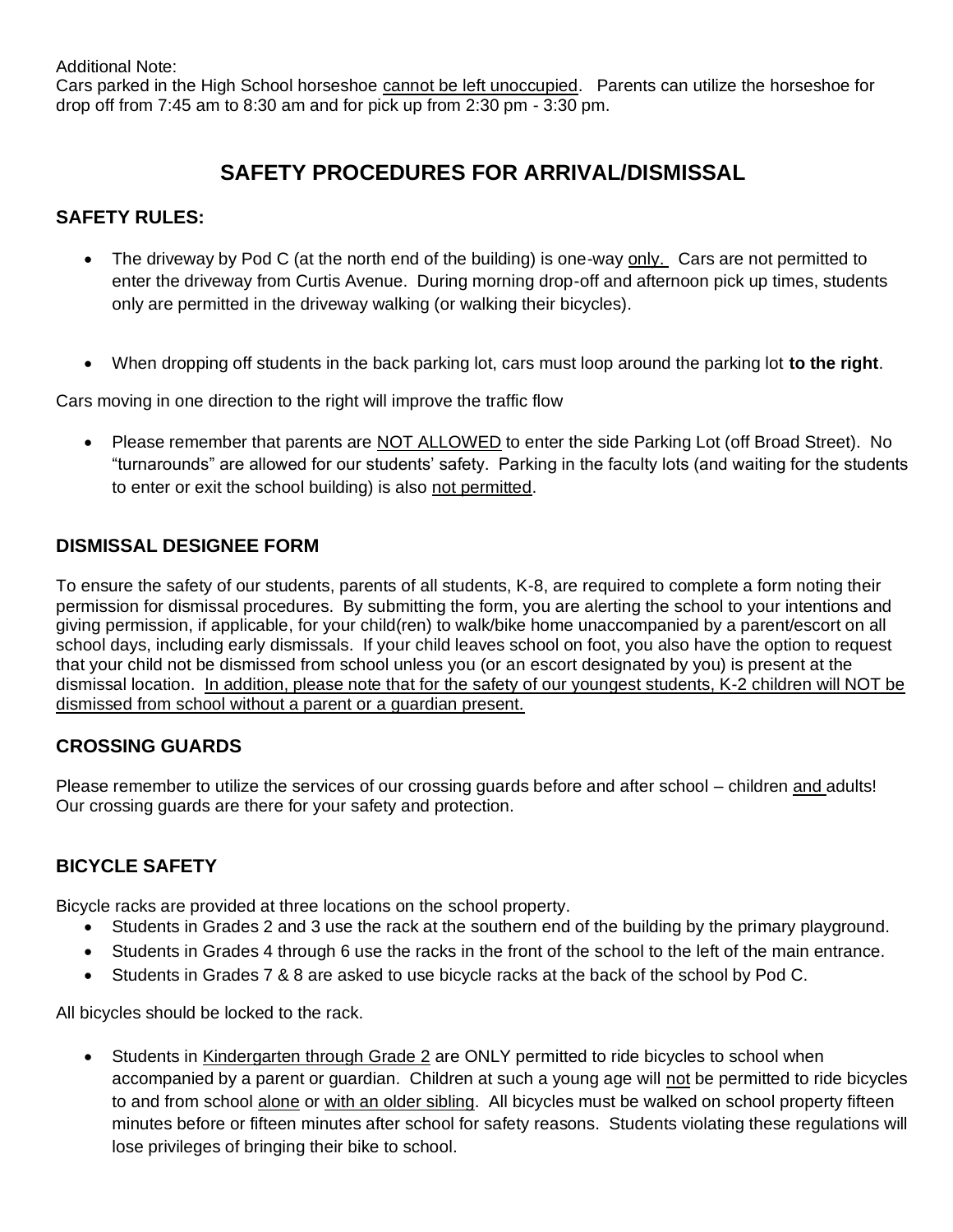Note: Skateboards and scooters are not permitted on school property at any time. In addition, bicycles, skateboards, and scooters are not to be brought to evening school activities.

ALL STUDENTS ARE REQUIRED TO ABIDE BY THE LAW AND WEAR A HELMET WHEN RIDING A BIKE TO SCHOOL. ALTHOUGH SKATEBOARDS AND SCOOTERS ARE NOT PERMITTED ON SCHOOL PROPERTY, PLEASE REMEMBER THAT WHEN USED OUTSIDE OF SCHOOL, HELMETS ARE ALSO REQUIRED BY LAW.

# **STUDENT FUNDRAISING**

<span id="page-53-0"></span>The district appreciates the efforts of many groups, individuals, businesses, etc. in the financial support of our children. Many activities would not be possible without those efforts and the financial support involved.

Unfortunately, many factors today make solicitation by students very dangerous. As a reminder:

- PLEASE DO NOT PERMIT STUDENTS TO SOLICIT ALONE!
- THE SELLING OF ANY/ALL FUNDRAISING ITEMS SHOULD BE UNDER CAREFUL SUPERVISION OF AN ADULT!

PLEASE EXERCISE EXTREME CAUTION WHEN PERMITTING DOOR-TO-DOOR SELLING.

# **STUDENT ACCIDENT INSURANCE - OVERNIGHT TRIPS**

<span id="page-53-1"></span>Student Accident Insurance is purchased by the Board of Education for all students enrolled in the Manasquan School District. This policy is strictly an excess policy and claims can only be made after the claim has first been considered by the individual's primary insurance and must be followed to qualify for an excess coverage. Claims will be paid on a schedule; this schedule does not guarantee full coverage of the balance of any bills. An accident report should be filled out in the school with the School Nurse at the time of the incident. All claims should be processed by the Main Office in each school and then forwarded to the Office of the Business Administrator. If you have any further questions, please call the Board of Education Business Office.

### **RIGHT TO KNOW**

<span id="page-53-2"></span>The Manasquan Board of Education affirms its responsibility to keep on file in the main office of every building the Employee/Community Right to Know required list of hazardous materials as well as Material Safety Data Sheets.

### **BLOODBOURNE PATHOGENS**

<span id="page-53-3"></span>The Manasquan Board of Education affirms its responsibility to provide a safe and healthy environment for all students and staff. An Exposure Control Plan (ECP) is provided to eliminate or minimize occupational exposure to bloodborne pathogens in accordance with OSHA Bloodborne Pathogens Standards, Title 29 Code of Federal Regulations 1910, 1030 and N.J.A.C. 10:100-4.2. Copies of the ECP are on file in the Nurses' Office, the Main Office of the school, and the Business Administrator's Office.

### **ASBESTOS MANAGEMENT PLAN**

<span id="page-53-4"></span>The Manasquan Board of Education continues to conduct required inspections of all district facilities in accordance with Section 203 of Title II of the Toxic Substance Control Act, 15 USC Section 2653 - the Asbestos Hazard Emergency Response Act (AHERA) regulation 40 CFR 763.

A copy of the Asbestos Management Plan is available for your review at the Board Office, 169 Broad Street, Manasquan, NJ. The Plan will be maintained and updated as required by law.